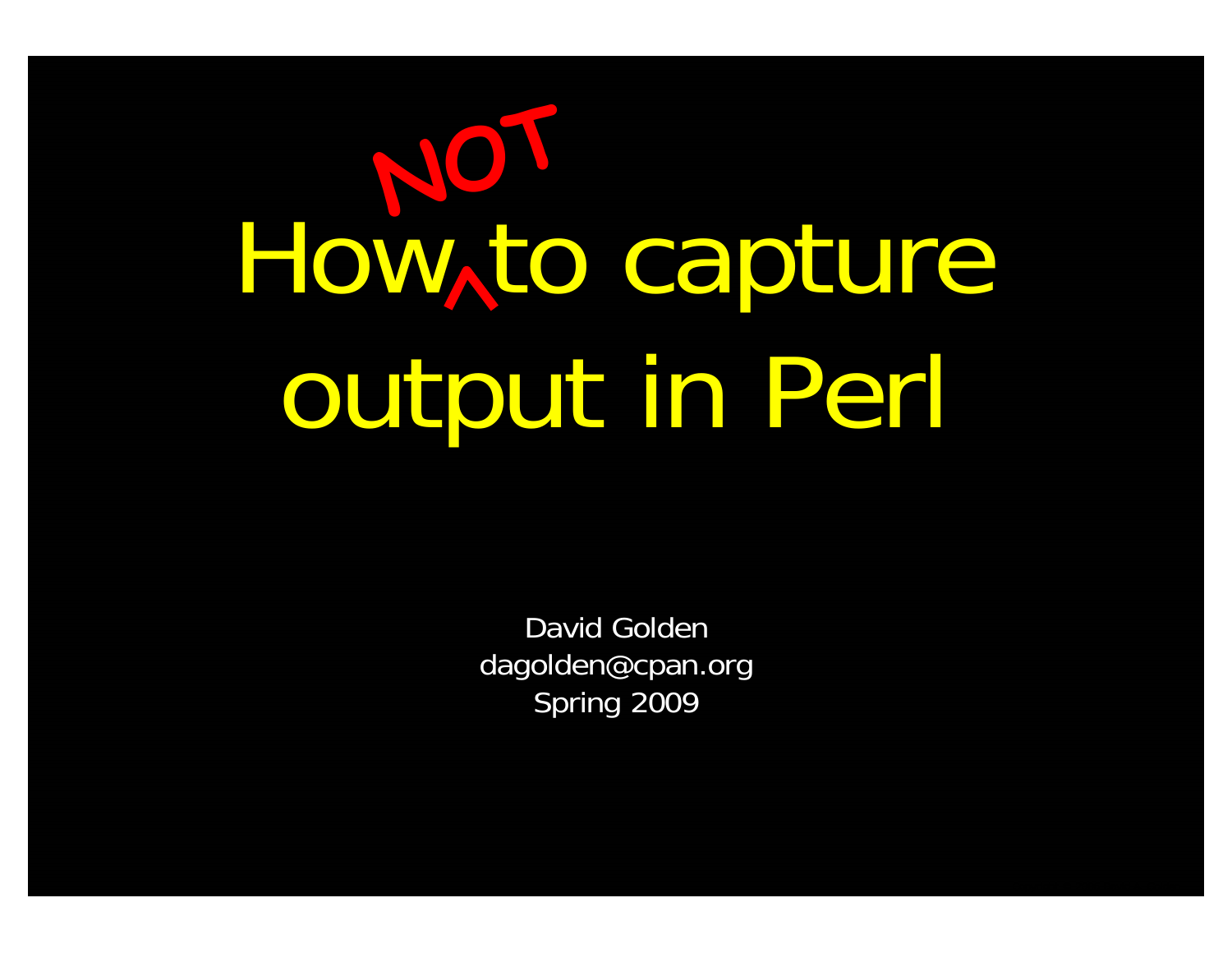# "How do I capture output in Perl?"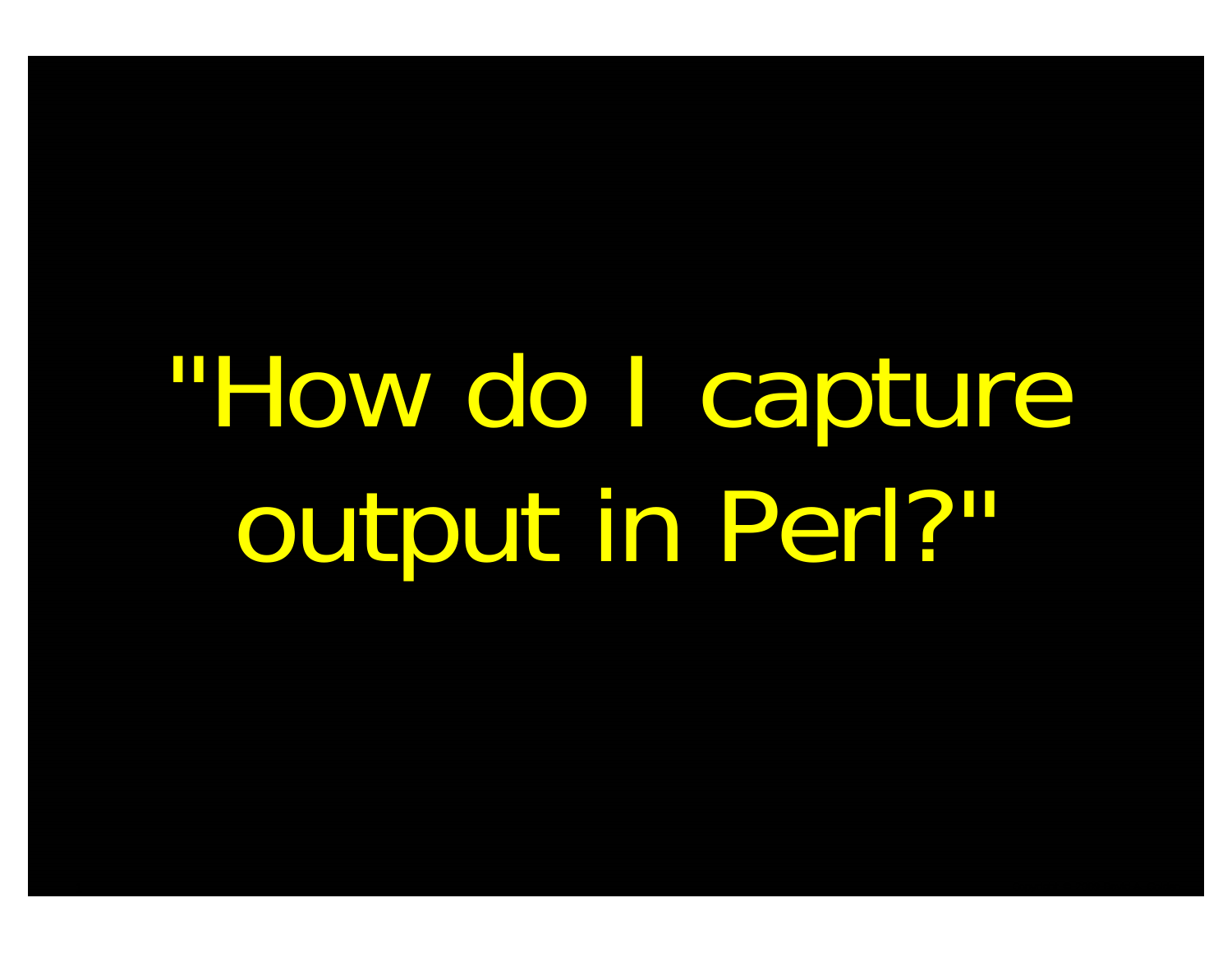Simple question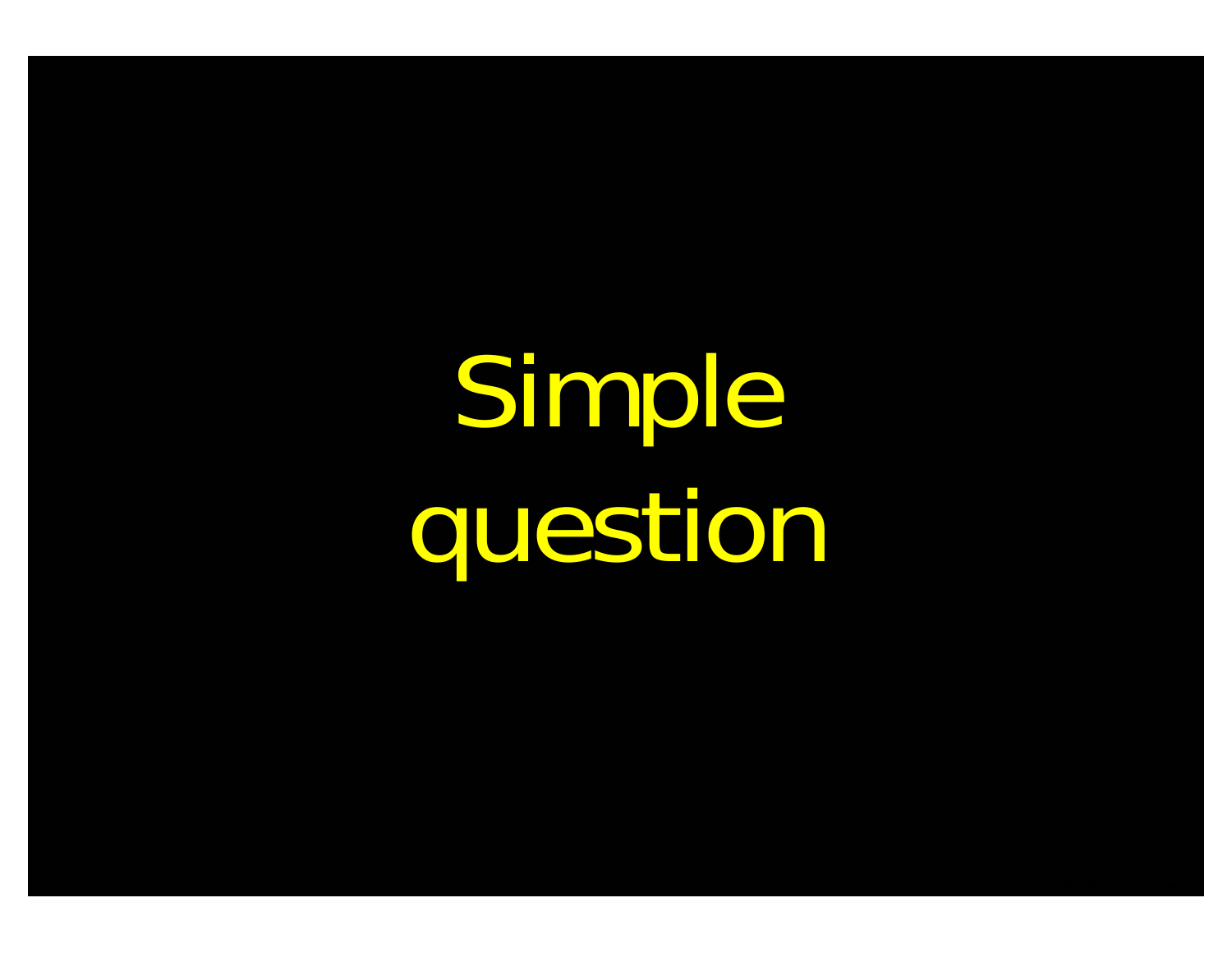Deceptively simple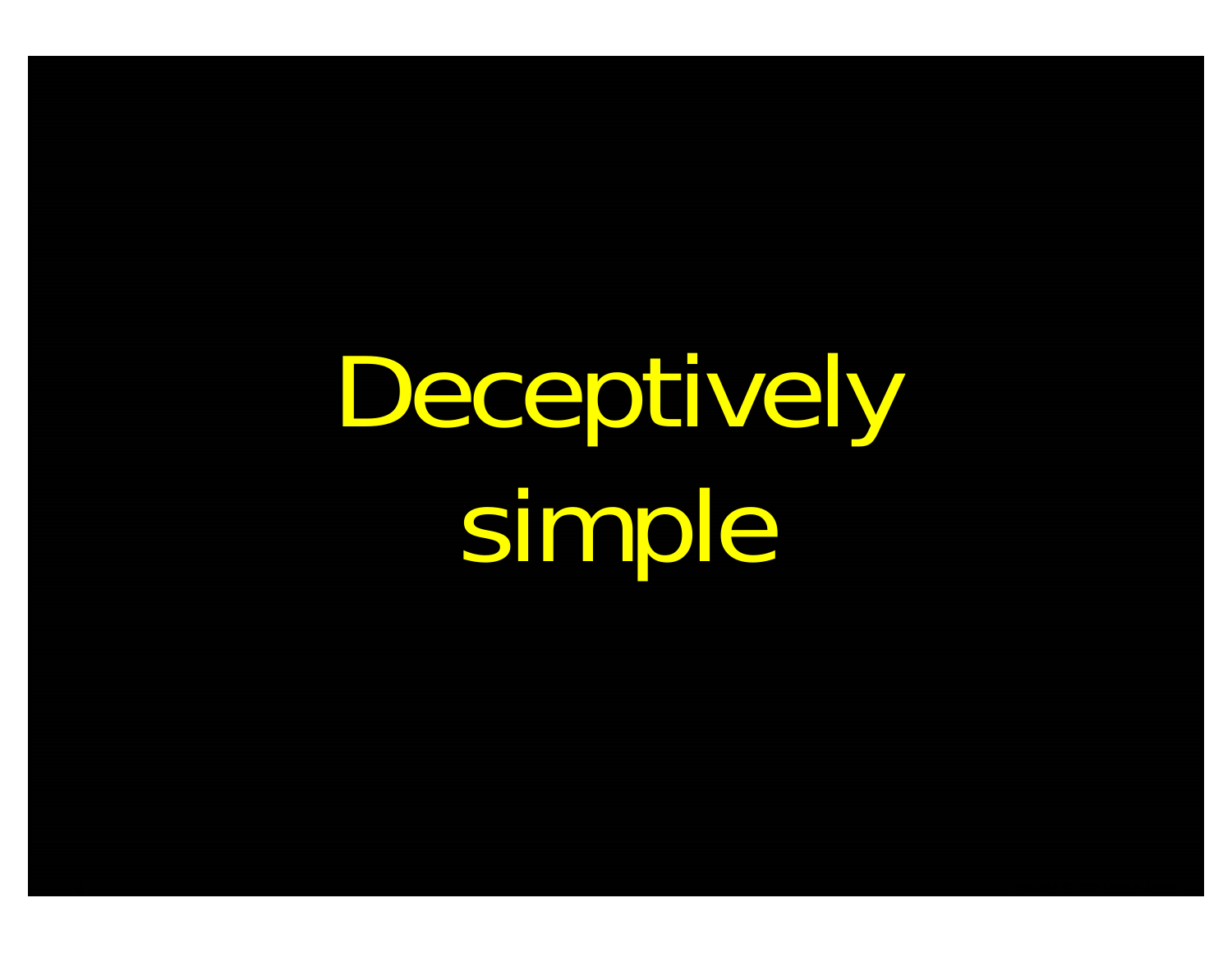So what's easy?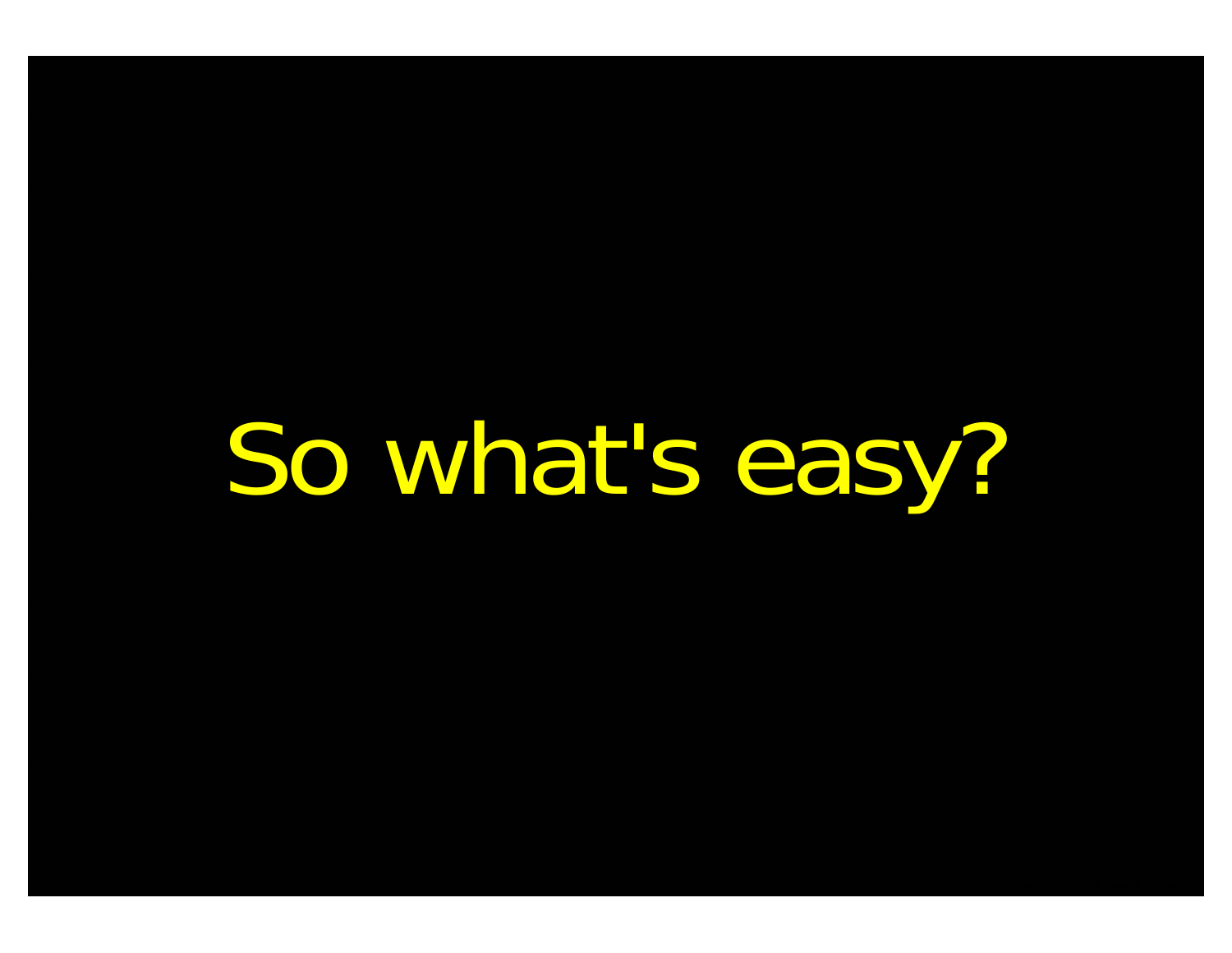### STDOUT of a command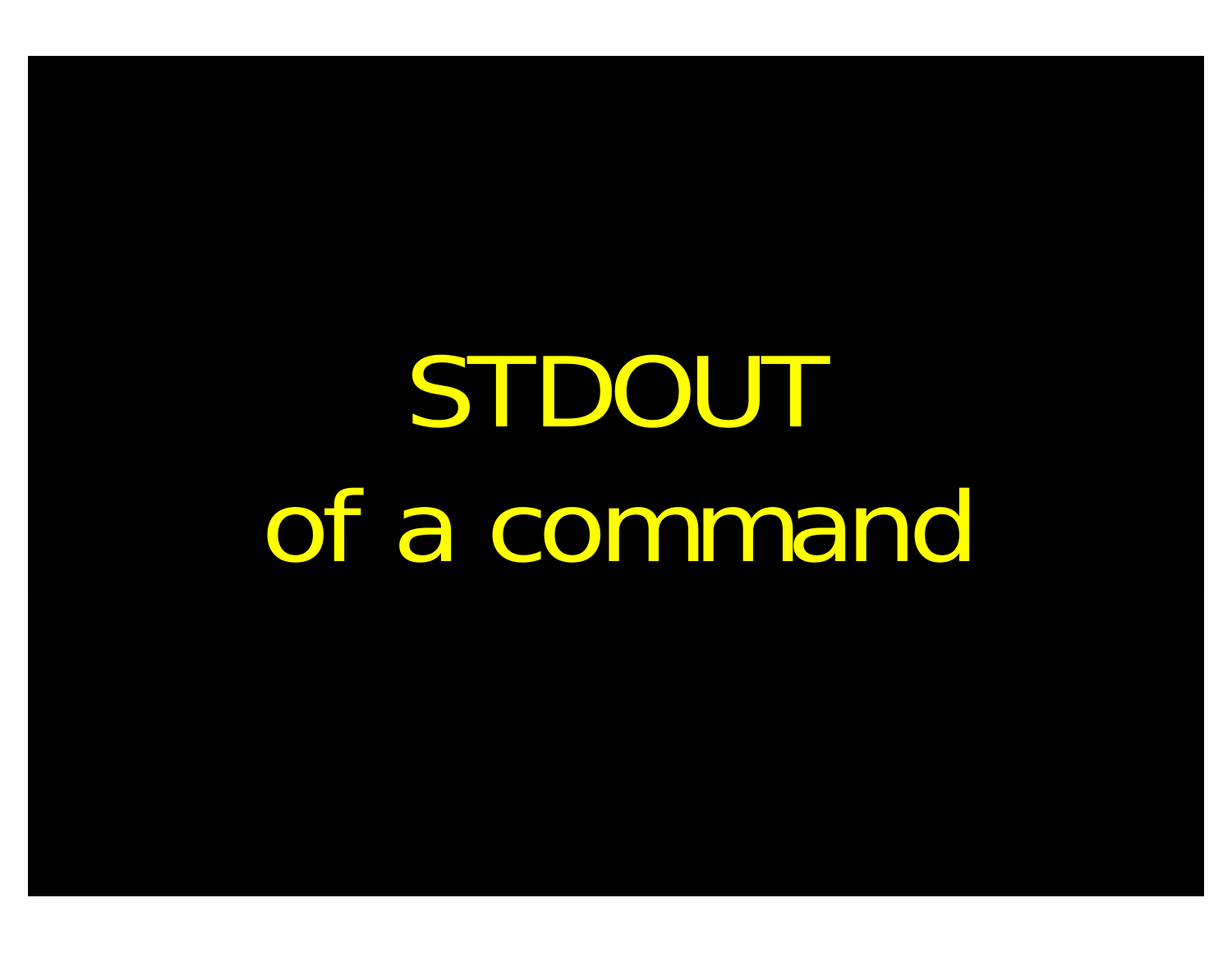Backticks

 $\texttt{Sout} = \texttt{Perl} - \texttt{E}$  'say "Hello World"';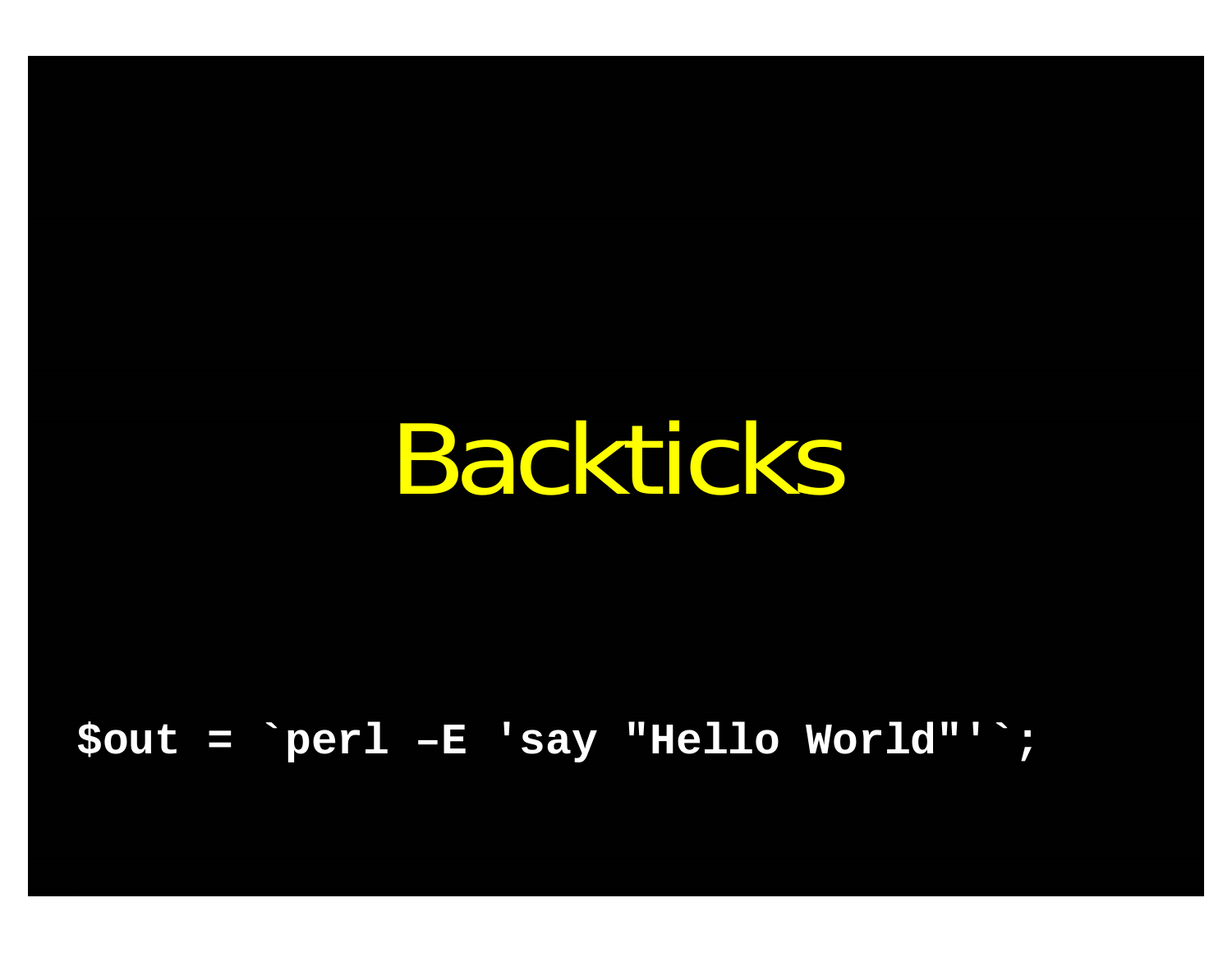

## In real life, use \$^X not perl

 $Sout = S^X - E$  'say "Hello World"'; \$out = perl -E 'say "Hello World"';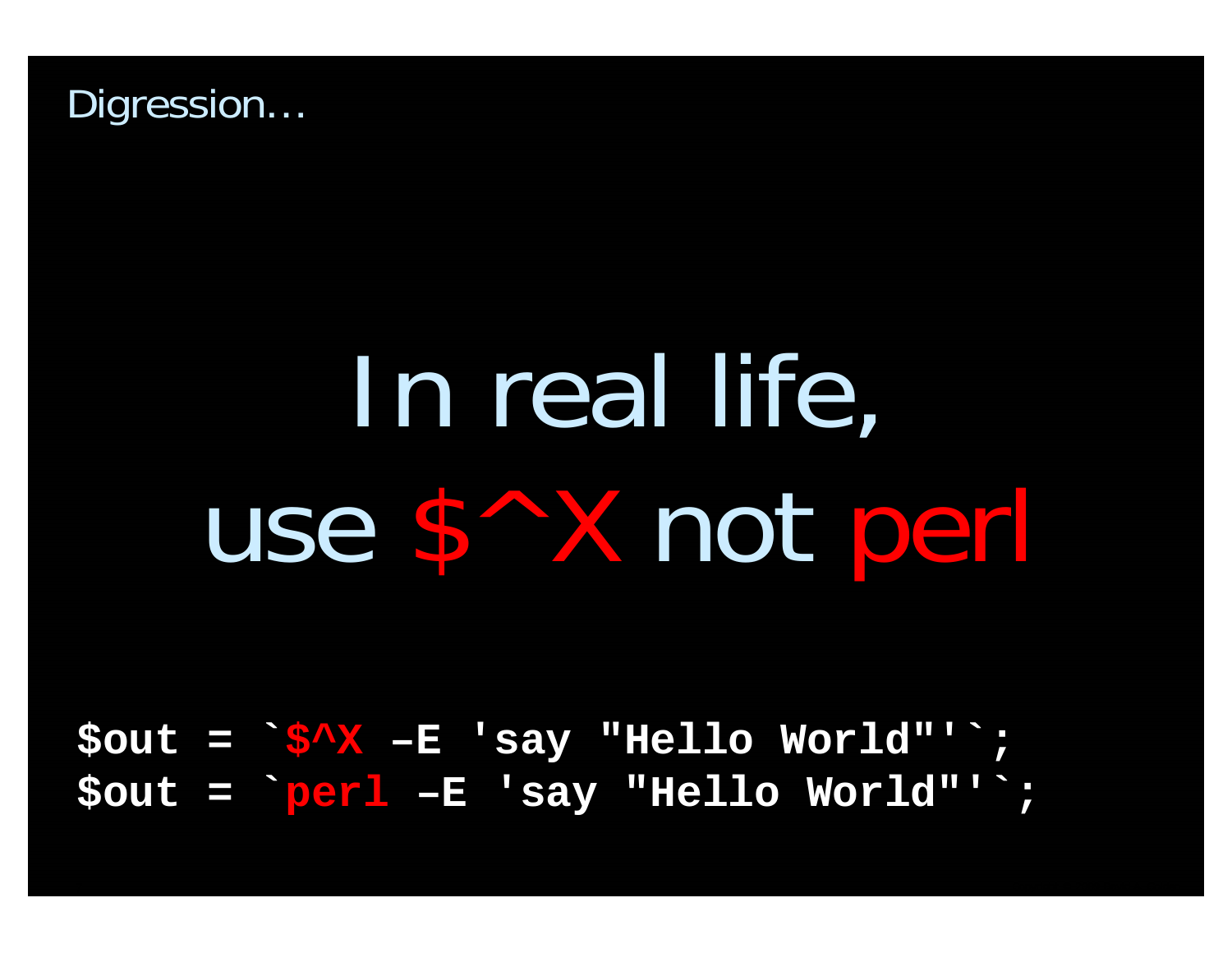

#### $S \wedge X =$  current perl "perl" = first in PATH

 $Sout = S^X - E$  'say "Hello World"'; \$out = perl -E 'say "Hello World"';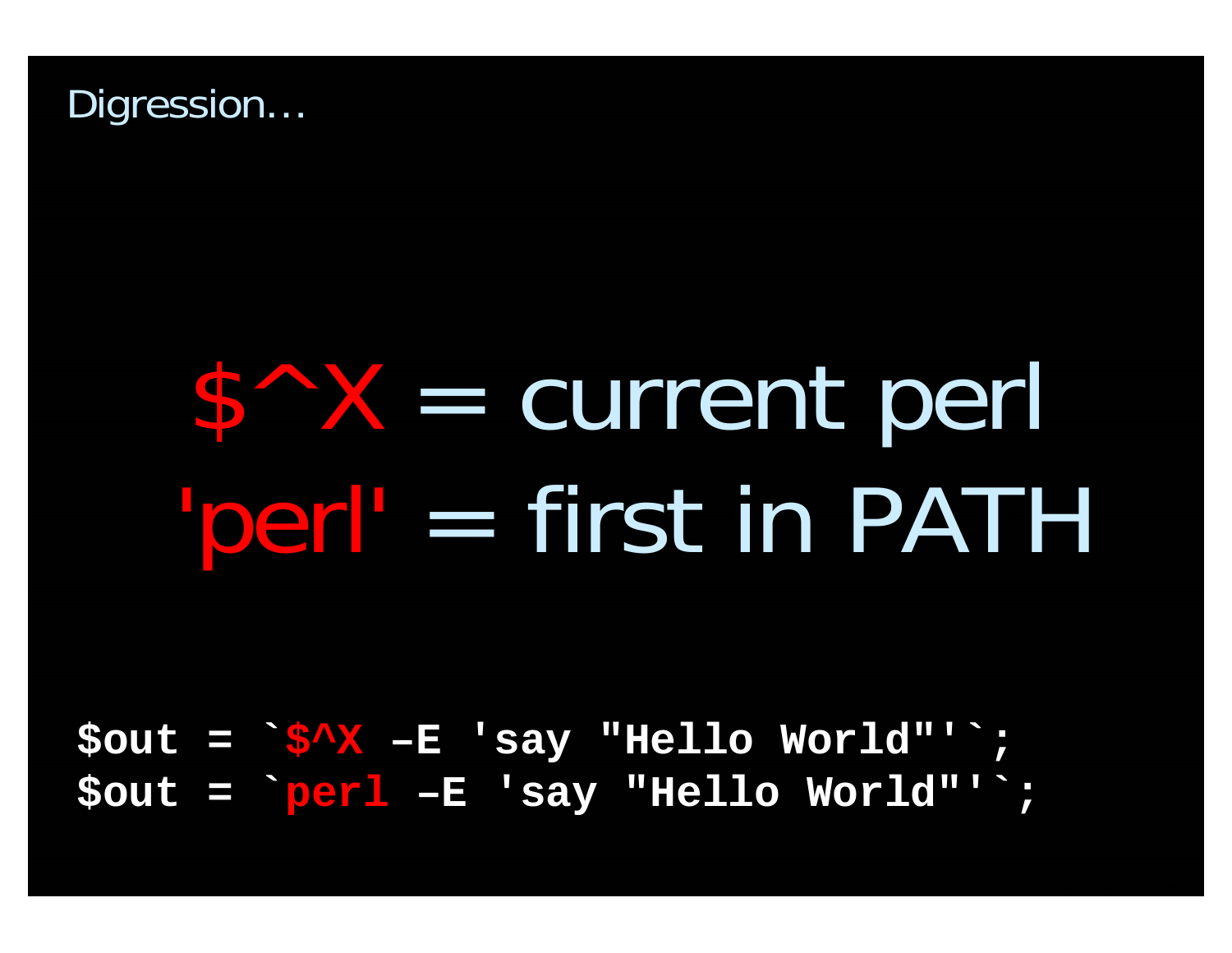piped open()

**open PIPE, qq{perl -E 'say "Hello World"' |}; \$out = do { local \$/; <PIPE> };**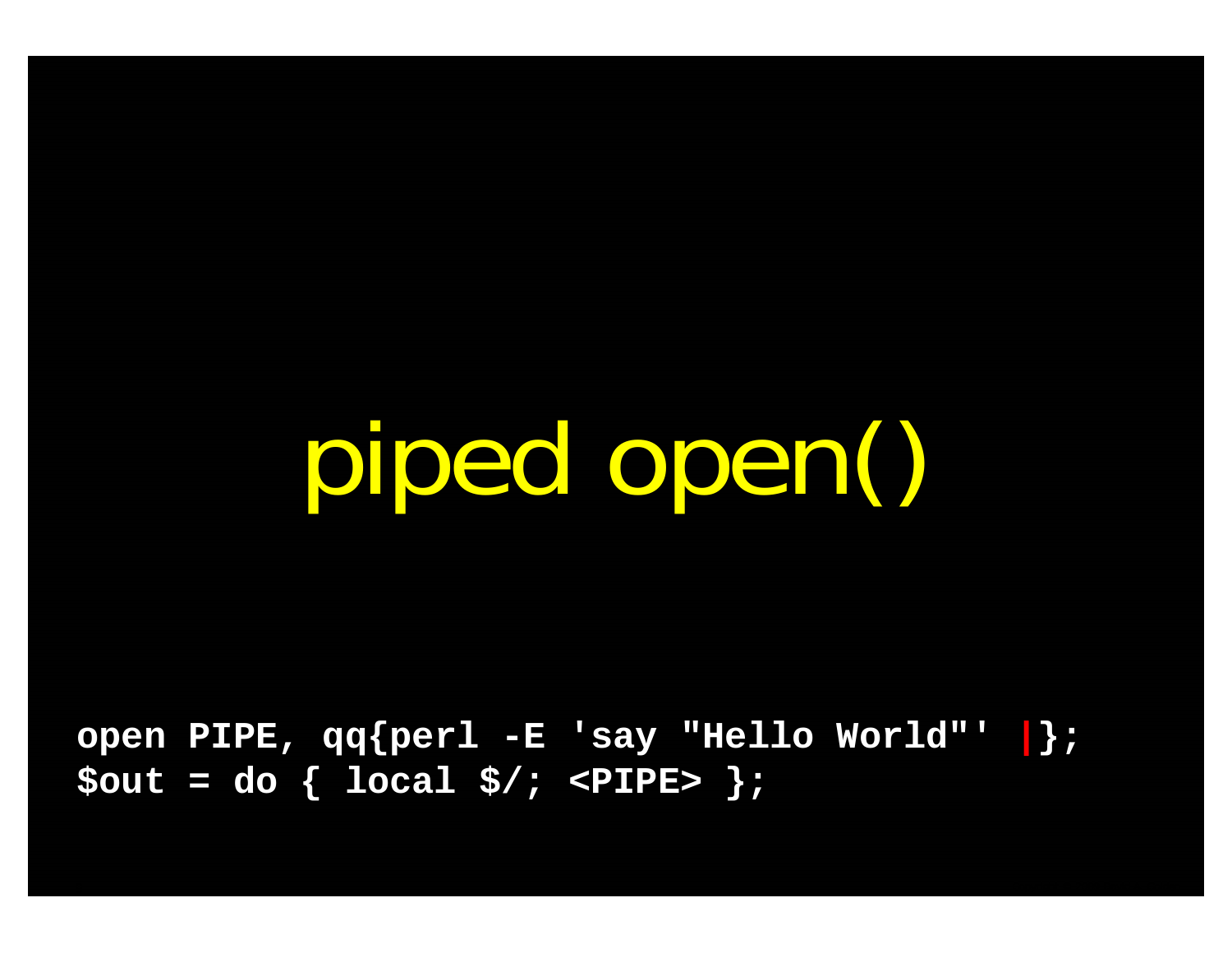#### Backticks and open use the shell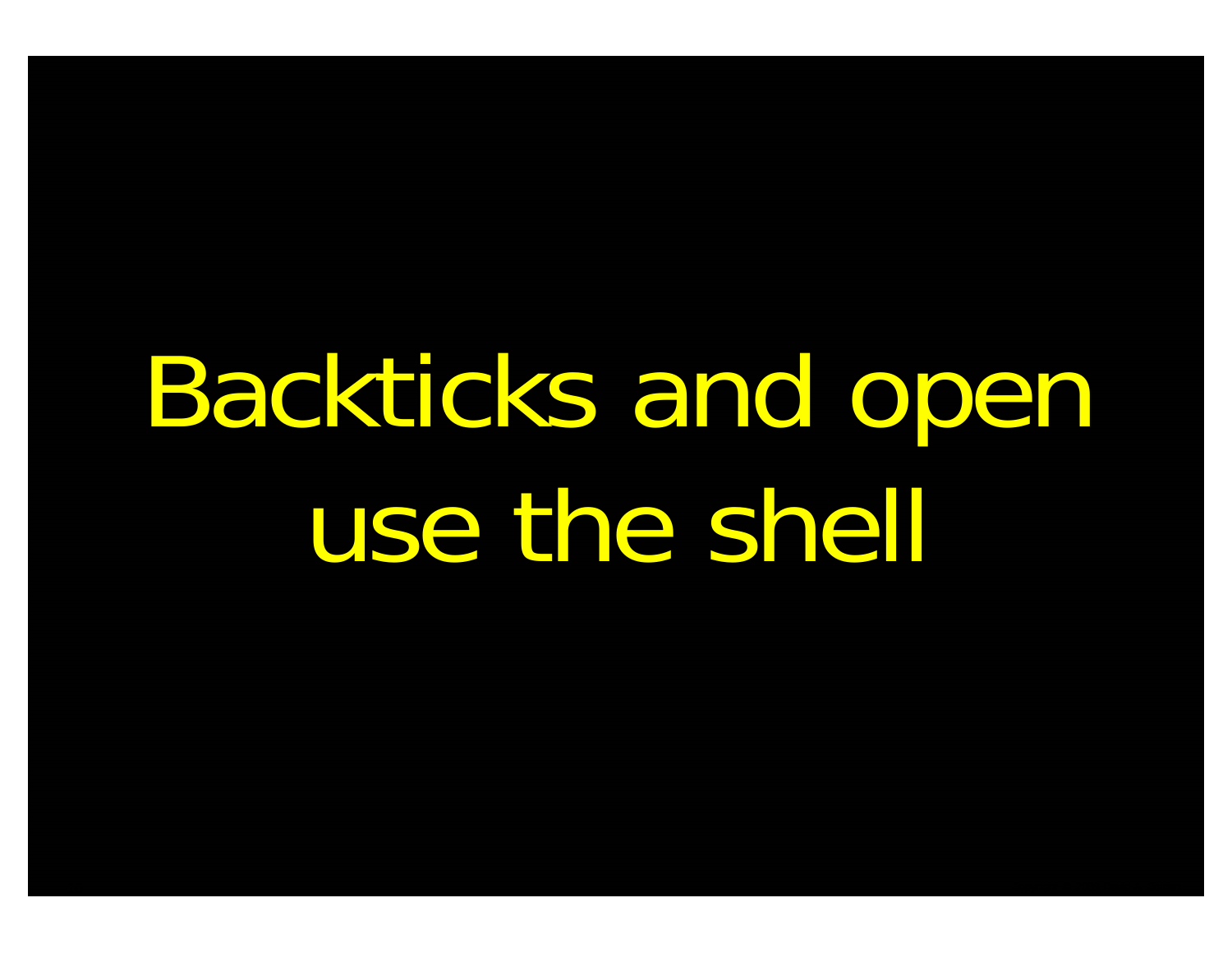## Different shells Different quotes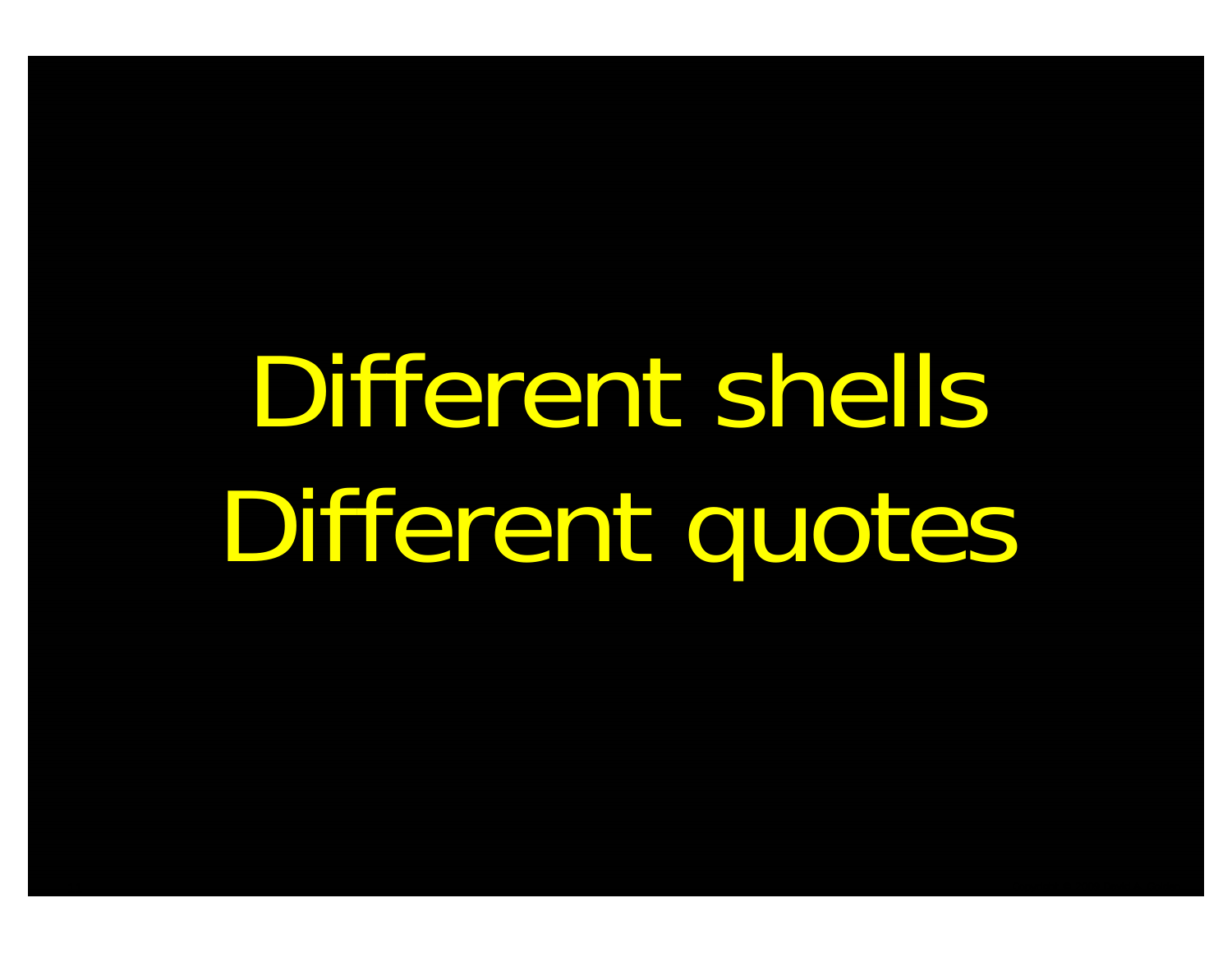/bin/sh vs. cmd.exe

**\$out = `perl –E 'say "Hello World"'`; \$out = `perl –E "say qq{Hello World}"`;**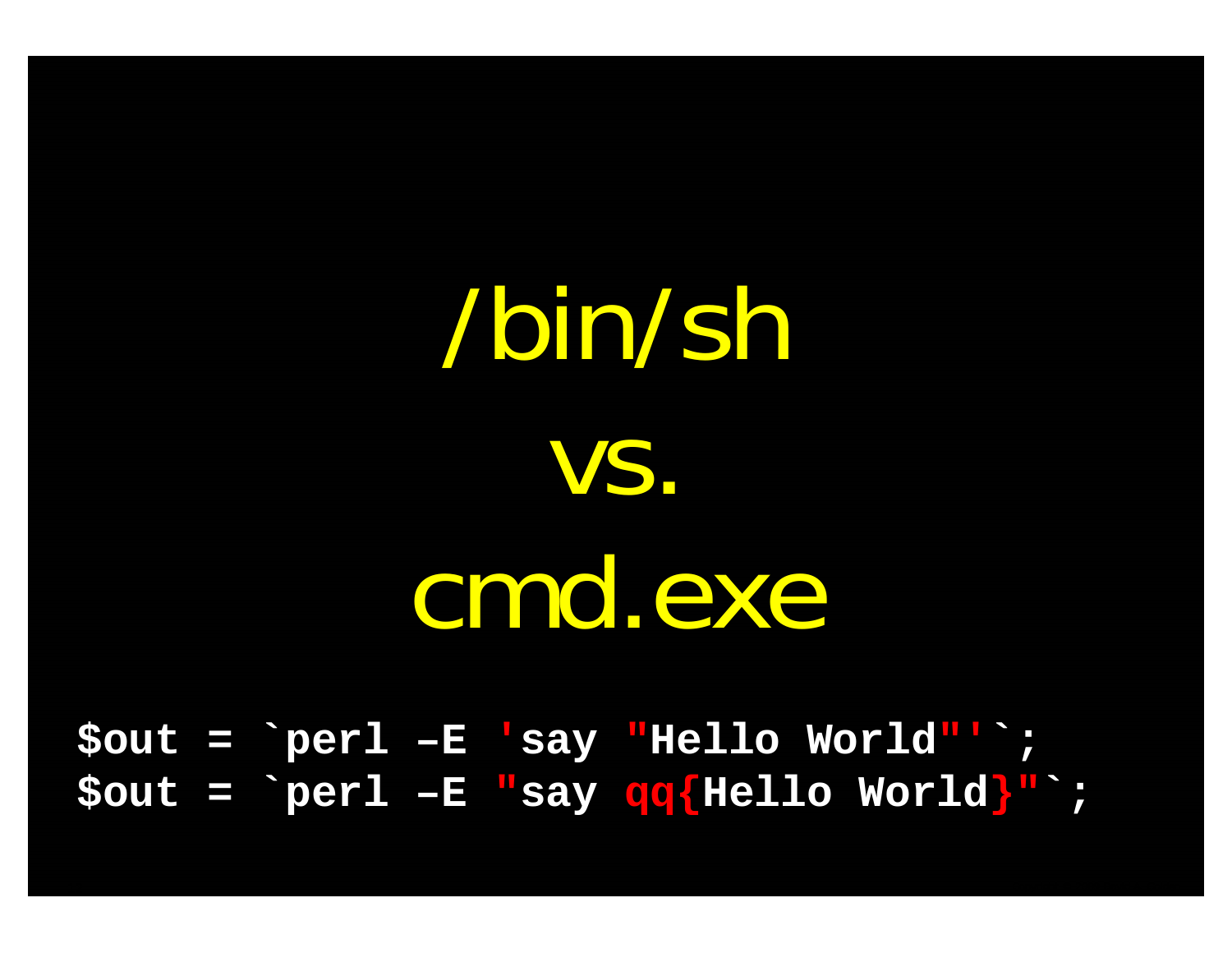Filenames can contain spaces

**\$file = "Hello World.txt"; \$out = `perl –E 'say shift' \$file`;**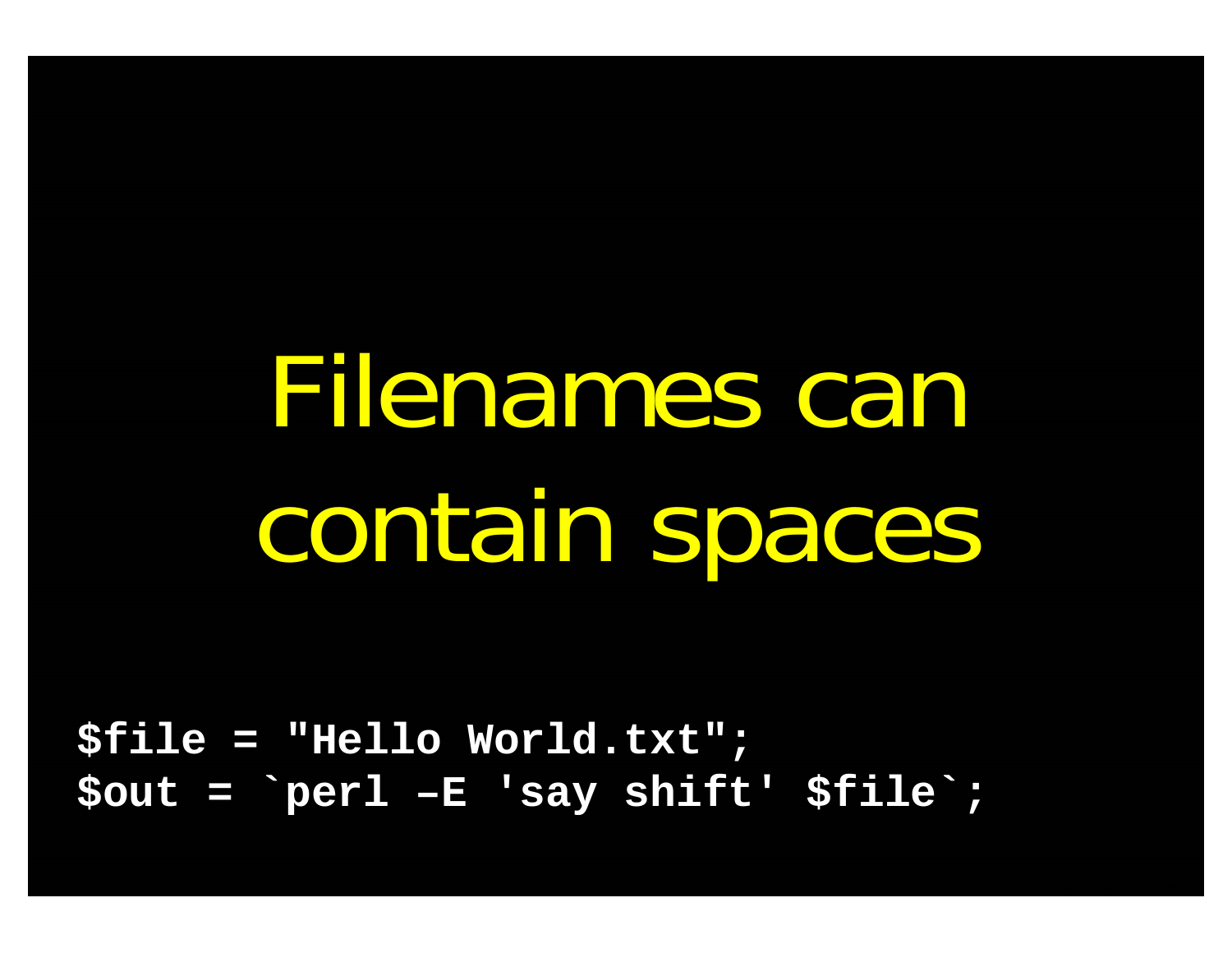#### How the shell sees it

\$ perl -E 'say shift' Hello World.txt **Hello**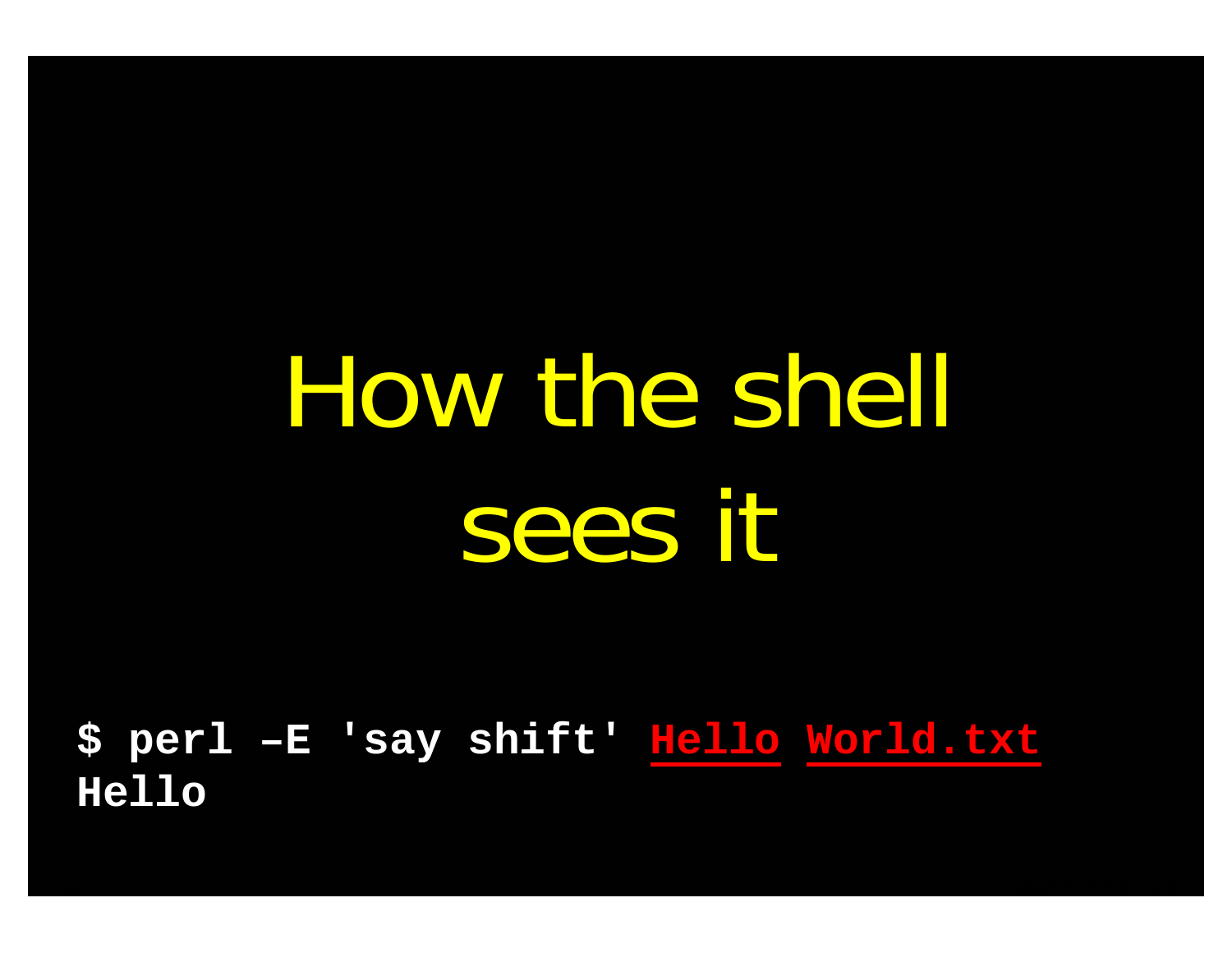# Need backticks like system(@cmd)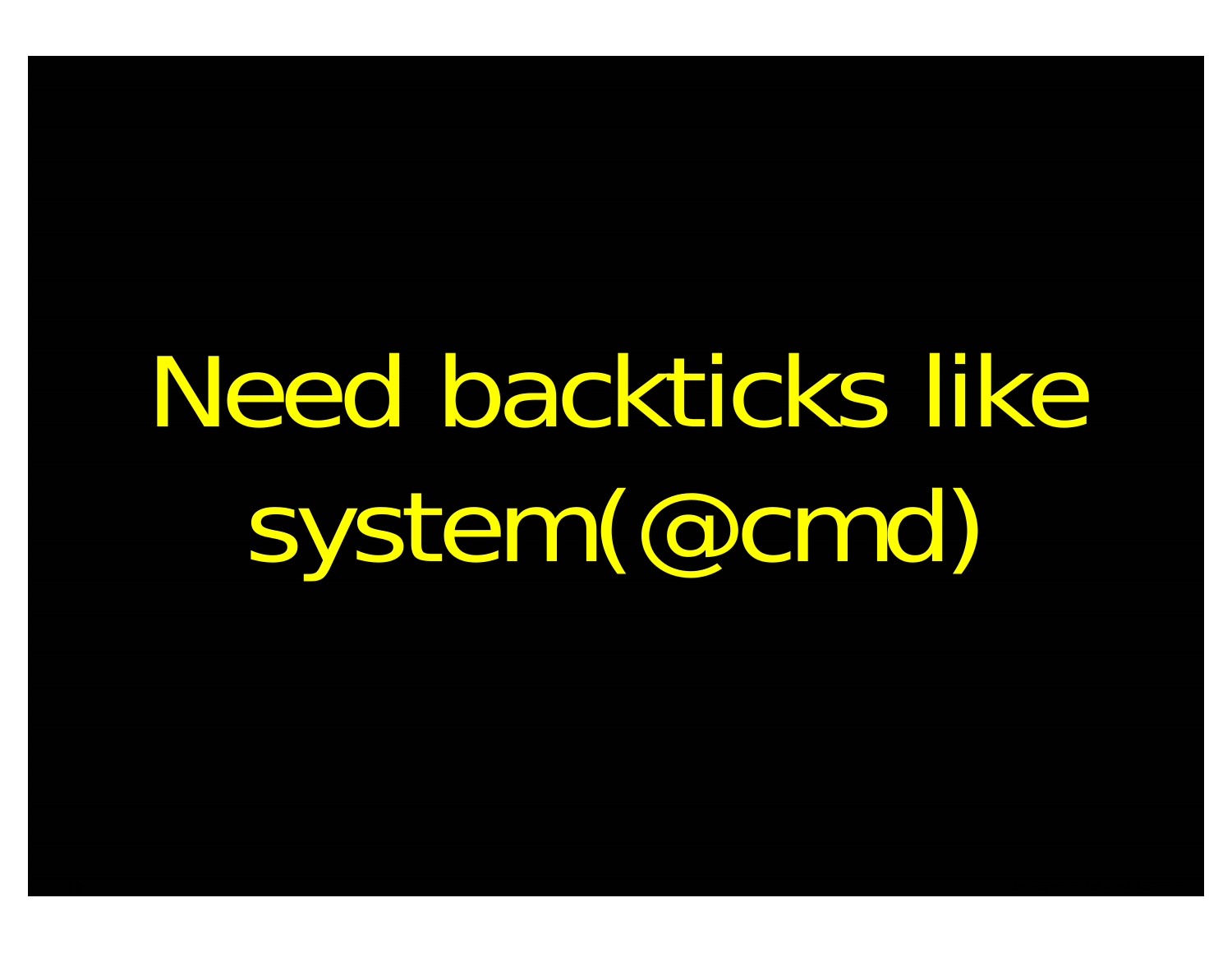#### IPC::System::Simple

**use IPC::System::Simple 'capture'; @cmd = ('perl', '-E', 'say shift', 'Hello World.txt'); \$out = capture(@cmd);**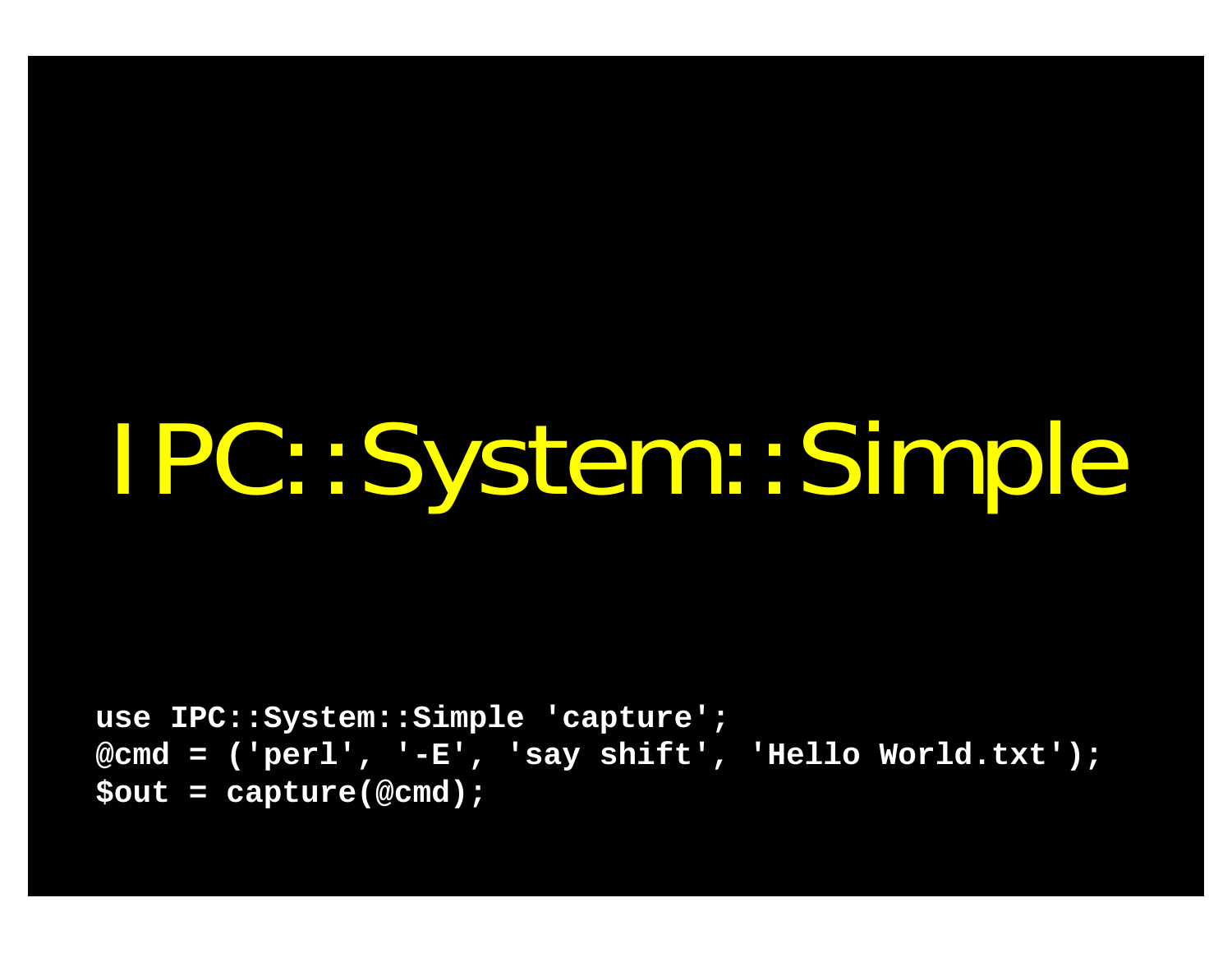### Capturing STDERR?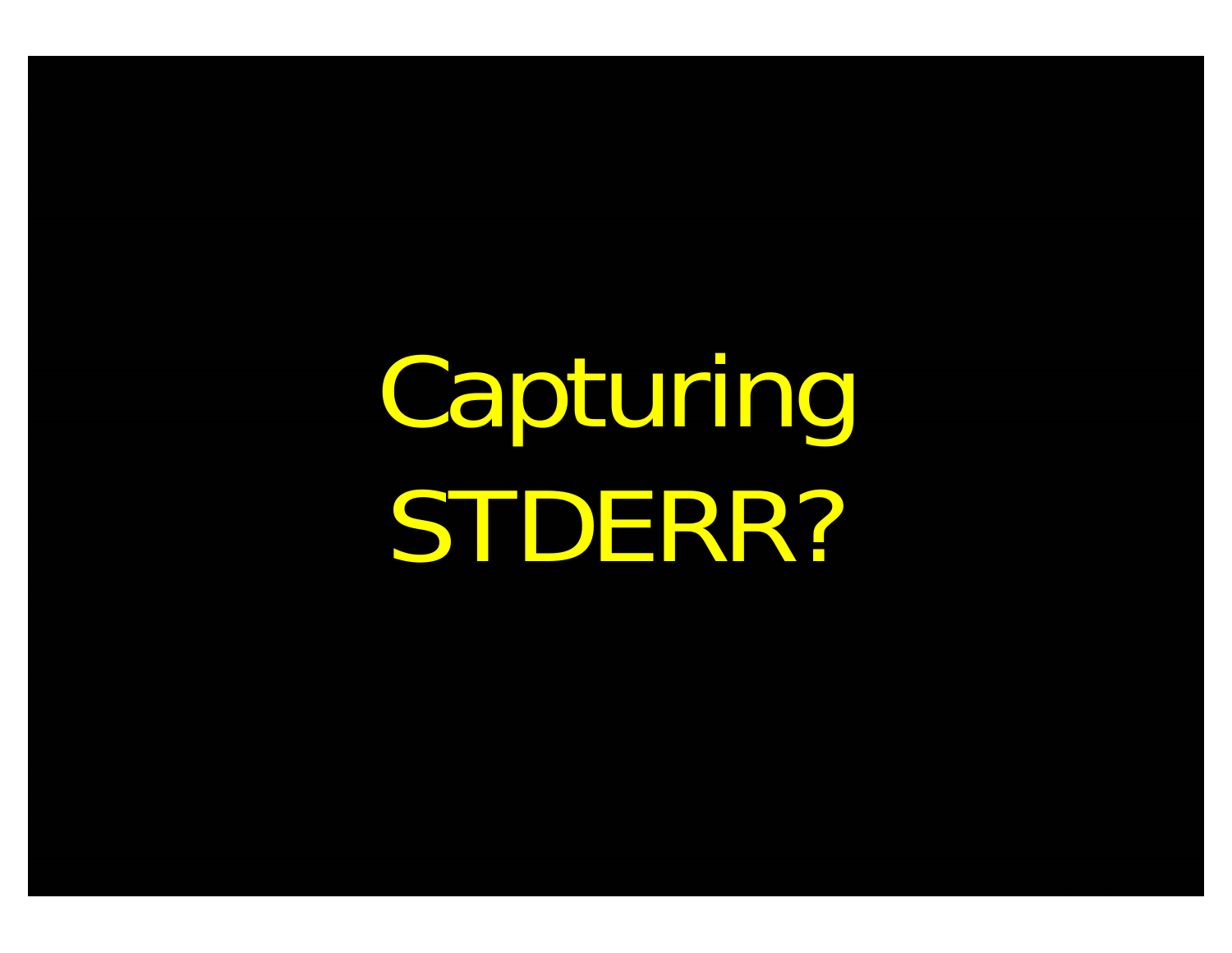perifaq -q capture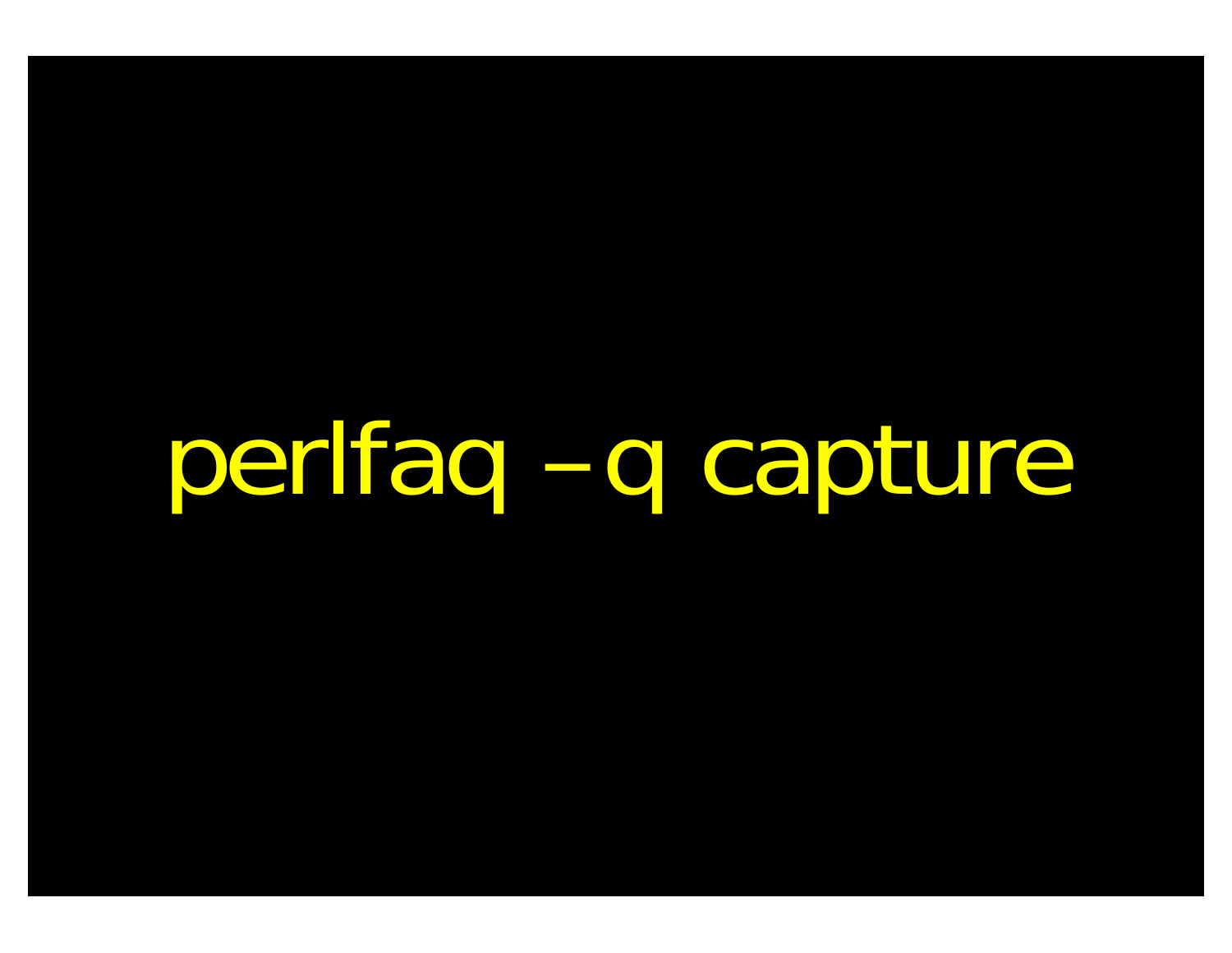#### How can I capture STDERR from an external command?

**There are three basic ways of running external commands:**

| system \$cmd;           | # using system()     |
|-------------------------|----------------------|
| $Southput = 'Scmd';$    | # using backticks (` |
| open $(PIPE, "cmd  ");$ | # using open()       |

**With system(), both STDOUT and STDERR will go the same place as the script's STDOUT and STDERR, unless the system() command redirects them. Backticks and open() read only the STDOUT of your command.**

**You can also use the open3() function from IPC::Open3. Benjamin Goldberg provides some sample code:**

**To capture a program's STDOUT, but discard its STDERR:**

**use IPC::Open3; use File::Spec; use Symbol qw(gensym); open(NULL, ">", File::Spec->devnull); my \$pid = open3(gensym, \\*PH, ">&NULL", "cmd"); while( <PH> ) { } waitpid(\$pid, 0);**

**To capture a program's STDERR, but discard its STDOUT:**

**use IPC::Open3; use File::Spec; use Symbol qw(gensym); open(NULL, ">", File::Spec->devnull); my \$pid = open3(gensym, ">&NULL", \\*PH, "cmd"); while( <PH> ) { } waitpid(\$pid, 0);**

**To capture a program's STDERR, and let its STDOUT go to our own STDERR:**

**use IPC::Open3; use Symbol qw(gensym); my \$pid = open3(gensym, ">&STDERR", \\*PH, "cmd"); while( <PH> ) { } waitpid(\$pid, 0);**

**To read both a command's STDOUT and its STDERR separately, you can redirect them to temp files, let the command run, then read the temp files:**

**use IPC::Open3; use Symbol qw(gensym); use IO::File; local \*CATCHOUT = IO::File->new\_tmpfile; local \*CATCHERR = IO::File->new\_tmpfile; my \$pid = open3(gensym, ">&CATCHOUT", ">&CATCHERR", "cmd"); waitpid(\$pid, 0); seek \$\_, 0, 0 for \\*CATCHOUT, \\*CATCHERR; while( <CATCHOUT> ) {} while( <CATCHERR> ) {}**

**But there's no real need for \*both\* to be tempfiles... the following should work just as well, without deadlocking:**

**use IPC::Open3; use Symbol qw(gensym); use IO::File; local \*CATCHERR = IO::File->new\_tmpfile; my \$pid = open3(gensym, \\*CATCHOUT, ">&CATCHERR", "cmd"); while( <CATCHOUT> ) {} waitpid(\$pid, 0); seek CATCHERR, 0, 0; while( <CATCHERR> ) {}**

**And it'll be faster, too, since we can begin processing the program's stdout**

**With any of these, you can change file descriptors before the call:**

**open(STDOUT, ">logfile"); system("ls");**

**or you can use Bourne shell file-descriptor redirection:**

**\$output = `\$cmd 2>some\_file`; open (PIPE, "cmd 2>some\_file |");**

**You can also use file-descriptor redirection to make STDERR a duplicate of** STDOUT<sup>.</sup>

**\$output = `\$cmd 2>&1`; open (PIPE, "cmd 2>&1 |");**

**Note that you cannot simply open STDERR to be a dup of STDOUT in your Perl program and avoid calling the shell to do the redirection. This doesn't work:**

**open(STDERR, ">&STDOUT"); \$alloutput <sup>=</sup>`cmd args`; # stderr still escapes**

**This fails because the open() makes STDERR go to where STDOUT was going at the time of the open(). The backticks then make STDOUT go to a string, but don't change STDERR (which still goes to the old STDOUT).**

**Note that you must use Bourne shell (sh(1)) redirection syntax in backticks, not csh(1)! Details on why Perl's system() and backtick and pipe opens all use the Bourne shell are in the versus/csh.whynot article in the "Far More Than You Ever Wanted To Know" collection in http://www.cpan.org/misc/olddoc/FMTEYEWTK.tgz To capture a command's STDERR and STDOUT together:**

**\$output = `cmd 2>&1`; # either with backticks** \$pid = open(PH, "cmd  $2>81$  |"); # or with an open pipe while (<PH>) { } # plus a read  $\#$  plus a read

**To capture a command's STDOUT but discard its STDERR:**

\$output = `cmd 2>/dev/null`; # either with backticks<br>  $\frac{1}{\pi}$  = open(PH, "cmd 2>/dev/null |"); # or with an open pipe  $$pid = open(PH, "cmd 2 > /dev/null |")$ ;<br>while  $(*PH*>)$  { } **while (<PH>) { } # plus a read**

**To capture a command's STDERR but discard its STDOUT:**

**\$output = `cmd 2>&1 1>/dev/null`; # either with backticks**  $$pid = open(PH, "cmd 2>1 1>/dev/null | "); # or with an open pipe while (*PH*>) { } # plus a read$ while  $(\langle PH \rangle) \{ \}$ 

**To exchange a command's STDOUT and STDERR in order to capture the STDERR but leave its STDOUT to come out our old STDERR:**

**\$output = `cmd 3>&1 1>&2 2>&3 3>&-`; # either with backticks**  $$pid = open(PH, "cmd 3>1 1>2 2>2 3>4-|")$ ;# or with an open pipe while  $(*PR*)$  { } **while (<PH>) { } # plus a read**

**To read both a command's STDOUT and its STDERR separately, it's easiest to redirect them separately to files, and then read from those files when the program is done:**

**system("program args 1>program.stdout 2>program.stderr");**

**Ordering is important in all these examples. That's because the shell processes file descriptor redirections in strictly left to right order.**

**system("prog args 1>tmpfile 2>&1"); system("prog args 2>&1 1>tmpfile");**

immediately, rather than waiting for the program to finish. **In the copyright of the set of the copyright of the co**<br>Standard error shows up on the old standard error shows up on the old standard eut. **The first command sends both standard out and standard error to the temporary file. The second command sends only the old standard output there, and the old standard error shows up on the old standard out.**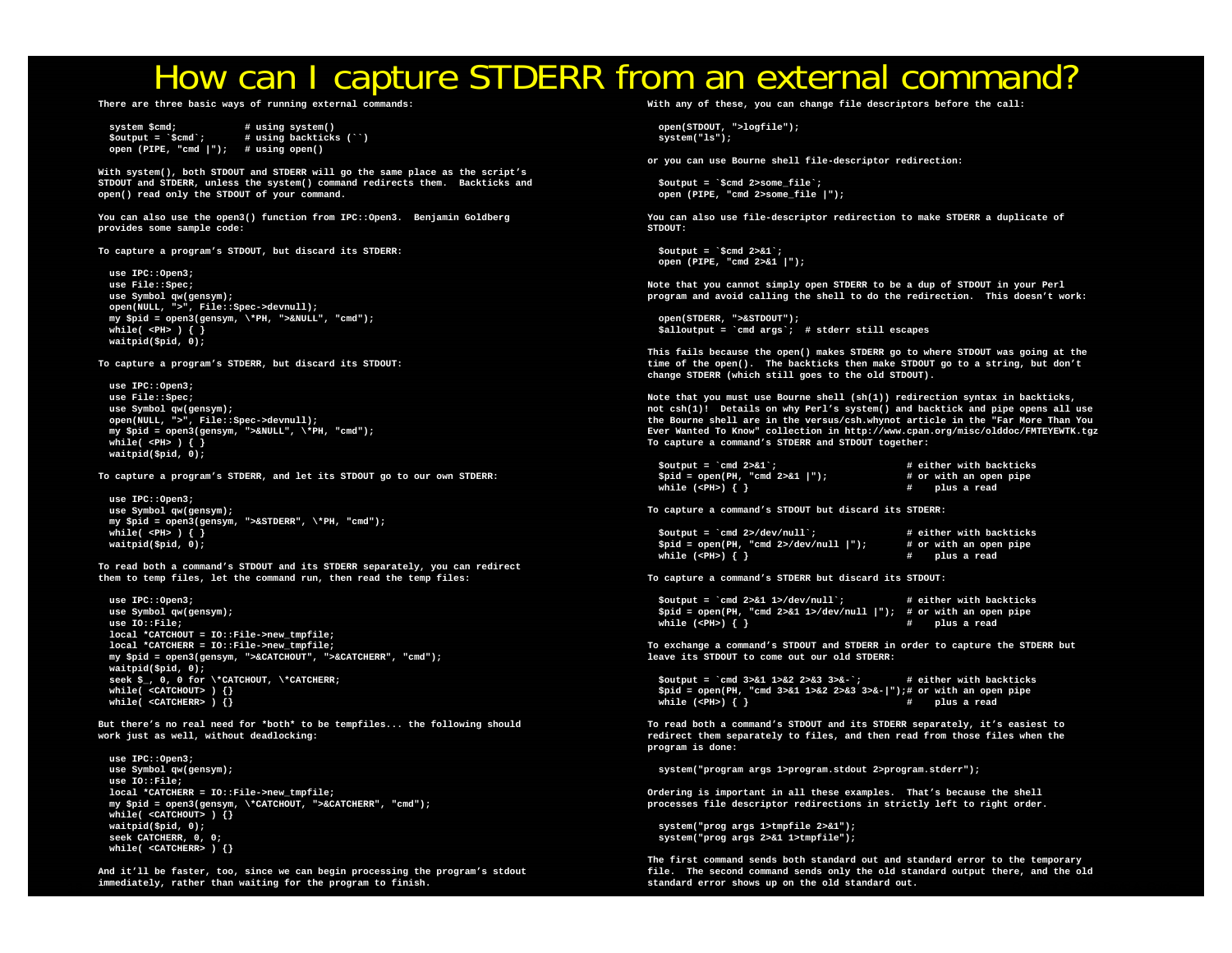#### Screw all that!\*

**\* Actually, it's good reading on the fundamentals if you want to reinvent the wheel**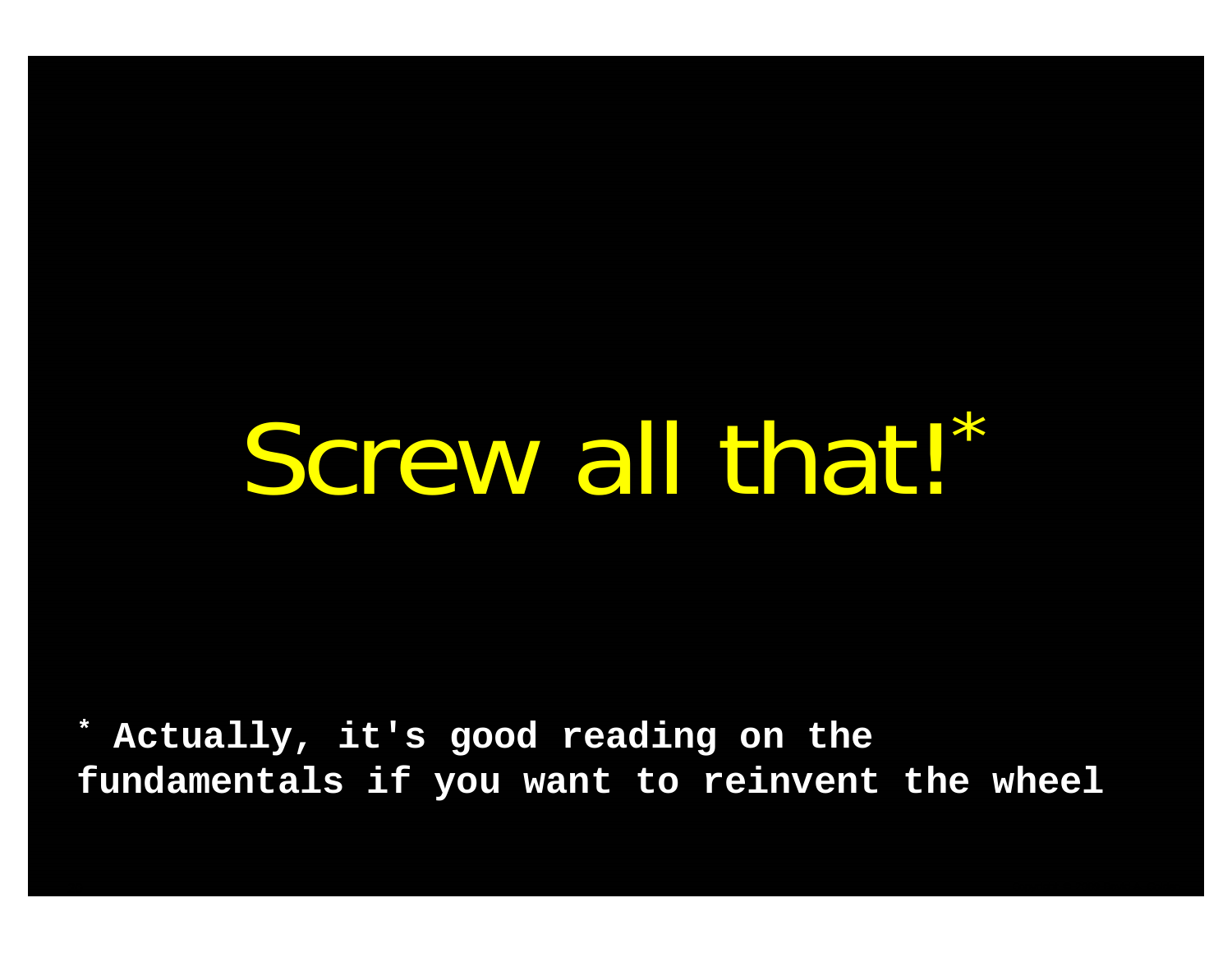CPAN, help!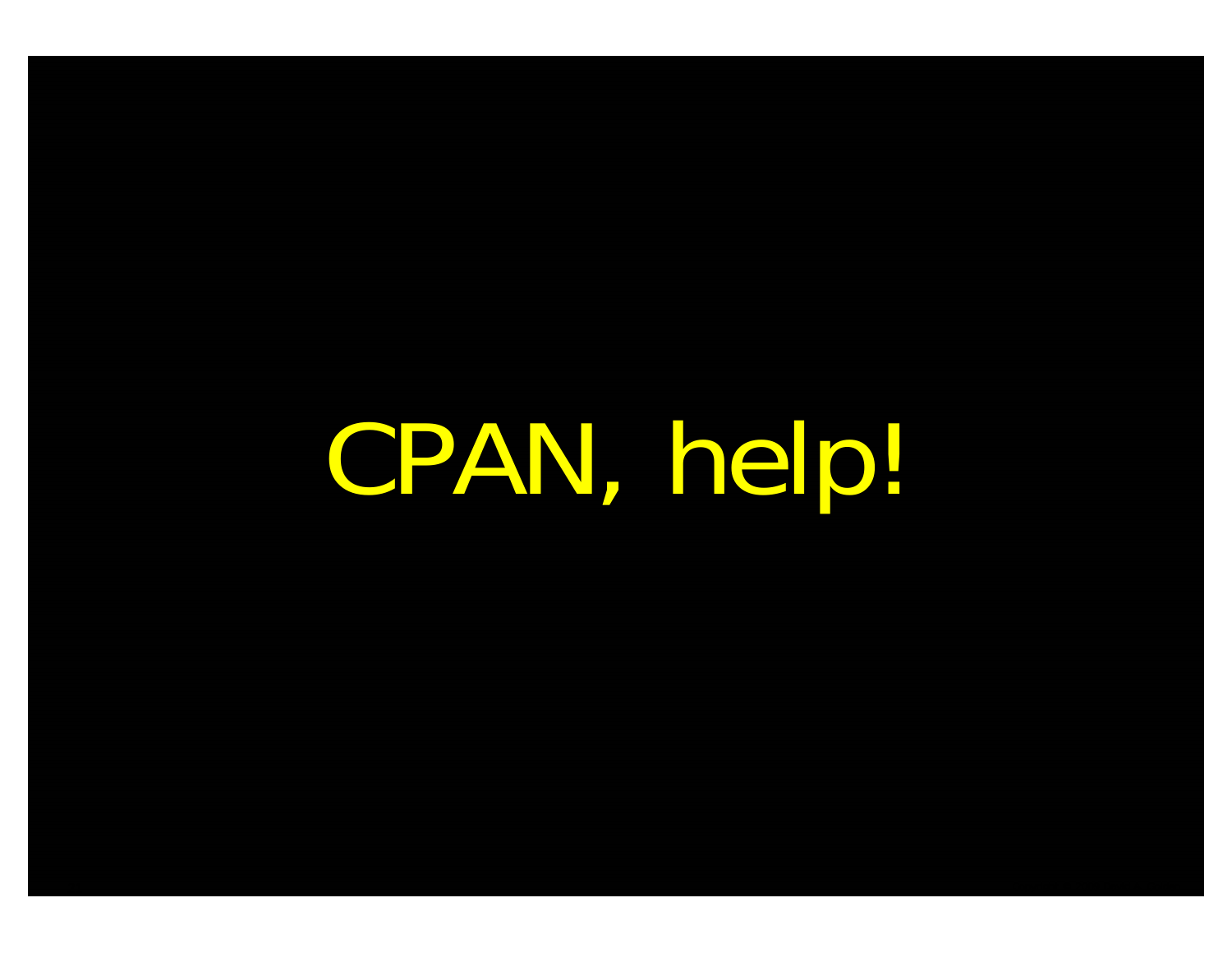IPC::Run3

**use IPC::Run3 'run3'; run3(\@cmd, undef, \\$out, \\$err);**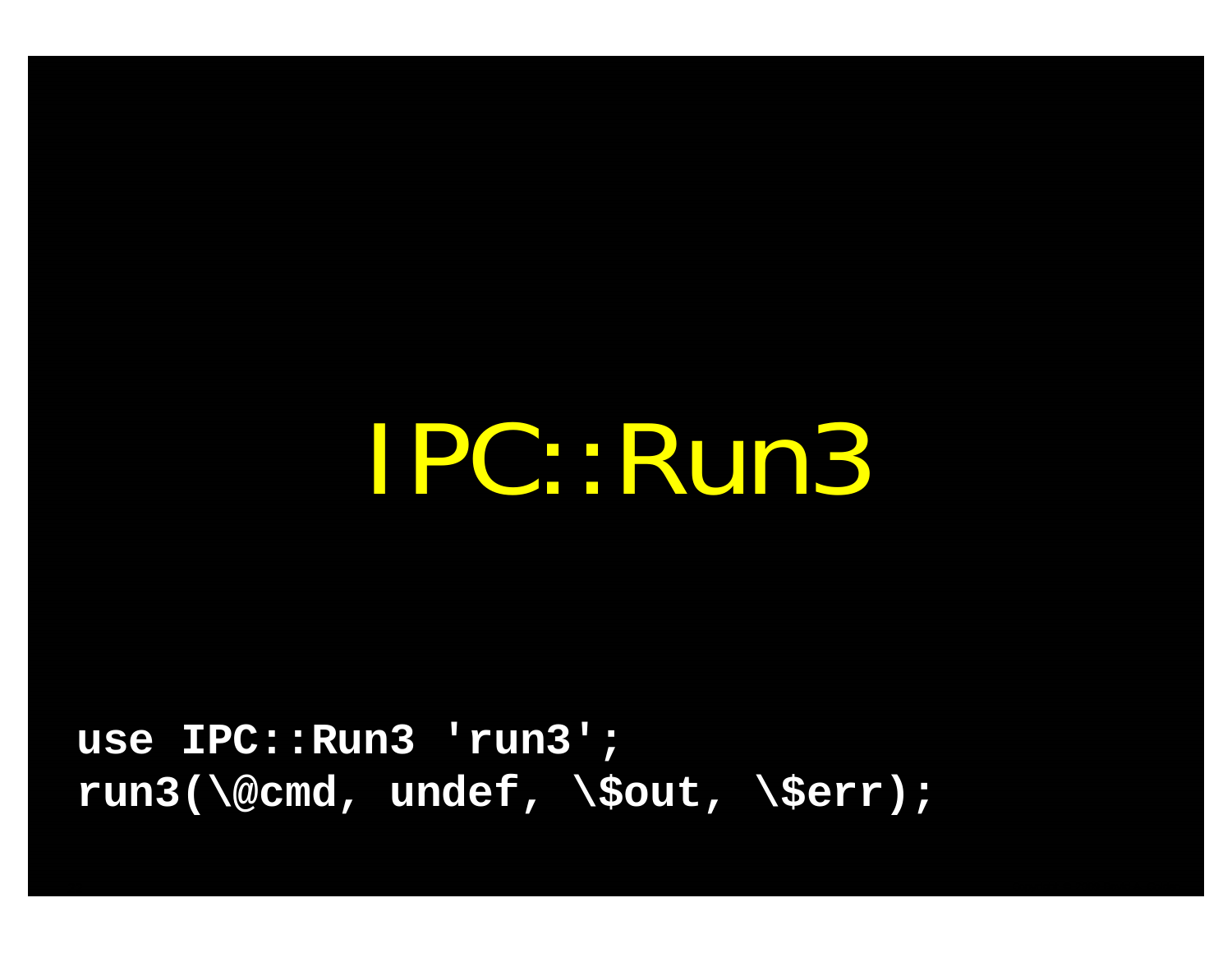Variations

**use IPC::Run3 'run3'; run3(\@cmd, \&input, \\$out, \@err);**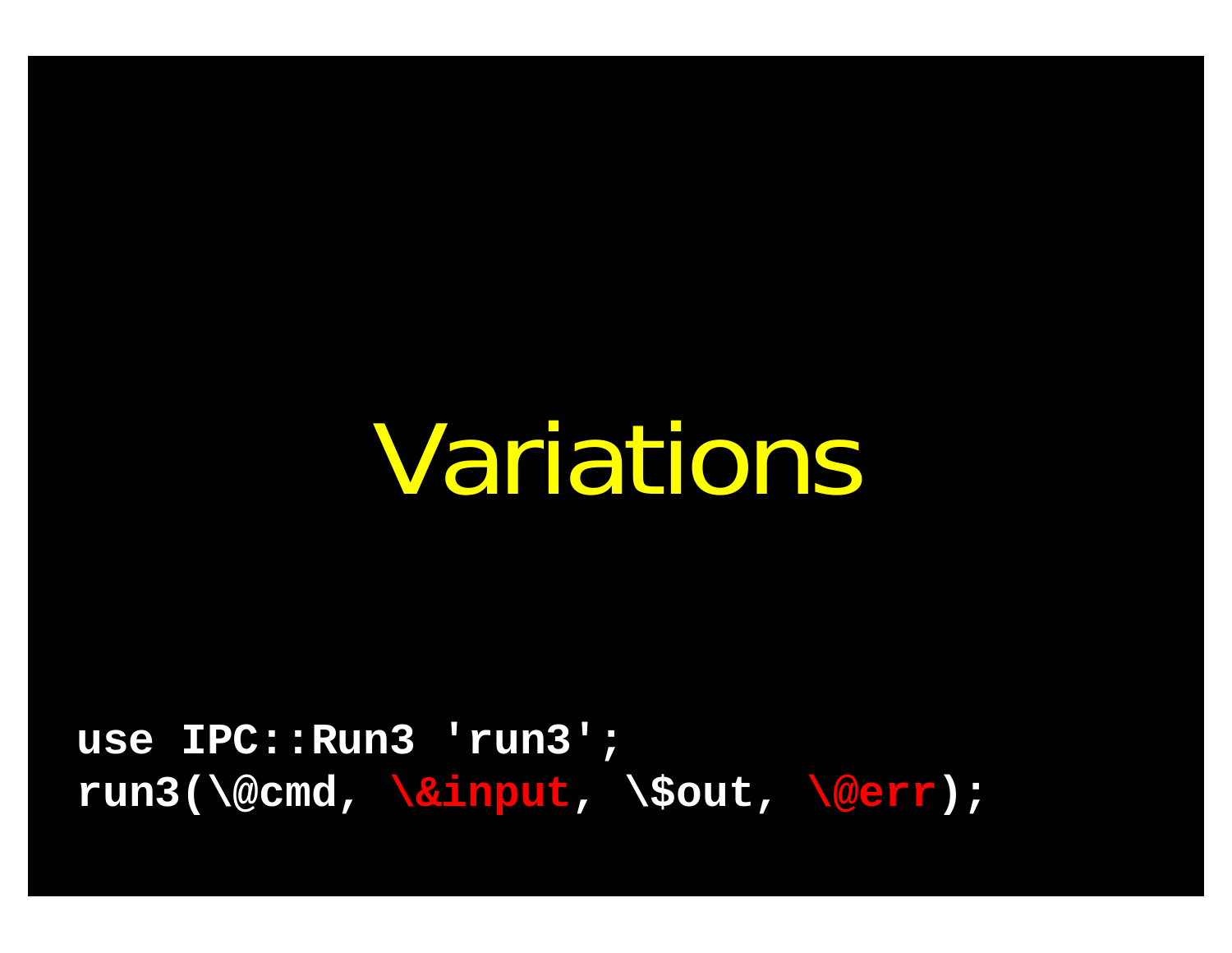# Capturing STDOUT & STDERR together?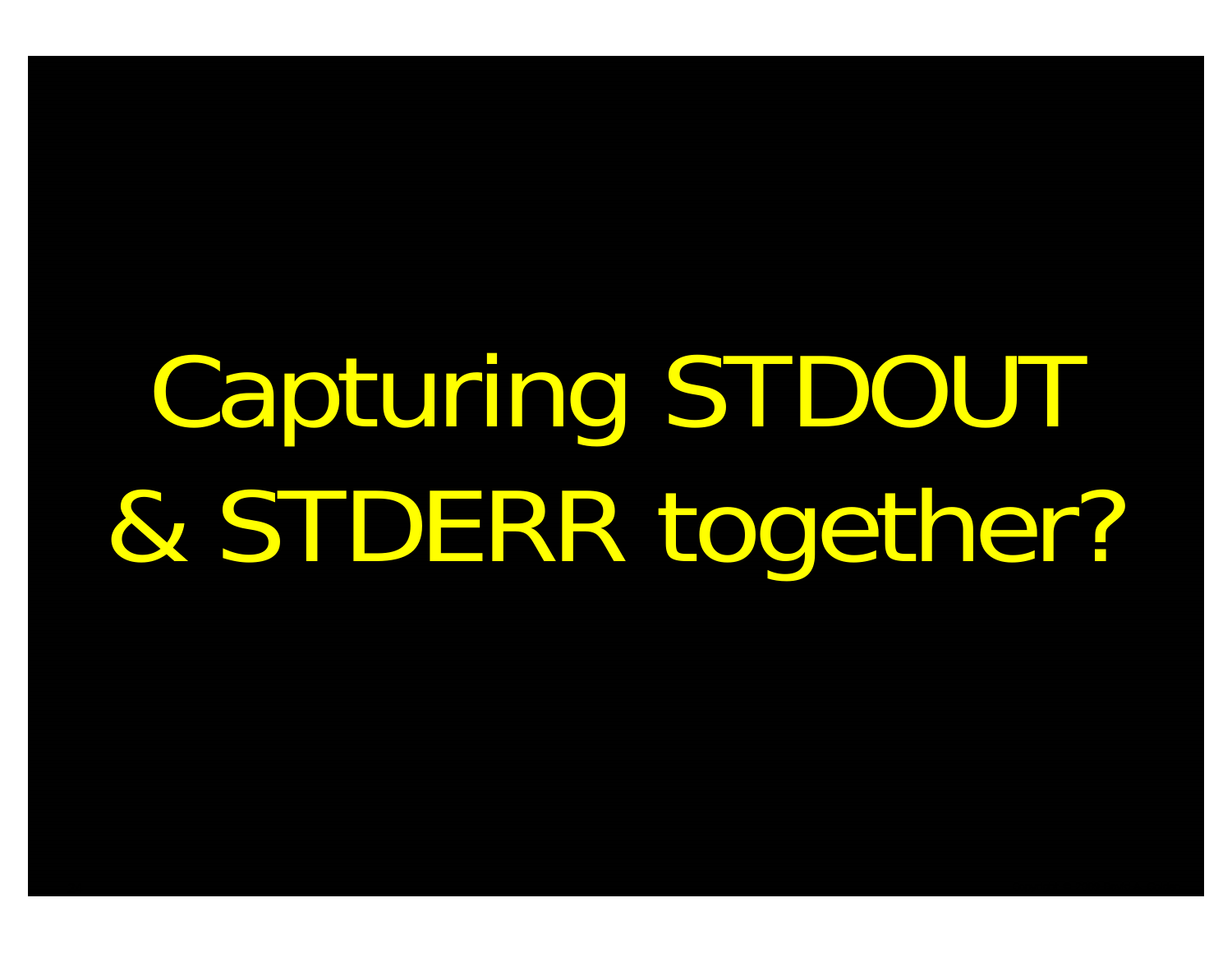Sure!

**use IPC::Run3 'run3'; run3(\@cmd, undef, \\$both, \\$both);**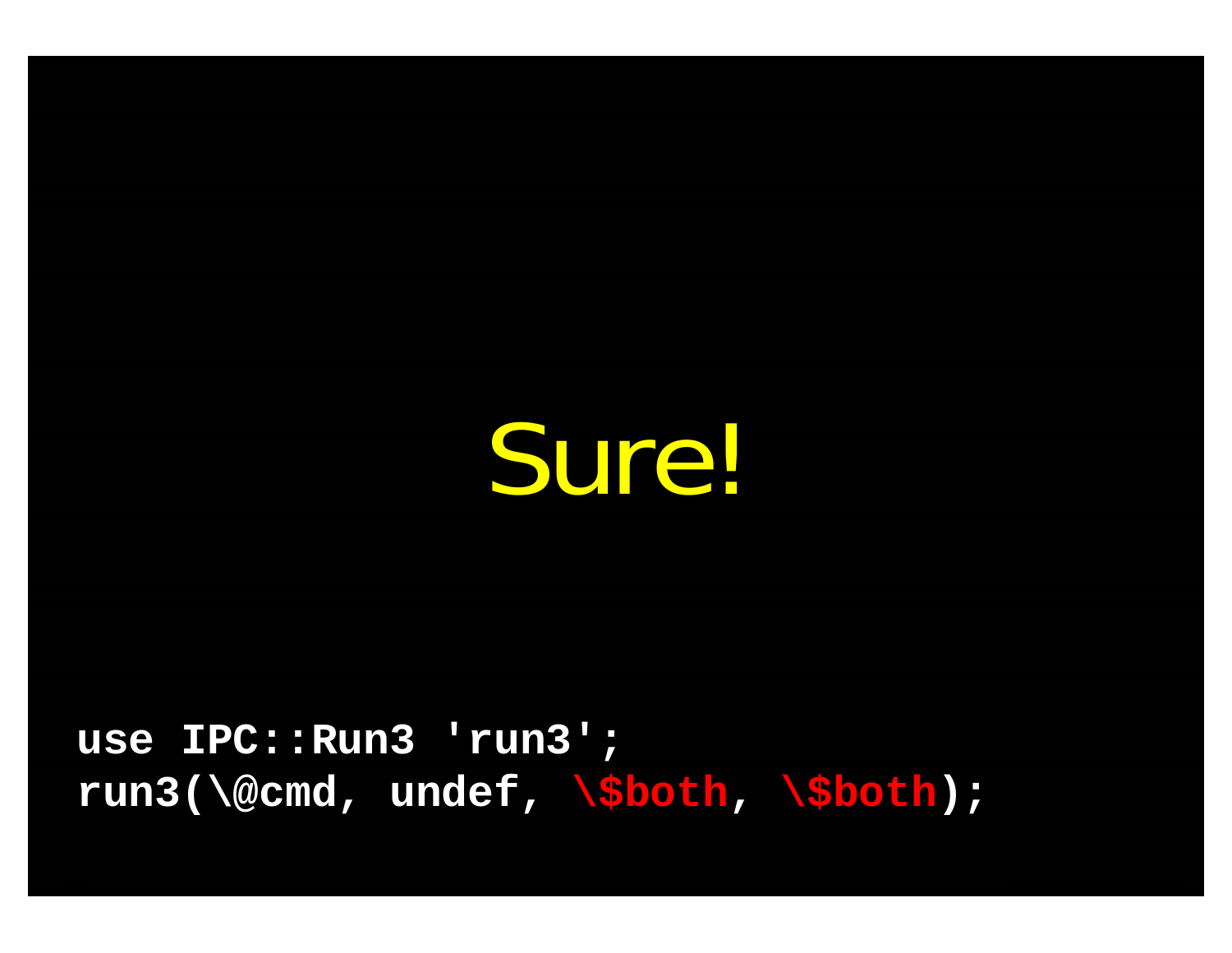What's the catch?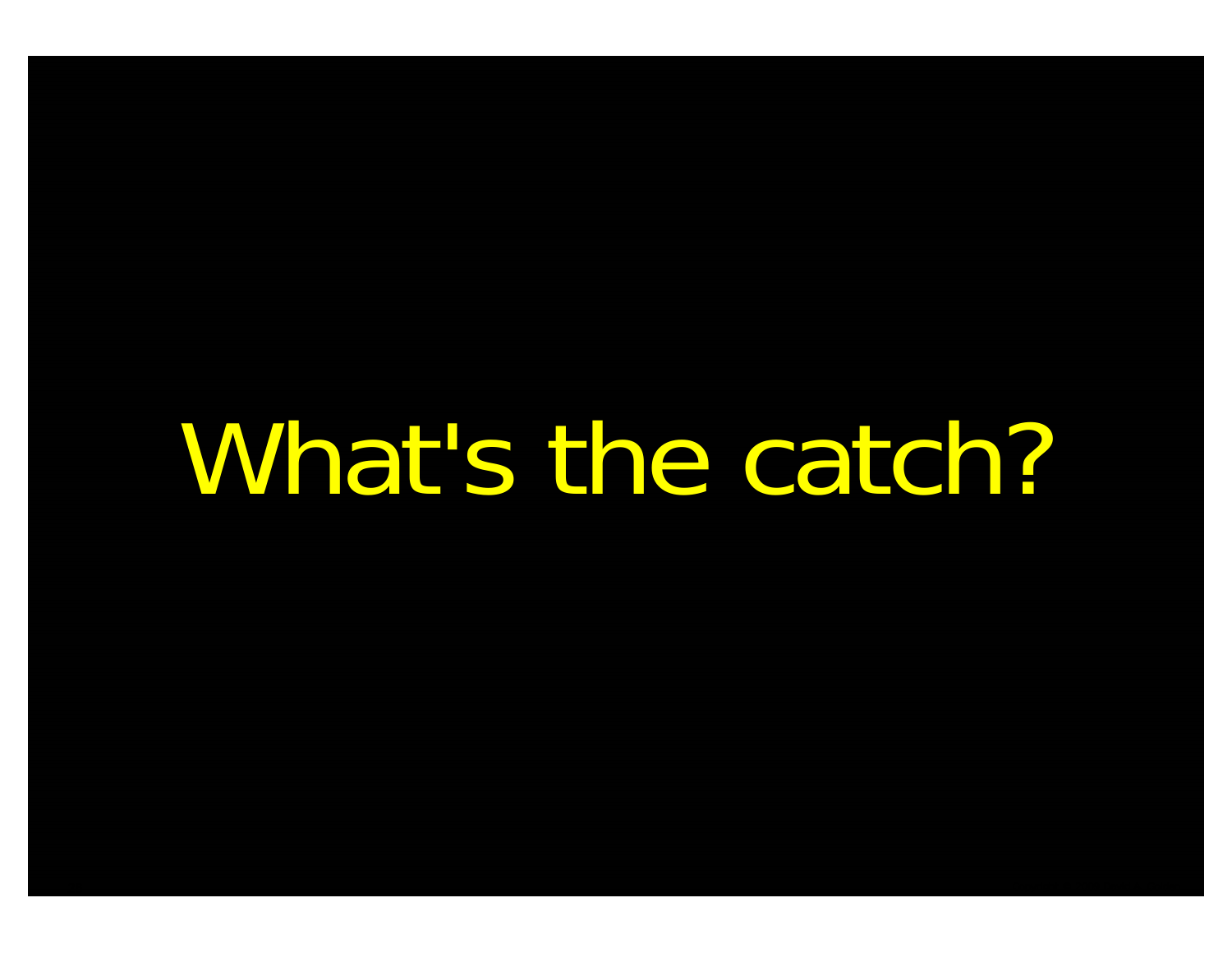User interaction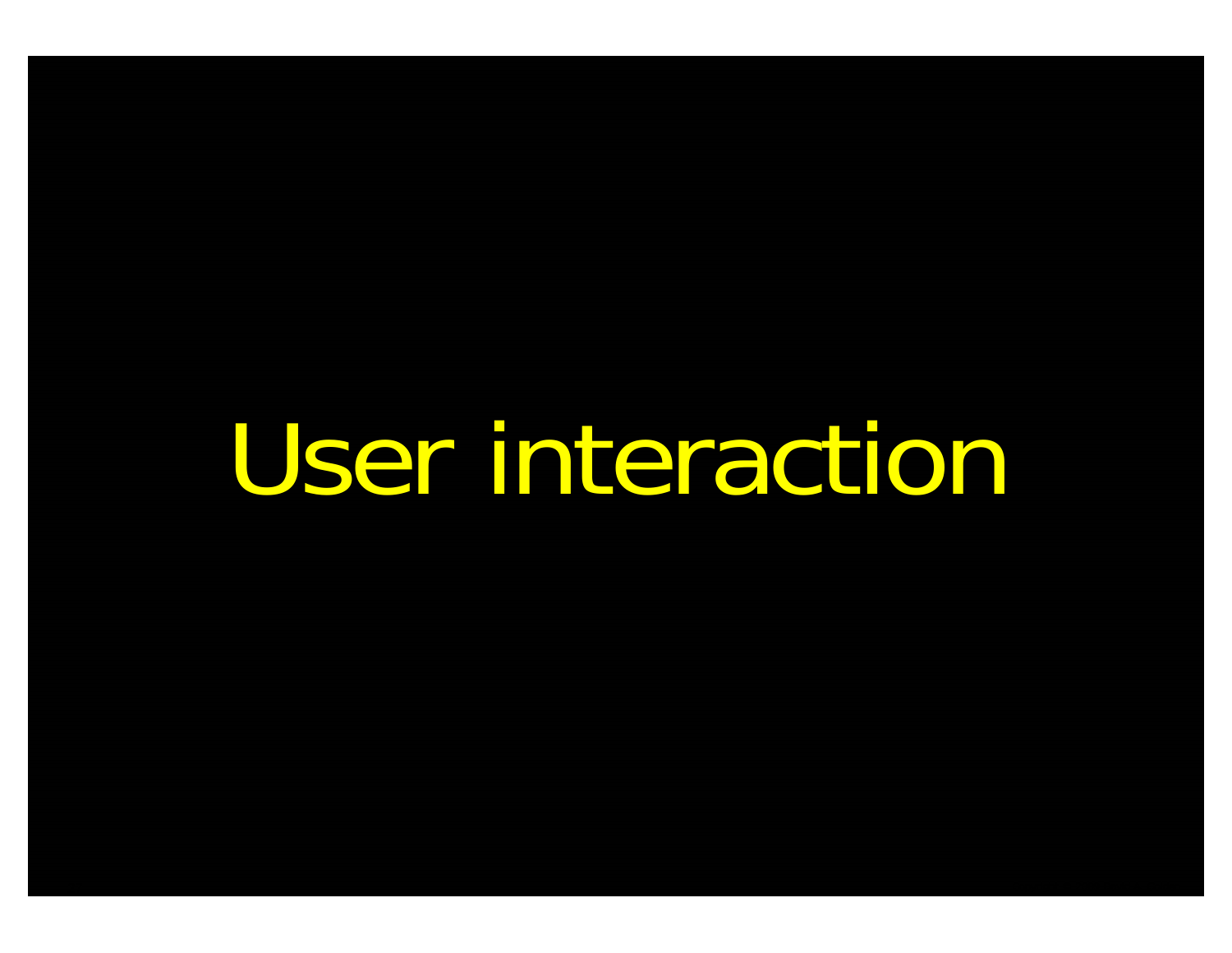#### prompt.pl

**#!/usr/bin/perl**

```
while( 1 ) {
```
**}**

**print "Type 'exit' to quit:\n" \$line = <STDIN>; last if \$line =~ /^exit\$/; print "You said: \$\_";**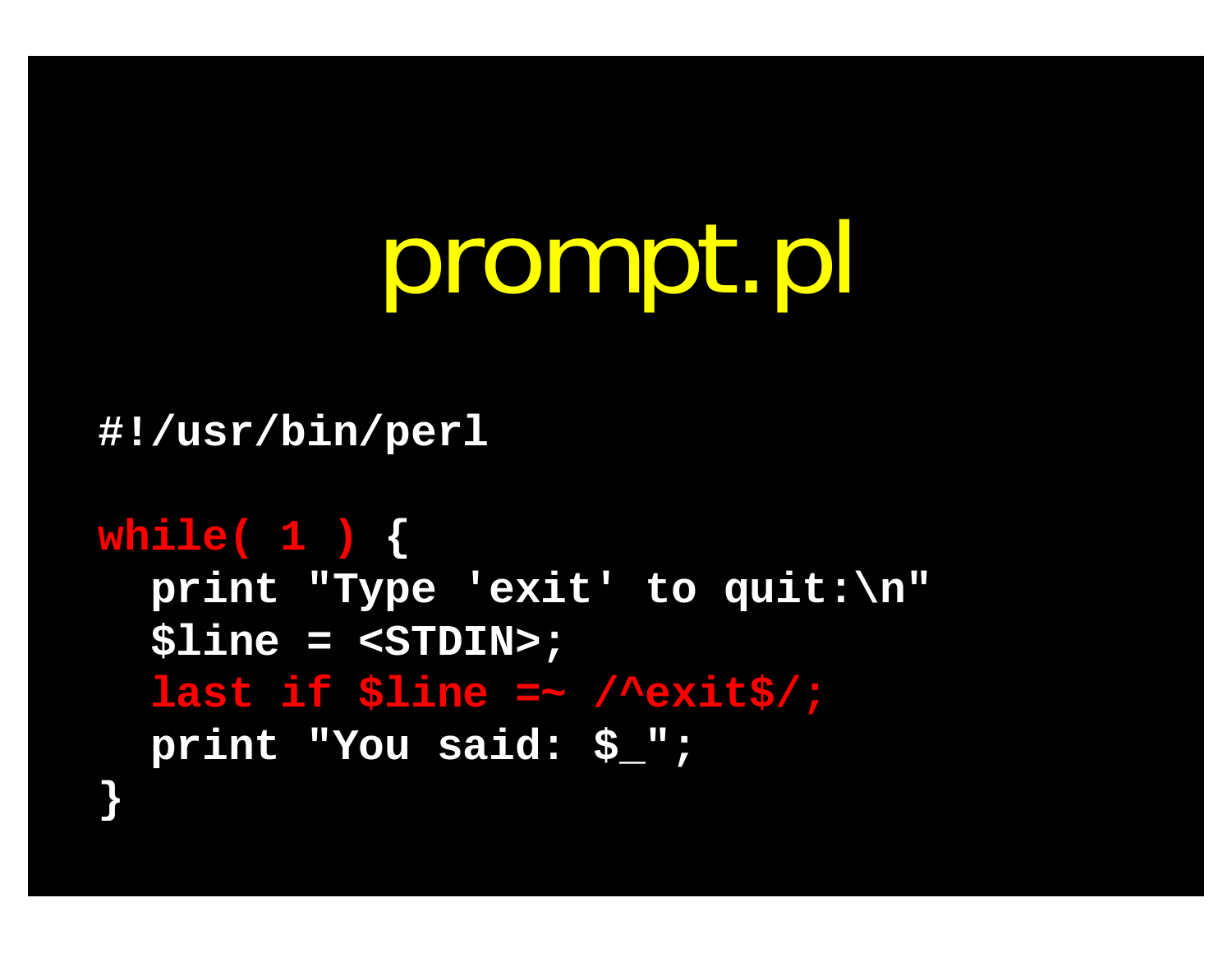#### Prompts are captured

**# try-run3.pl use IPC::Run3 'run3'; print "Running prompt.pl\n"; run3('perl prompt.pl', undef, \\$out, \\$err);**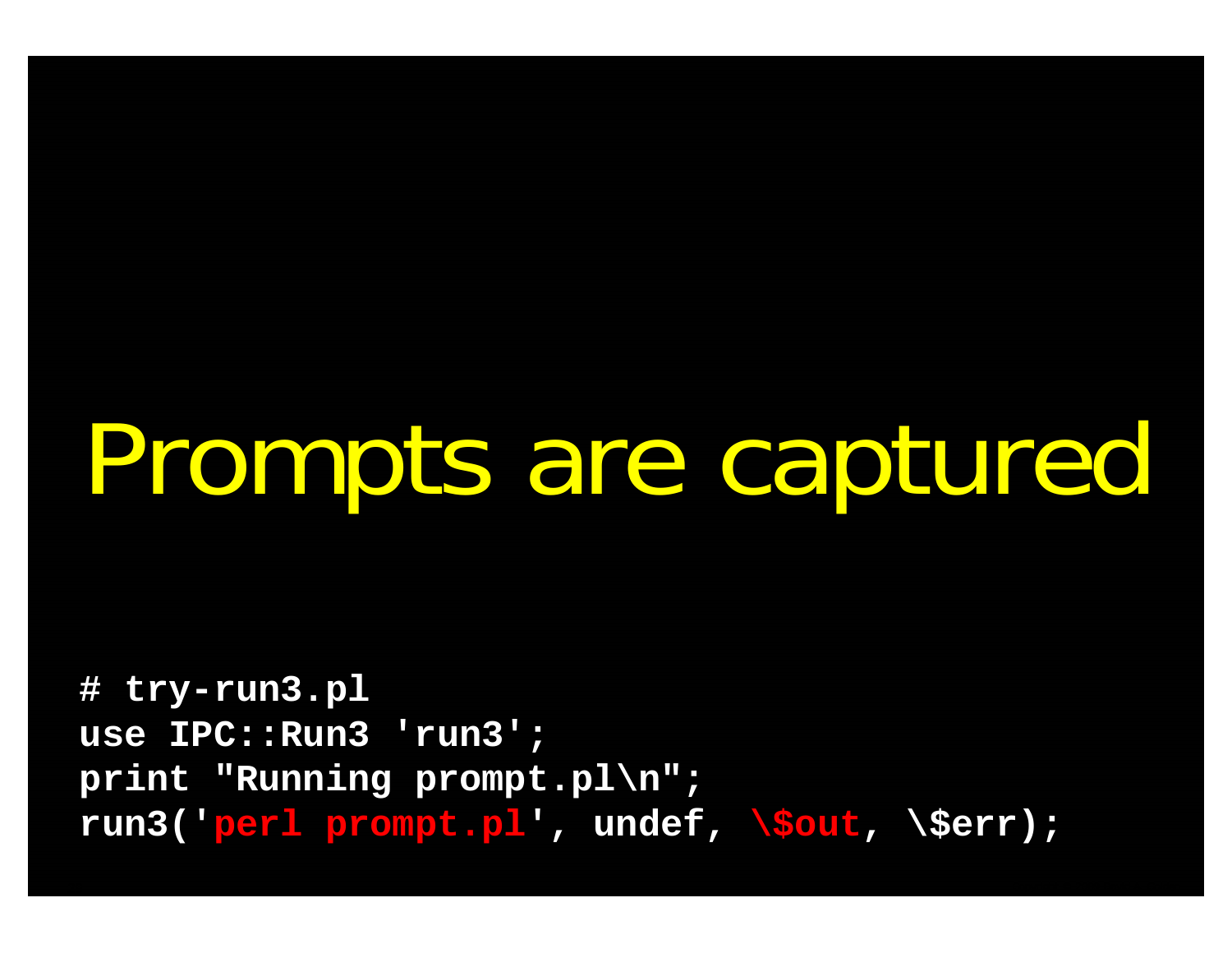Hangs

**\$ perl try-run3.pl Running prompt.pl**

( … nothing else happens … eventually hit CTRL-C … )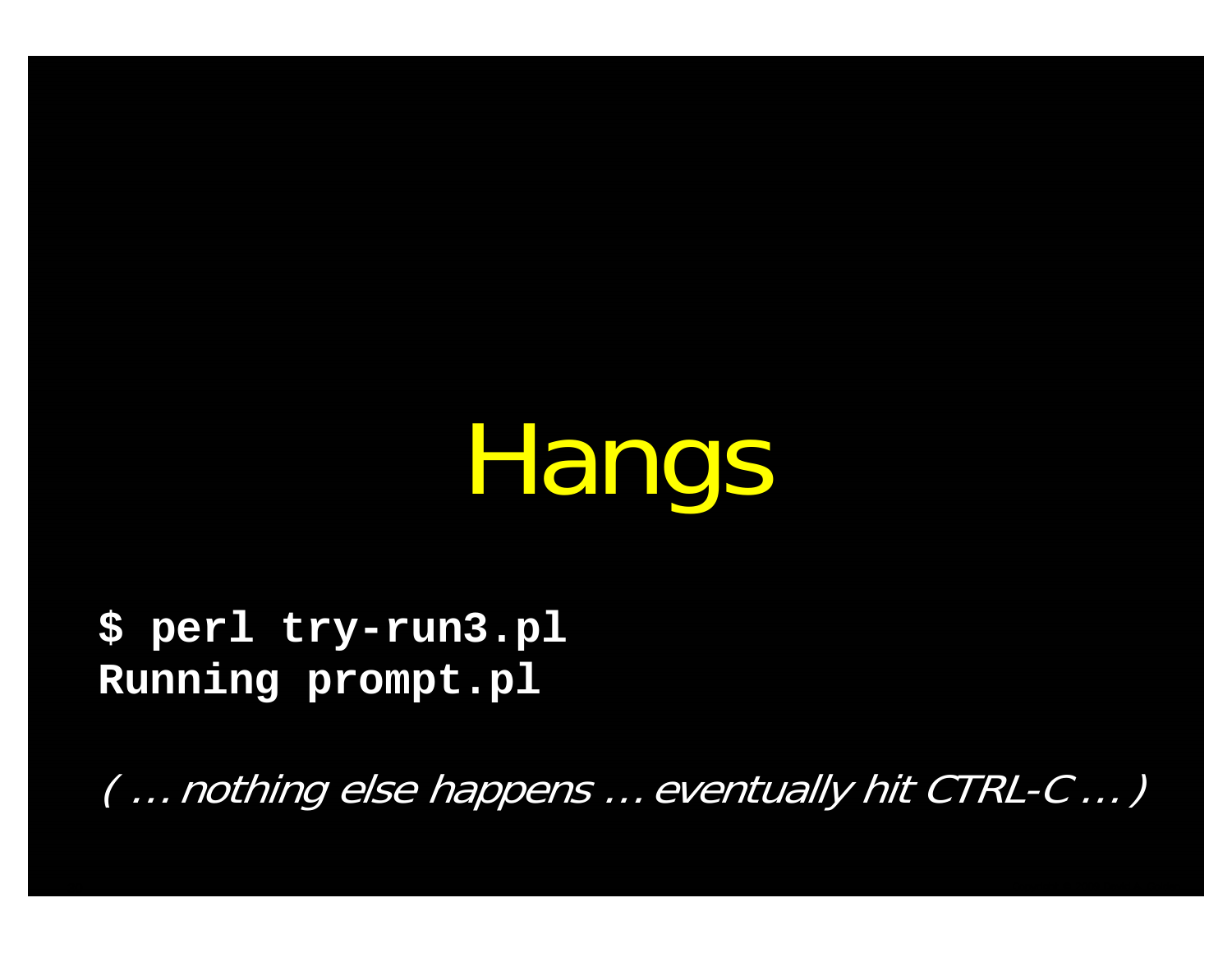#### Need to capture and echo to screen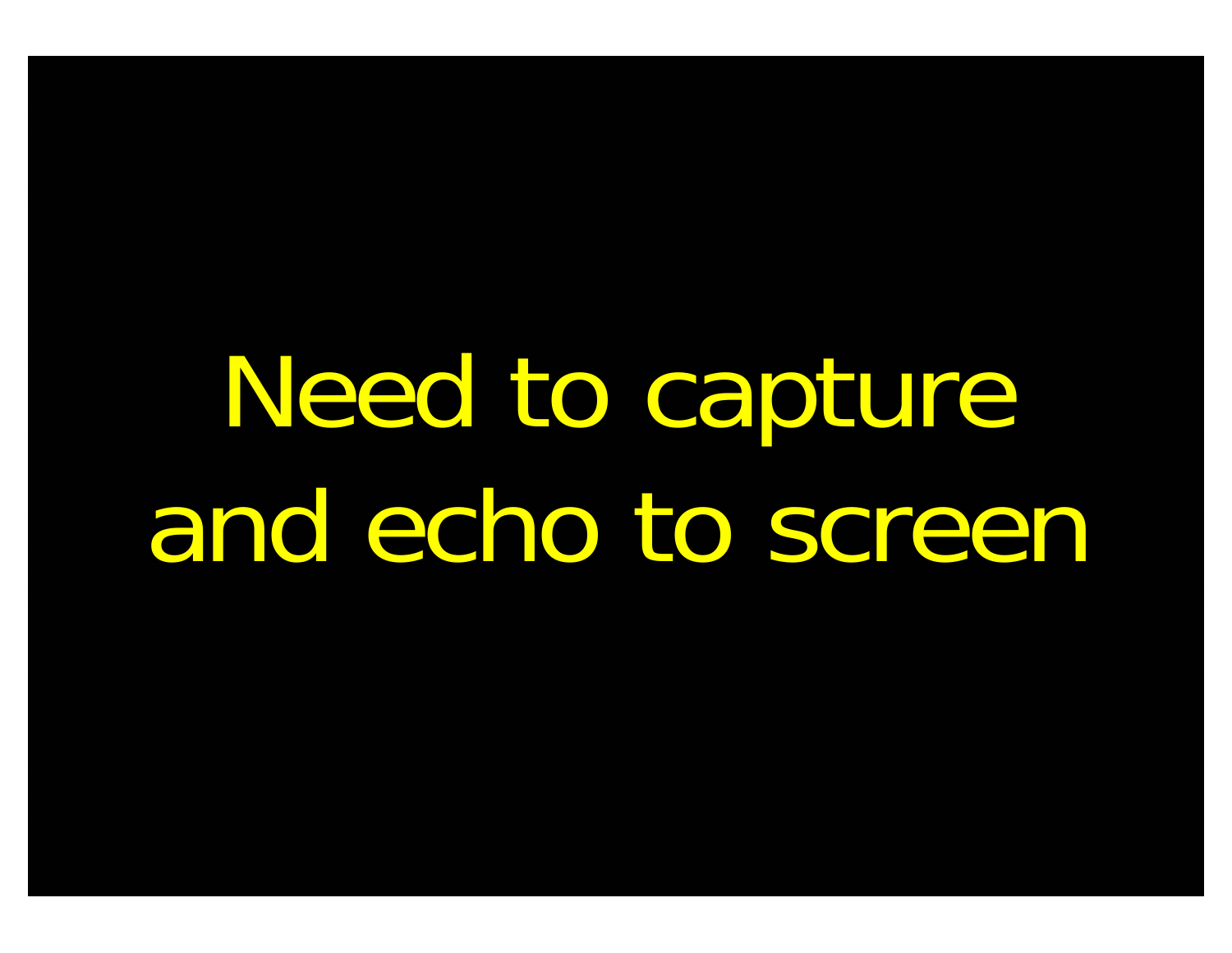

**system( "\$cmd | tee output.log" ); \$out = do { local (@ARGV,\$/) = "output.log"; <> };**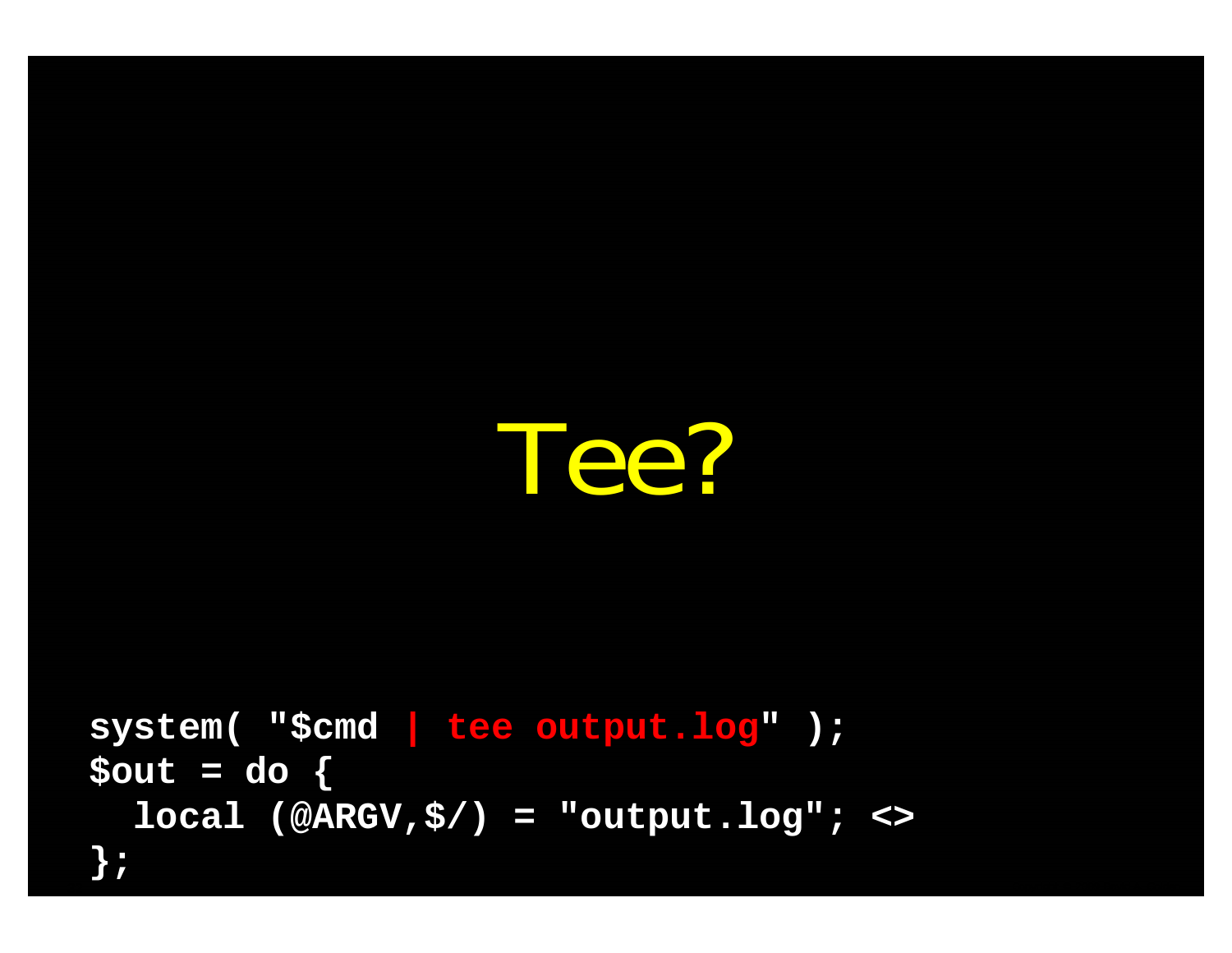If tee exists\*

Tee.pm provides 'ptee'  $\ast$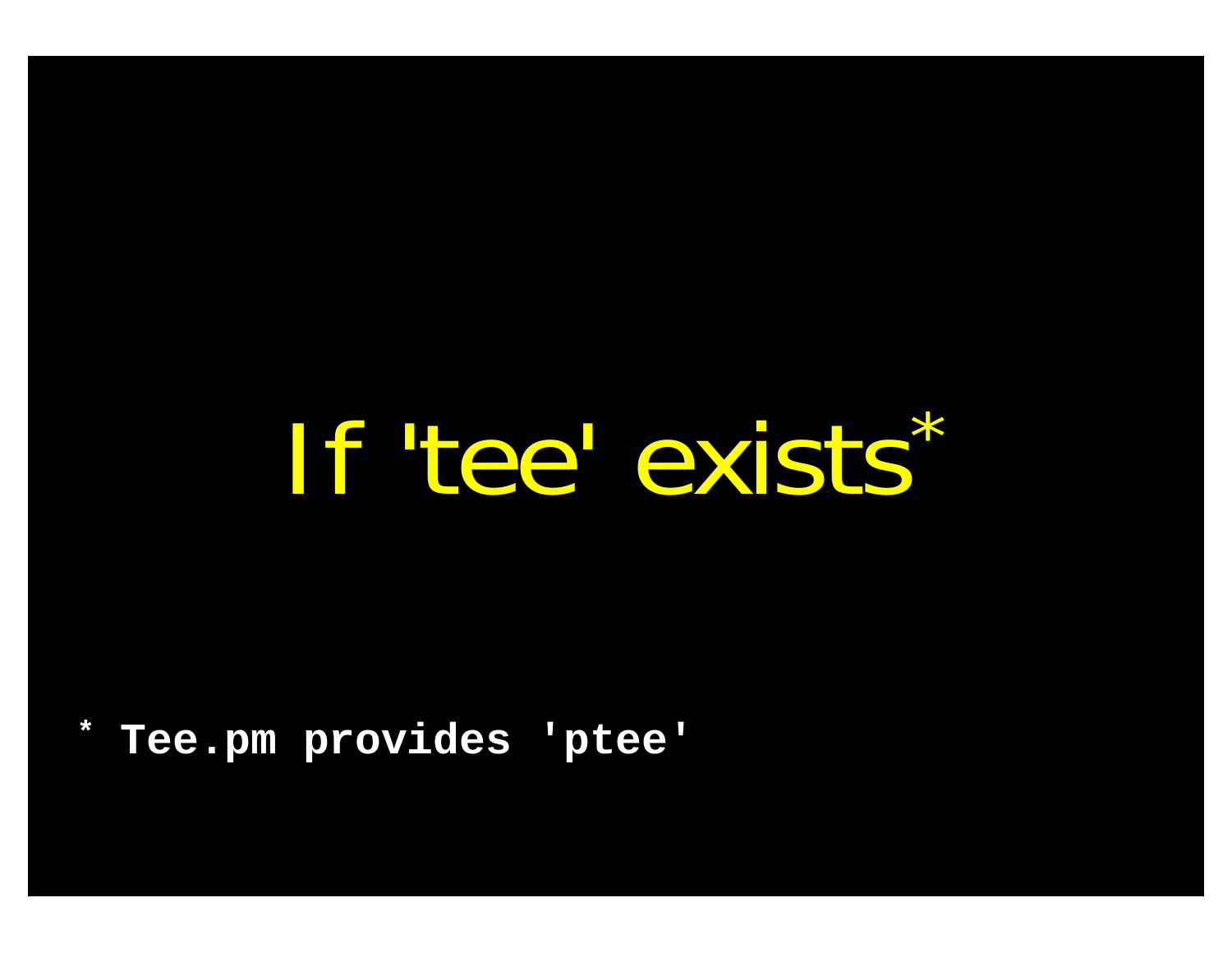#### Gives wrong exit value

**system( "\$cmd | tee output.log" ); if (\$? == 0) { print "tee ran ok" };**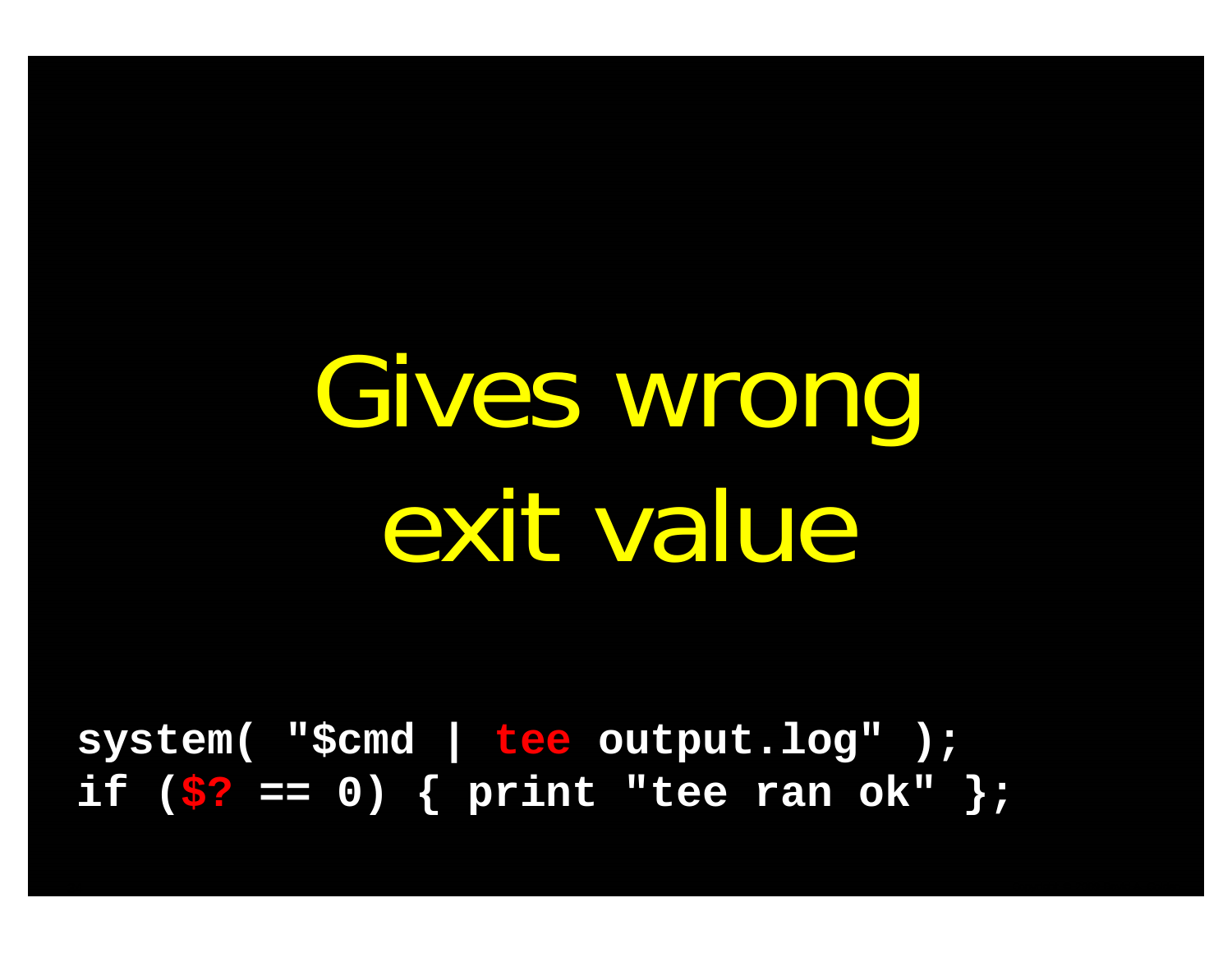IPC::Open3

```
use IPC::Open3;
my $pid = open3(
  \*CHILD_IN, \*CHILD_OUT, \*CHILD_ERR, @cmd
);
```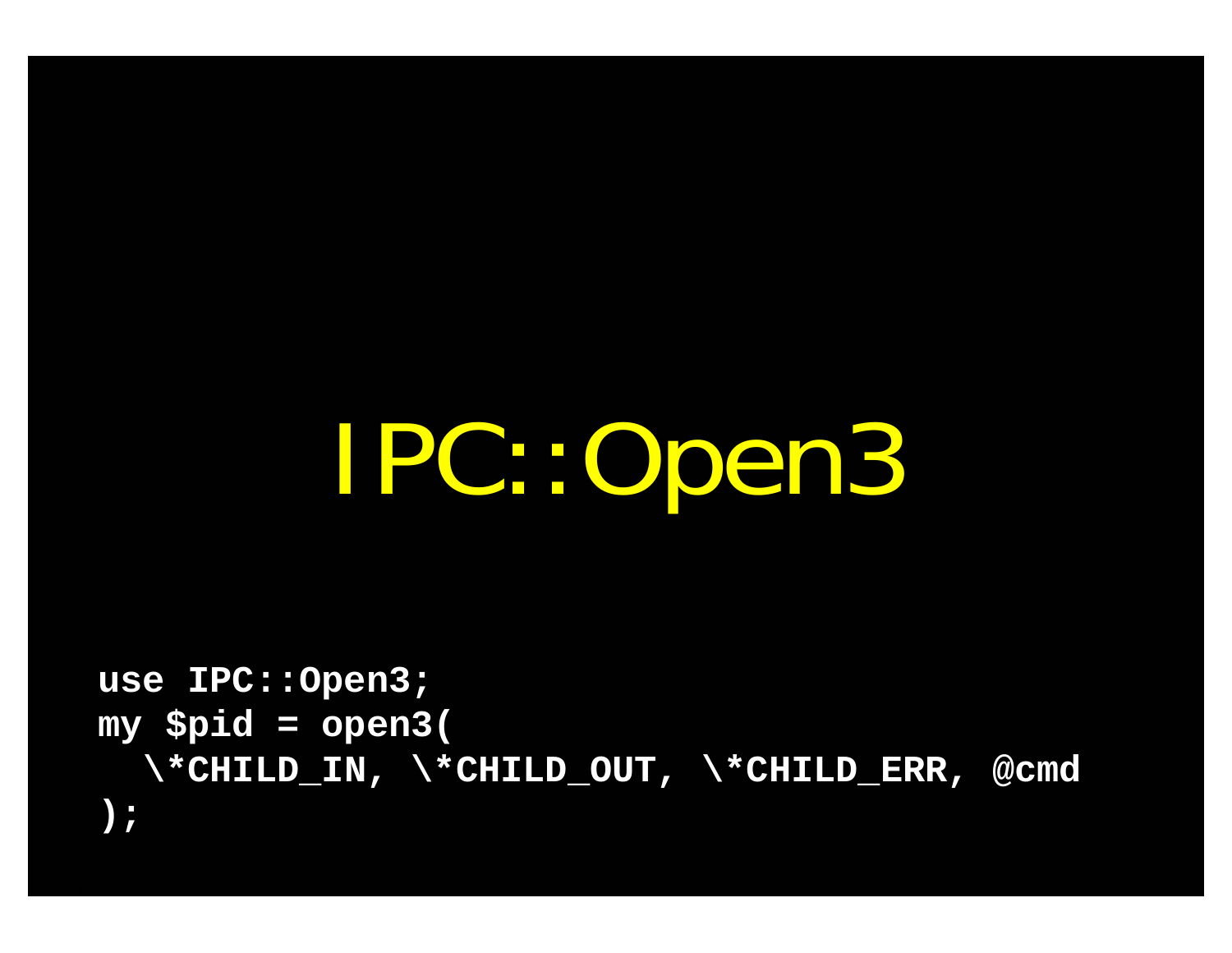#### select() between output handles

```
# Adapted and simplified from IPC::Open3::Simple
use IPC::Open3;
use IO::Select;
my ($out, $err) = ( '', '' );
my $pid =
  open3(\*CHILD_IN, \*CHILD_OUT, \*CHILD_ERR, @cmd);
my $reader = IO::Select->new(\*CHILD_OUT, \*CHILD_ERR);
while ( my @ready = $reader->can read() ) { }foreach my $fh (@ready) {
    my $line = <$fh>;
    if (!defined $line) { 
      $reader->remove($fh);
      $fh->close();
    } else {
      if (fileno($fh) == fileno(\forall<sup>*</sup>CHILD_OUT)) {
        $out .= $line;
        print STDOUT $line;
       } 
      elsif (fileno(Sfh) == fileno(\n \times \n CHILD ERR))$err .= $line
        print STDERR $line;
      }
    }
  }
}
waitpid($pid, 0);
```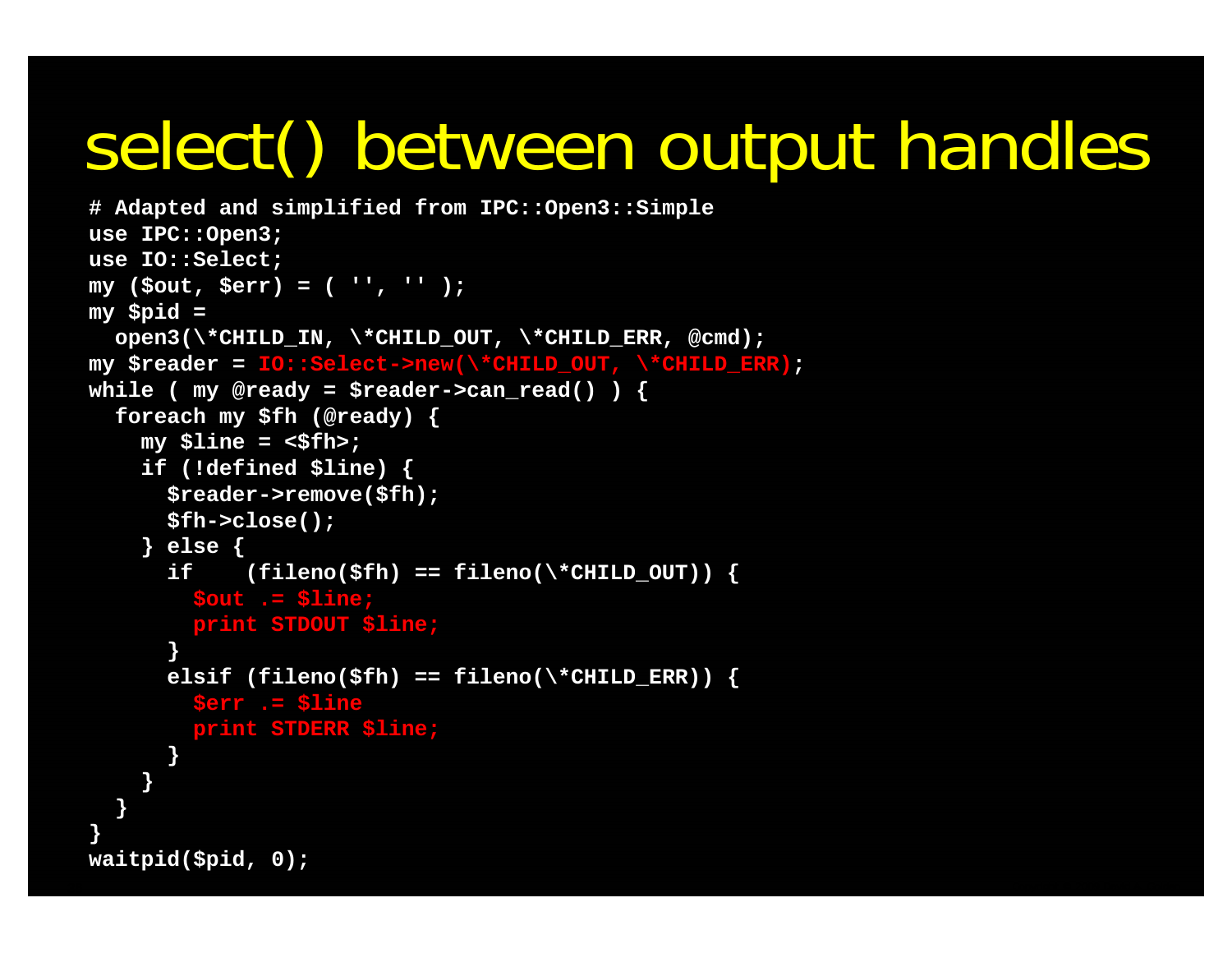# But no select() on handles for Win32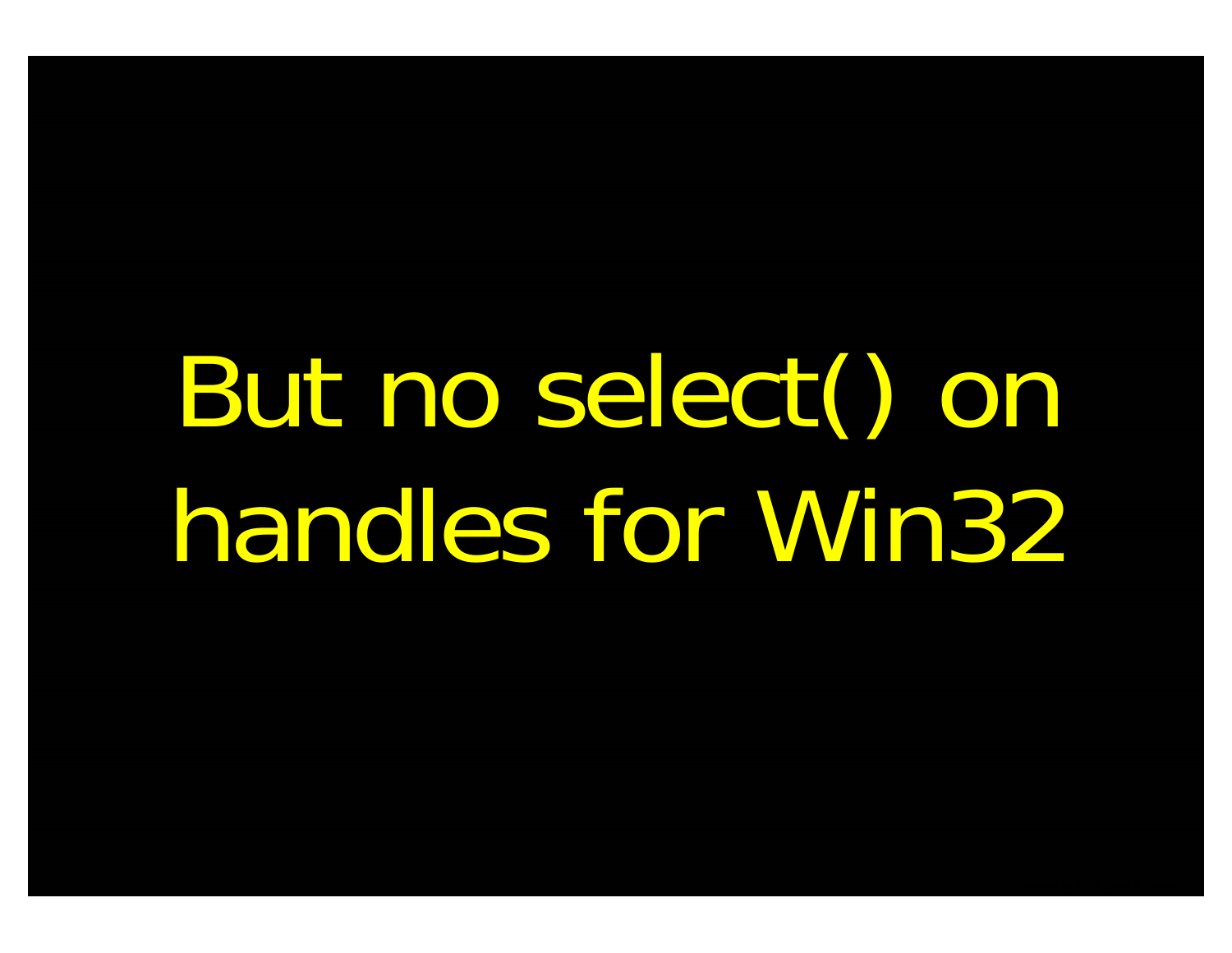IPC::Run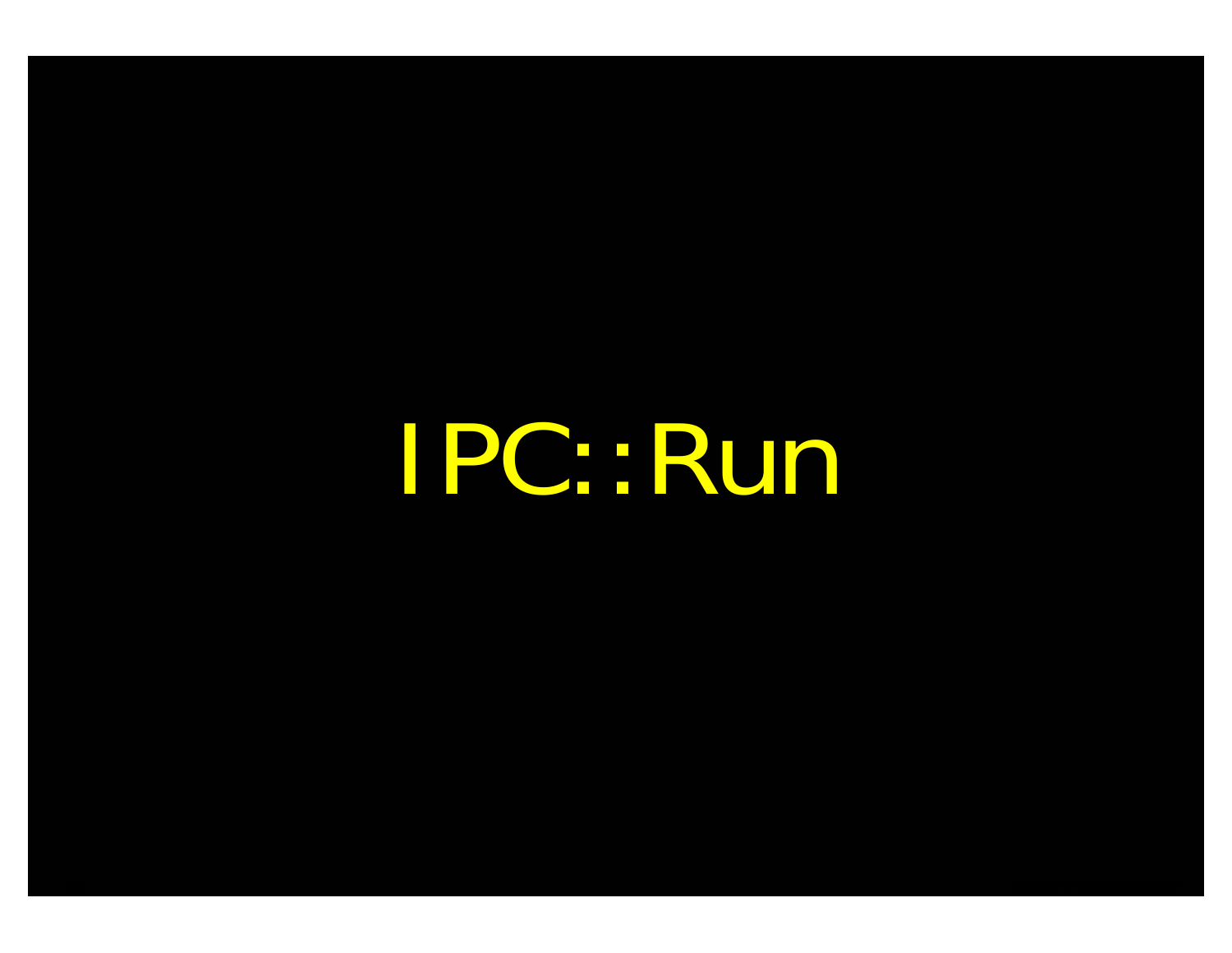# Win32 support is 'experimental'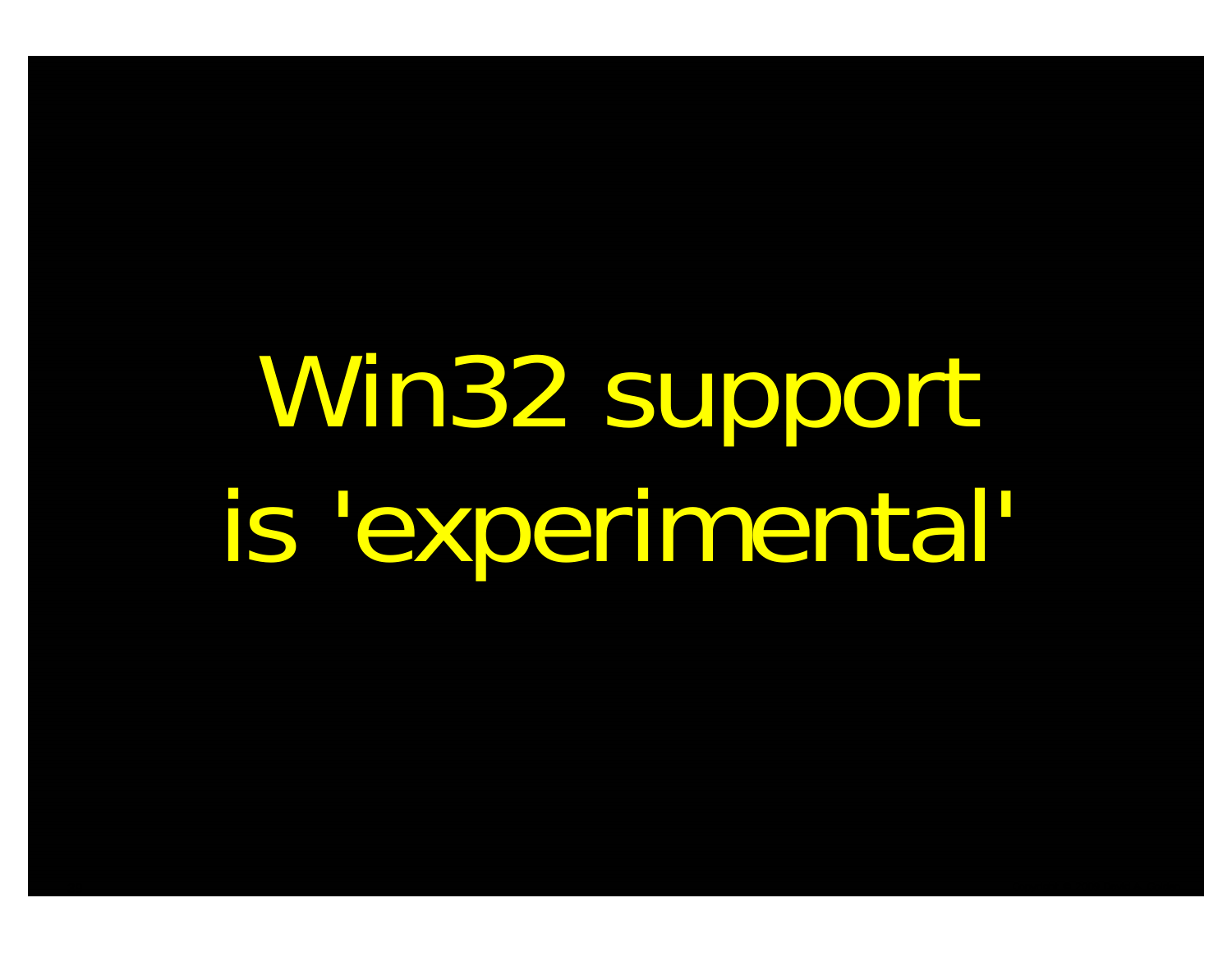# select() on sockets instead of filehandles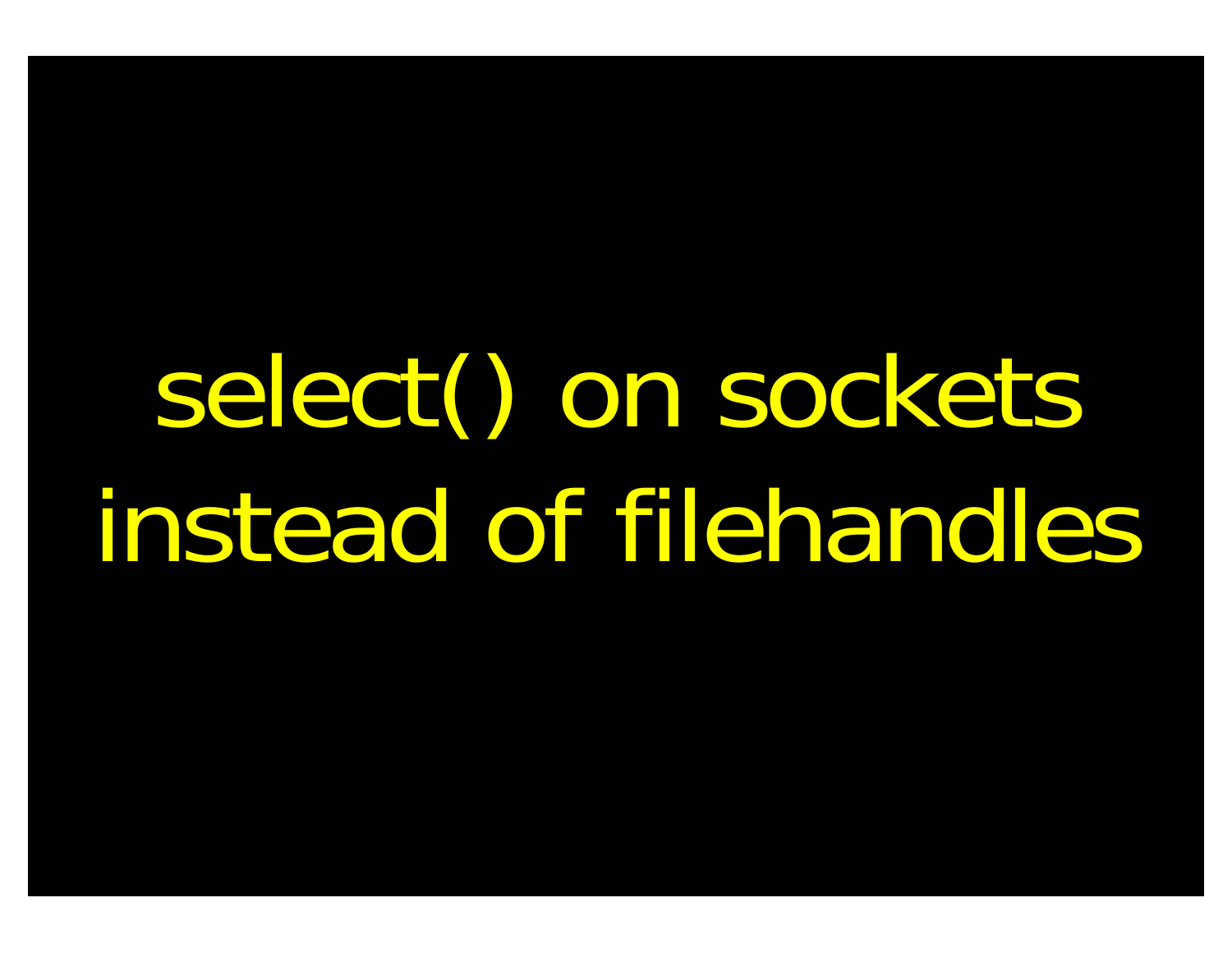Still have to write interactivity code yourself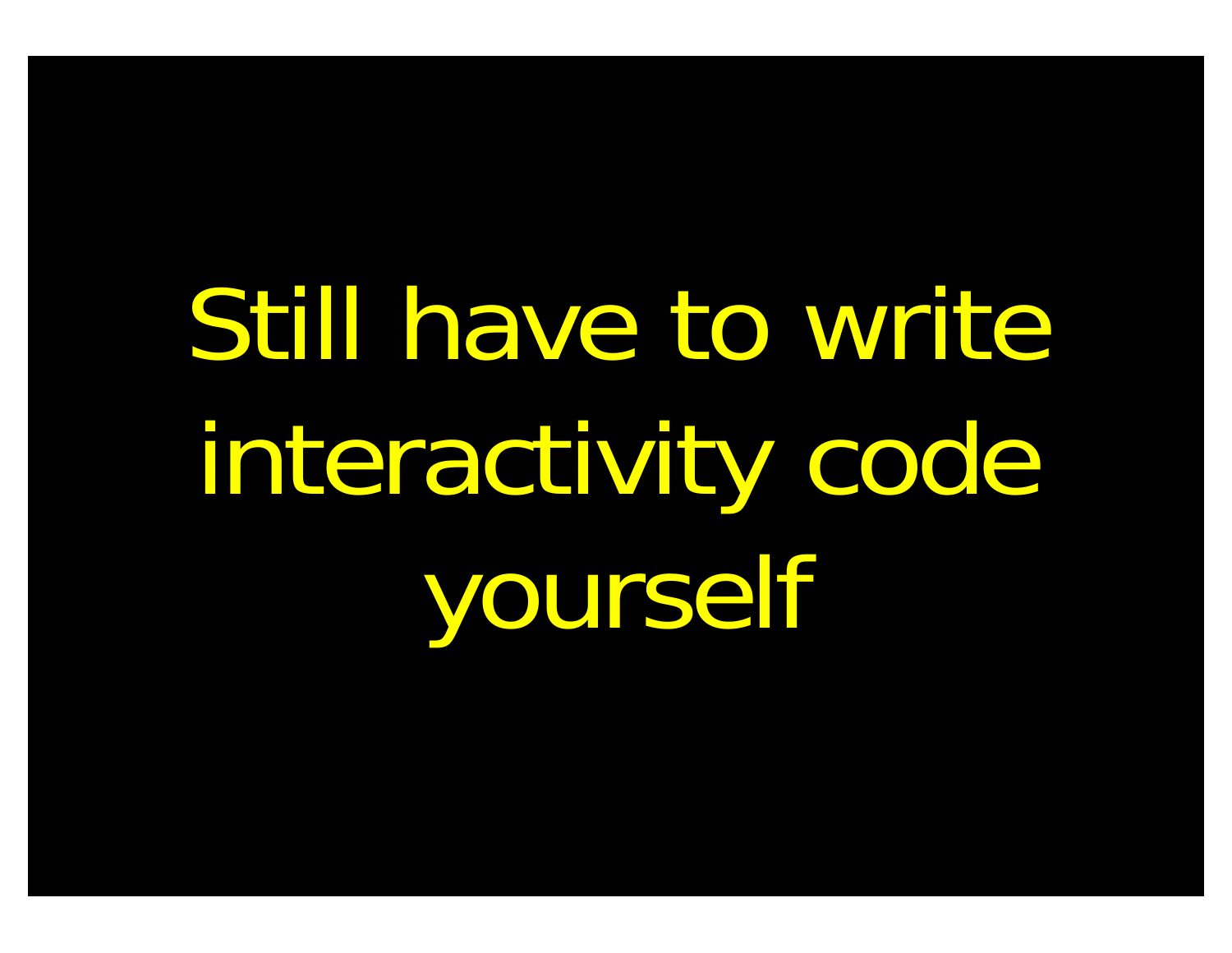## Does anything just DWIW?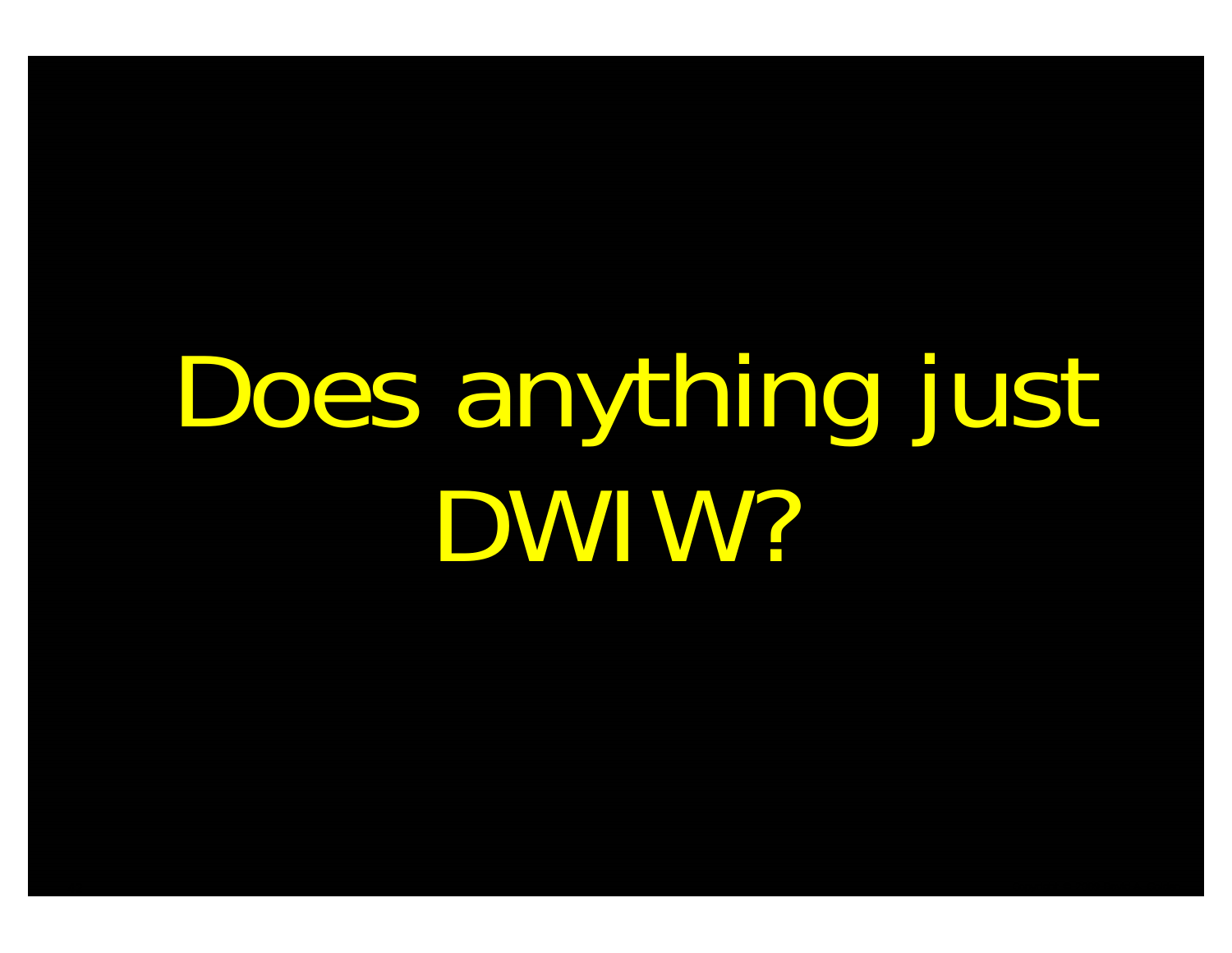IPC::Cmd

**use IPC::Cmd 'run'; my ( \$success, \$error\_code, \$full\_buf, \$stdout\_buf, \$stderr\_buf ) = run( command => \$cmd, verbose => 1 );**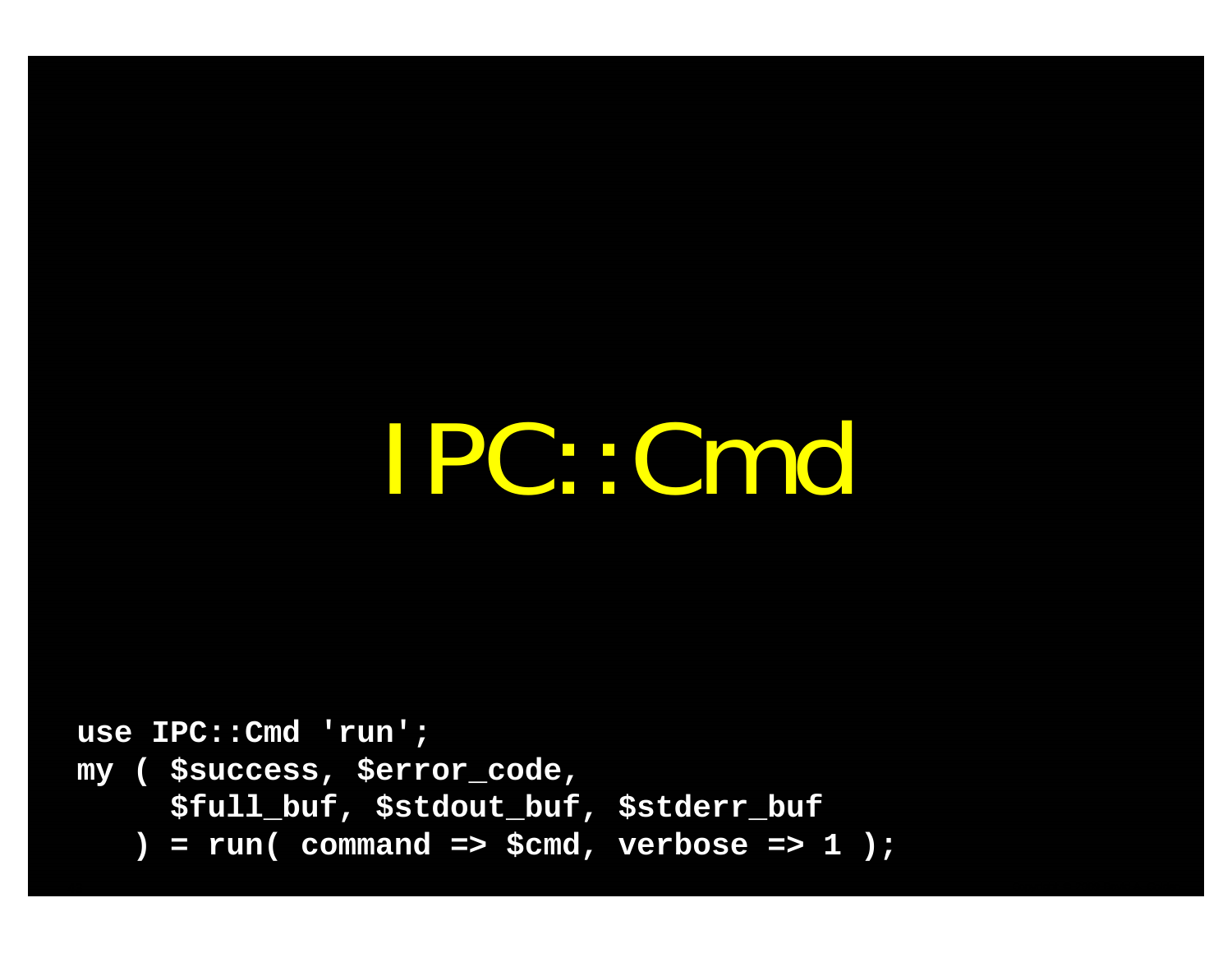# In Perl core in 5.10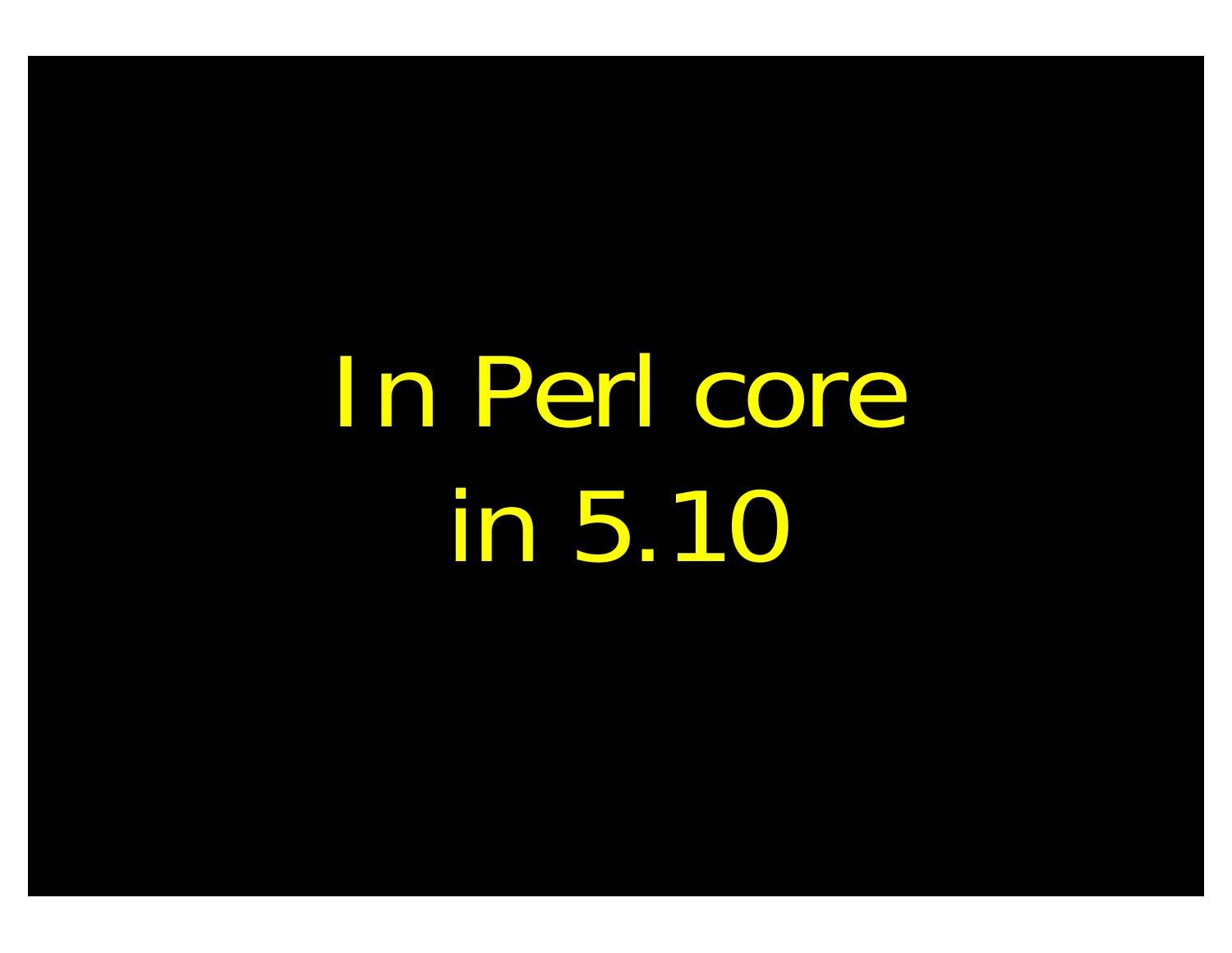# Uses IPC::Run or IPC::Open3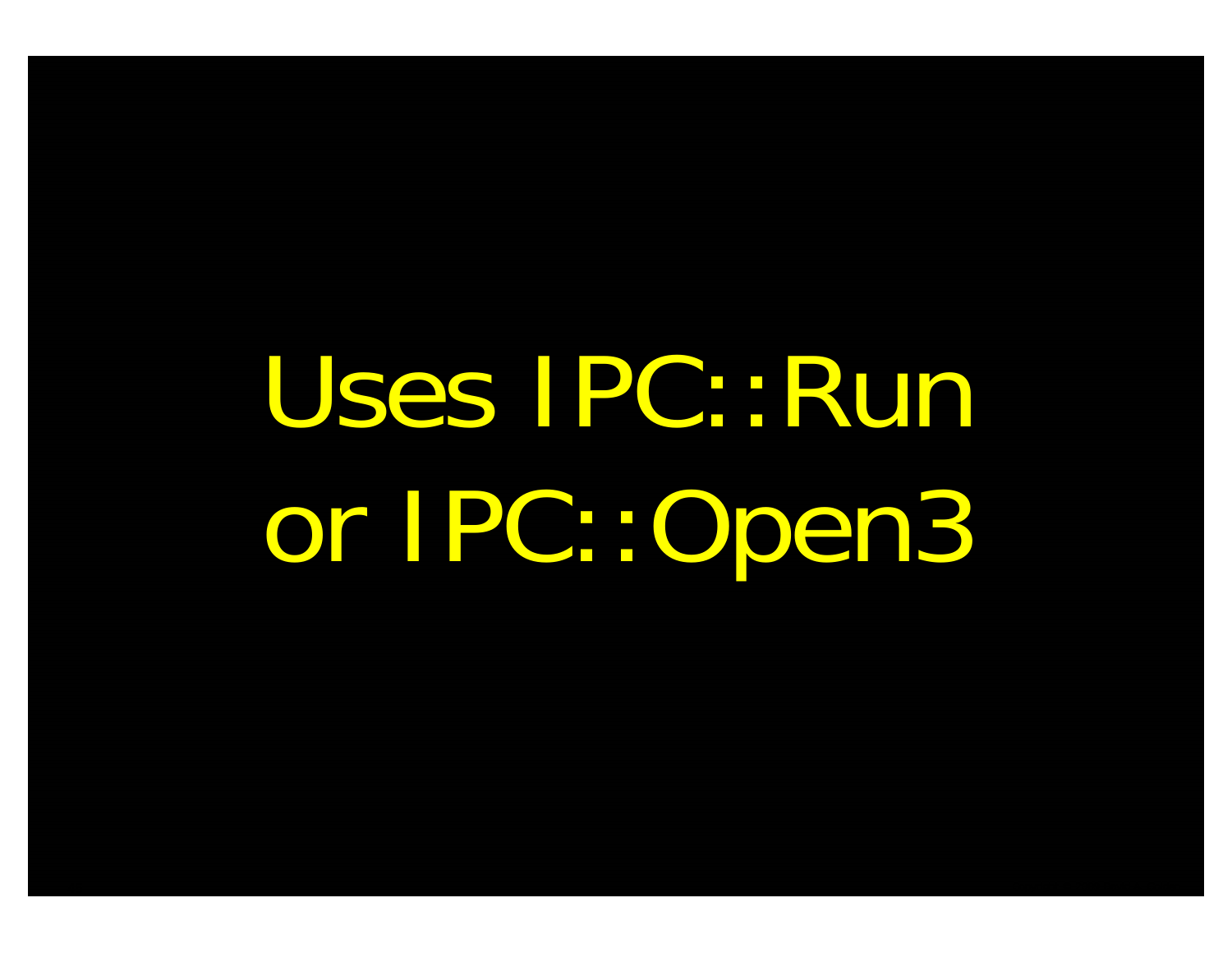Interactive plus capture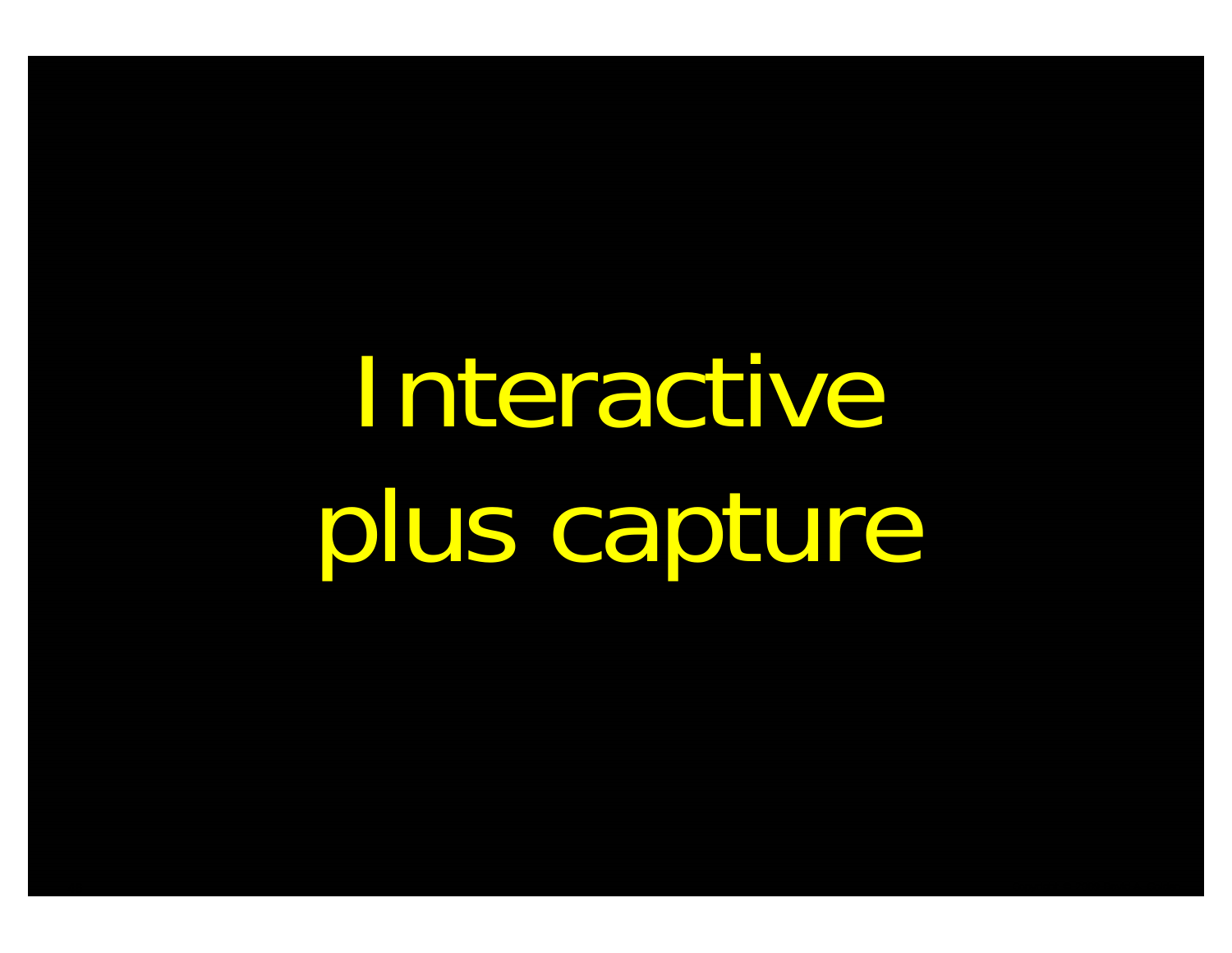# Or maybe not

```
if ( IPC::Cmd->can_capture_buffer ) {
  @results = run(@stuff);
}
else {
 die "Now what?!";
}
```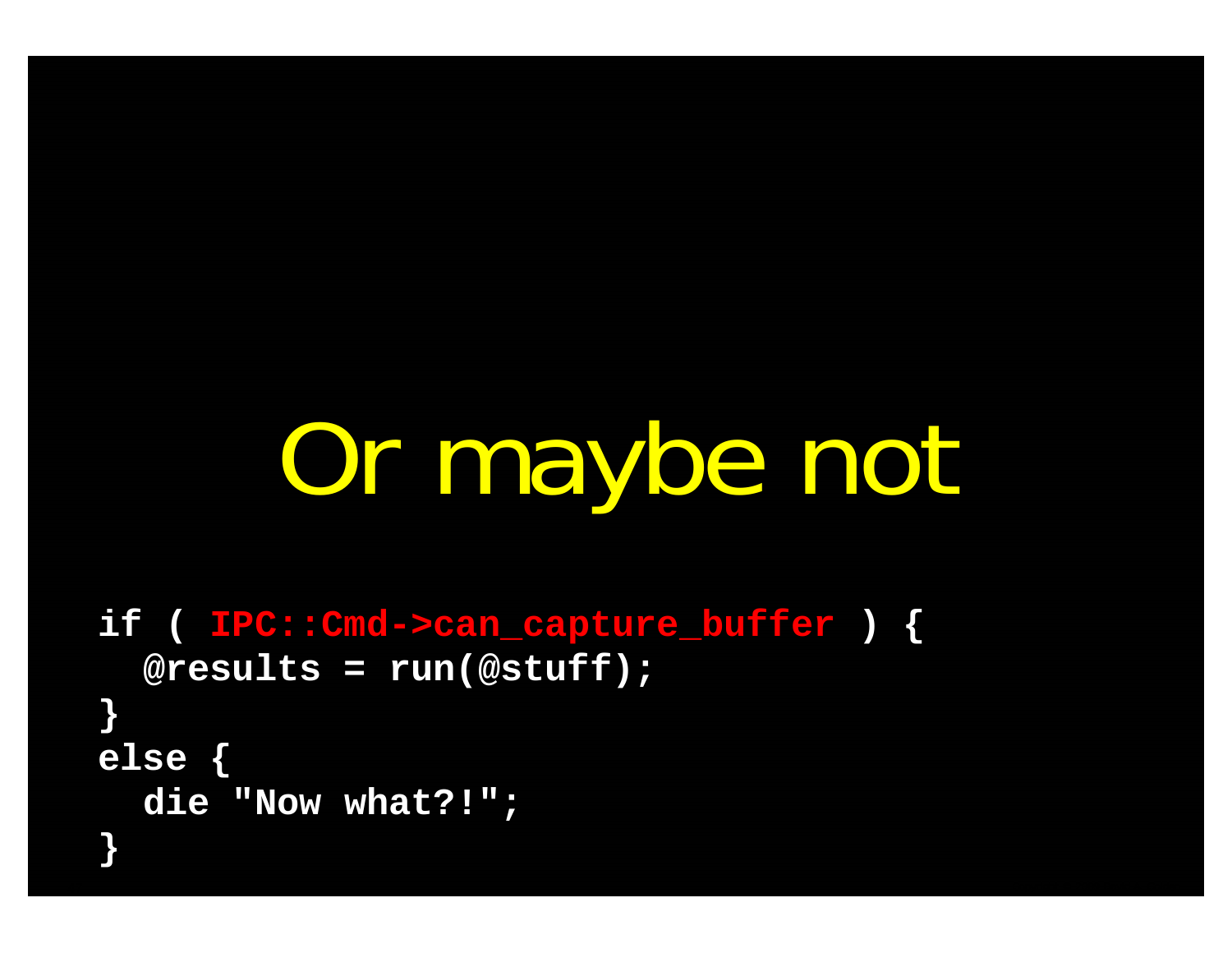Capturing Perl?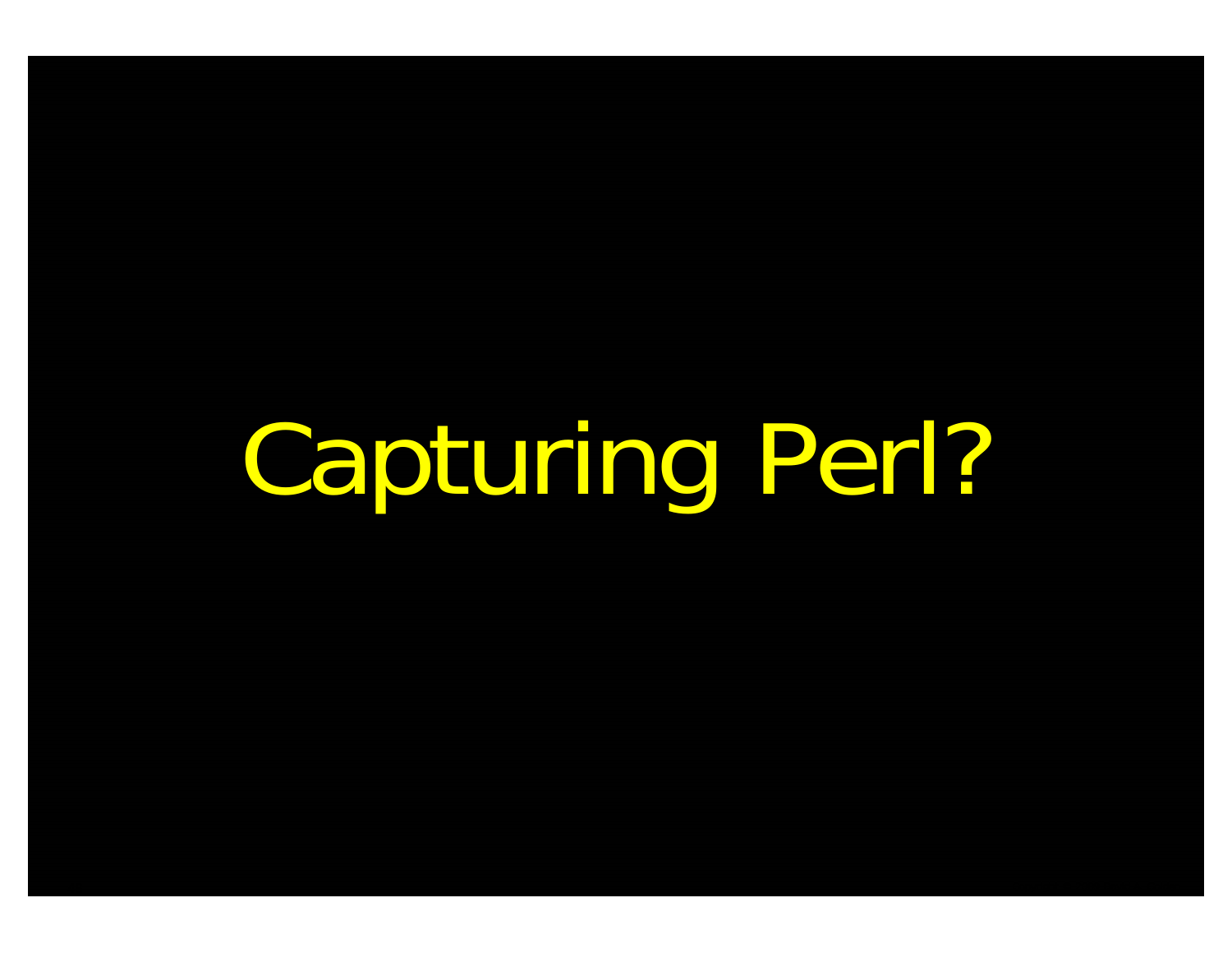### Tied filehandles

**tie \*STDOUT, \$class; print "This string captured by \$class";**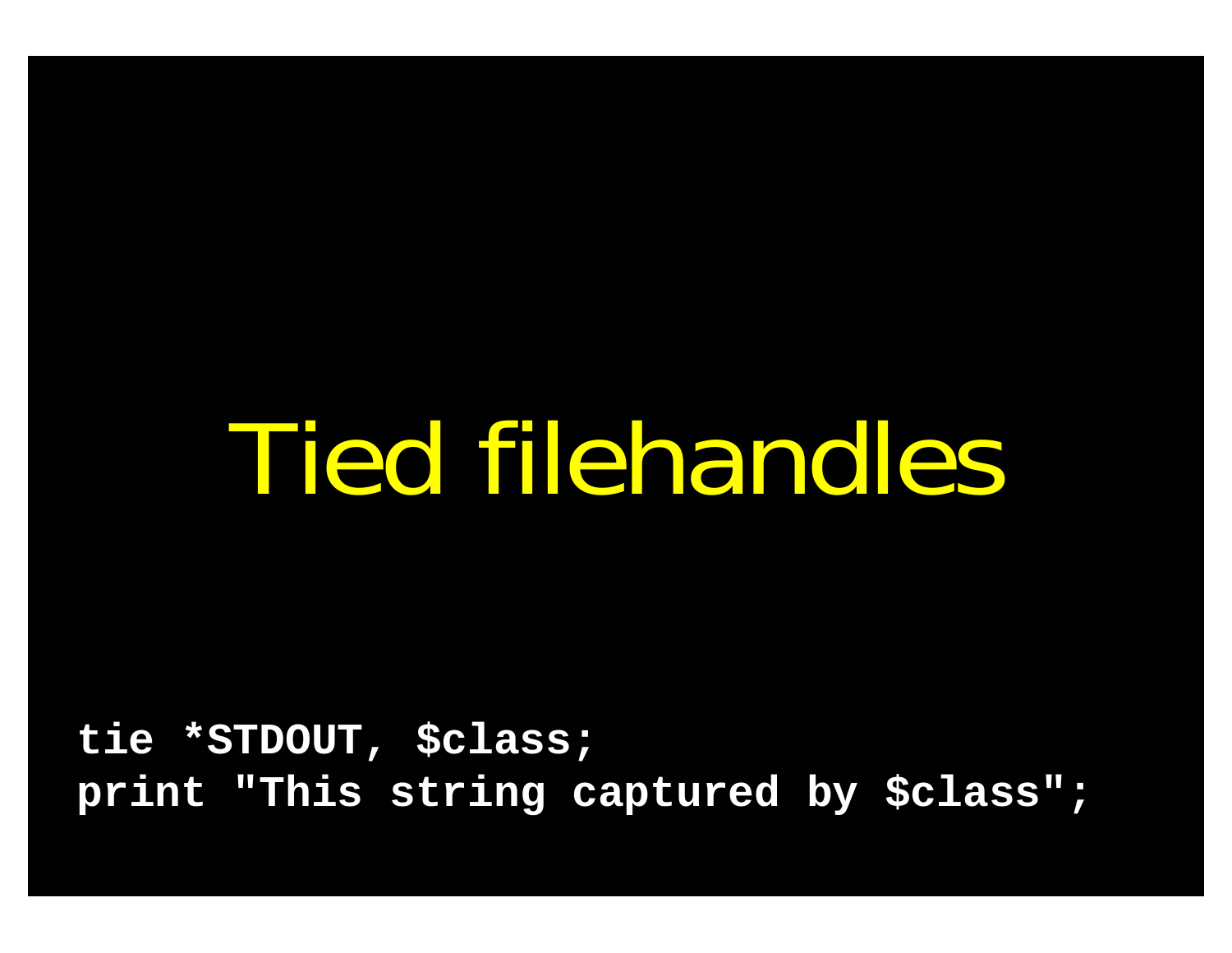IO::Capture IO::TeeFilter::Handle Test::Output Tie::STDOUT Tie::STDERR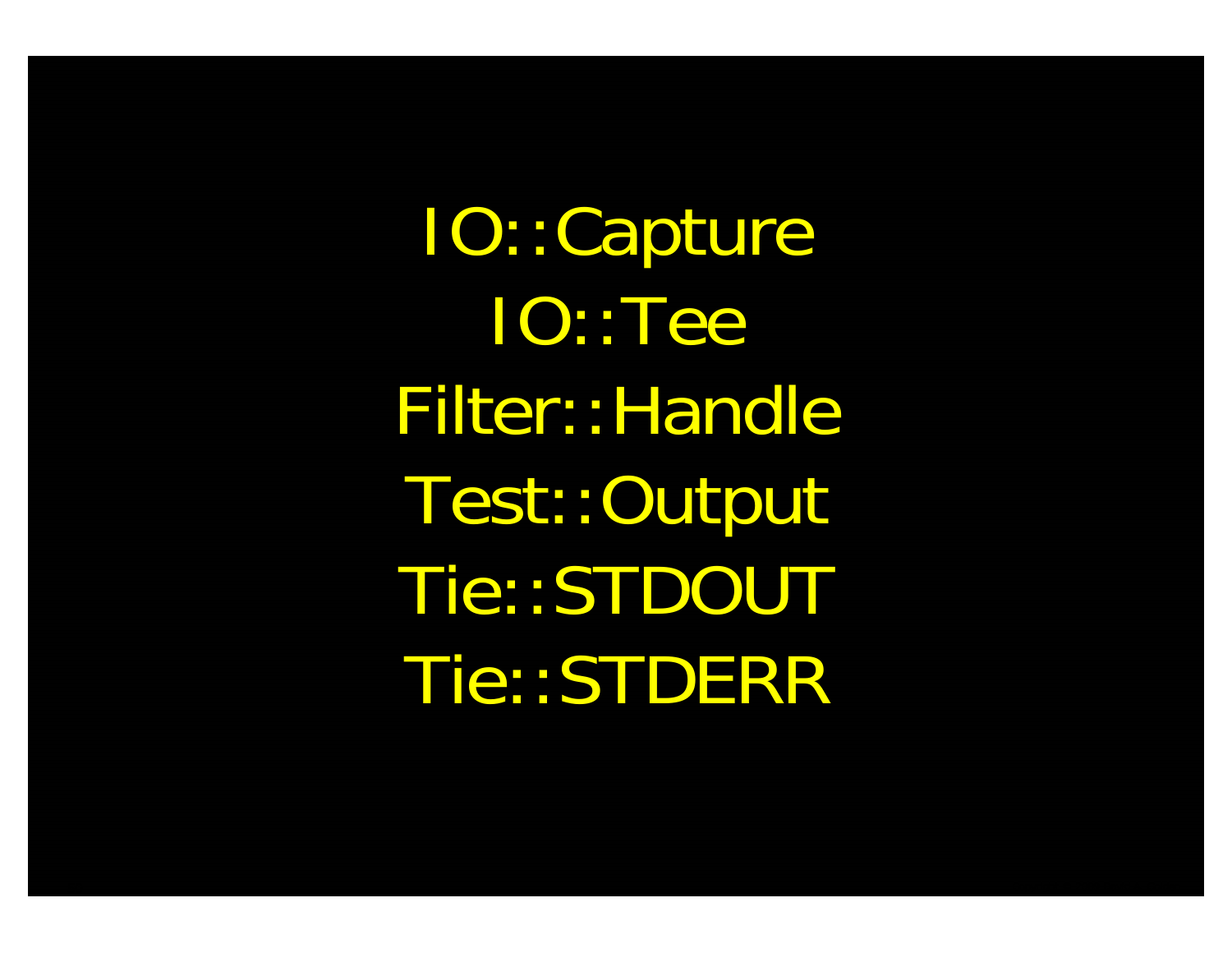XS (or C) fails

**use Inline C => <<'END\_C'; void greet() { printf( "Tie won't capture this\n" ); } END\_C**

**greet;**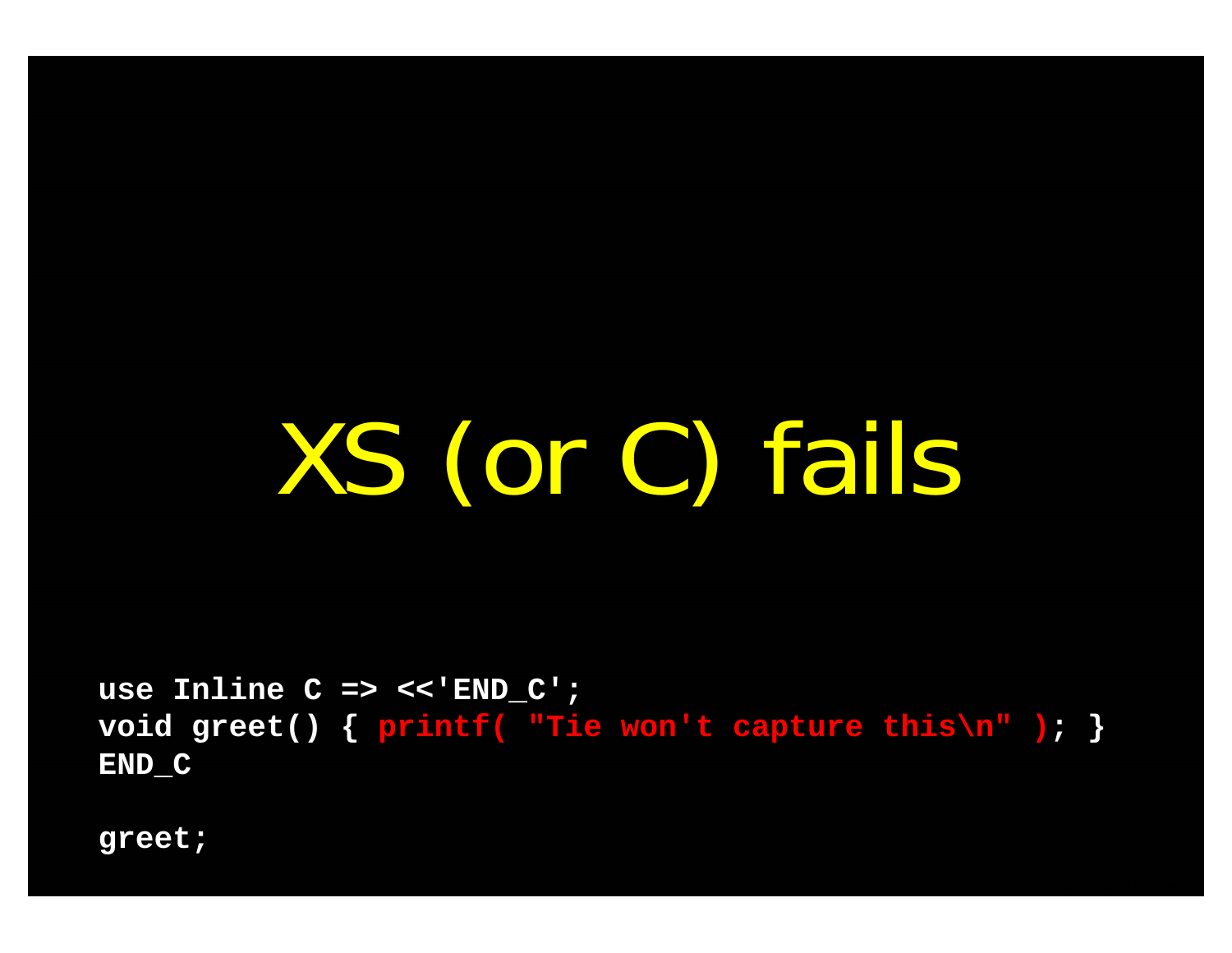system() fails

**use Test::Output; stdout\_is { system "echo 'Hello World'" } "Hello World\n", "Got Hello World"; # Not OK**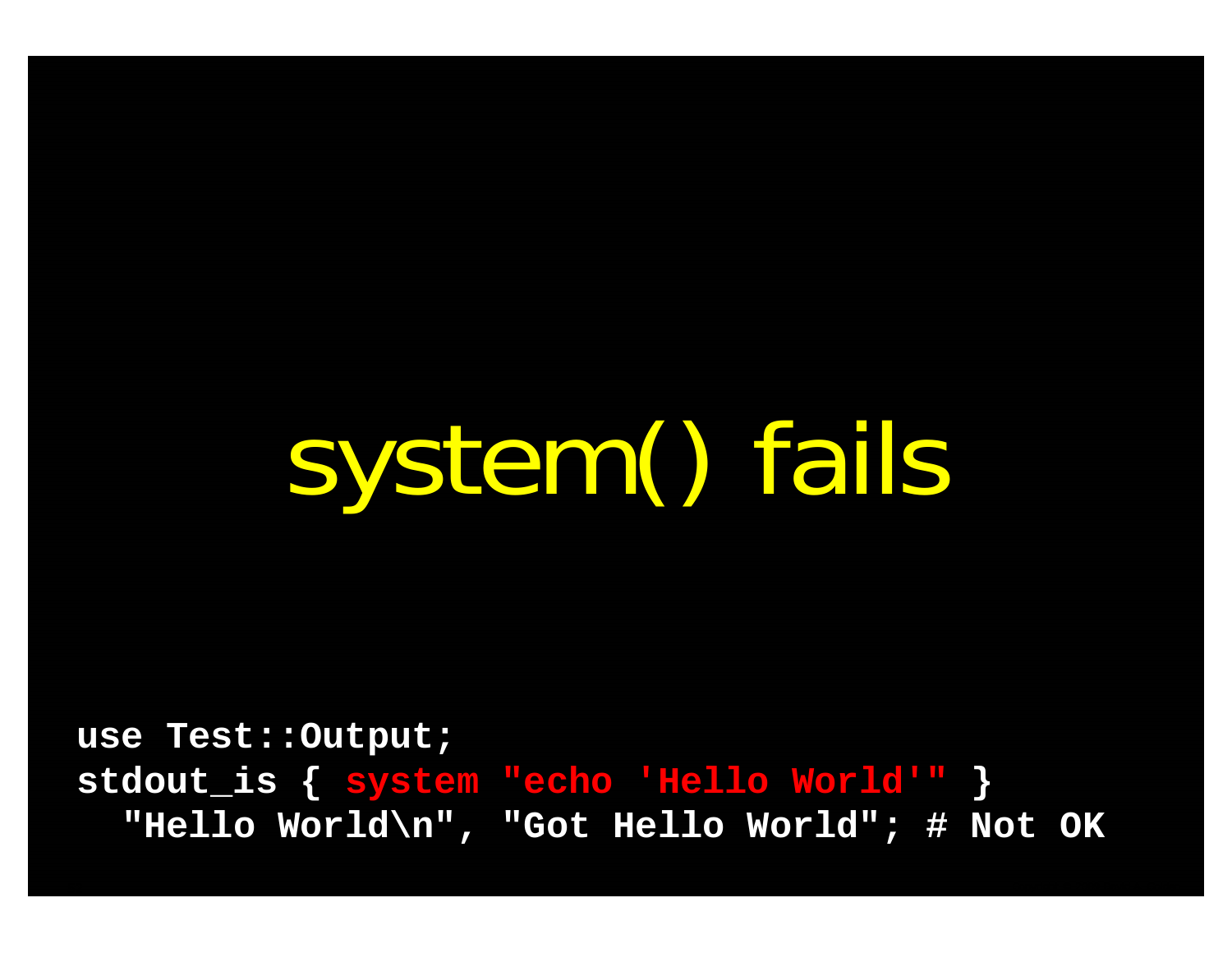# IO::CaptureOutput

```
use IO::CaptureOutput 'capture';
capture { 
  print "Hello World\n" 
} => \$out, \$err;
```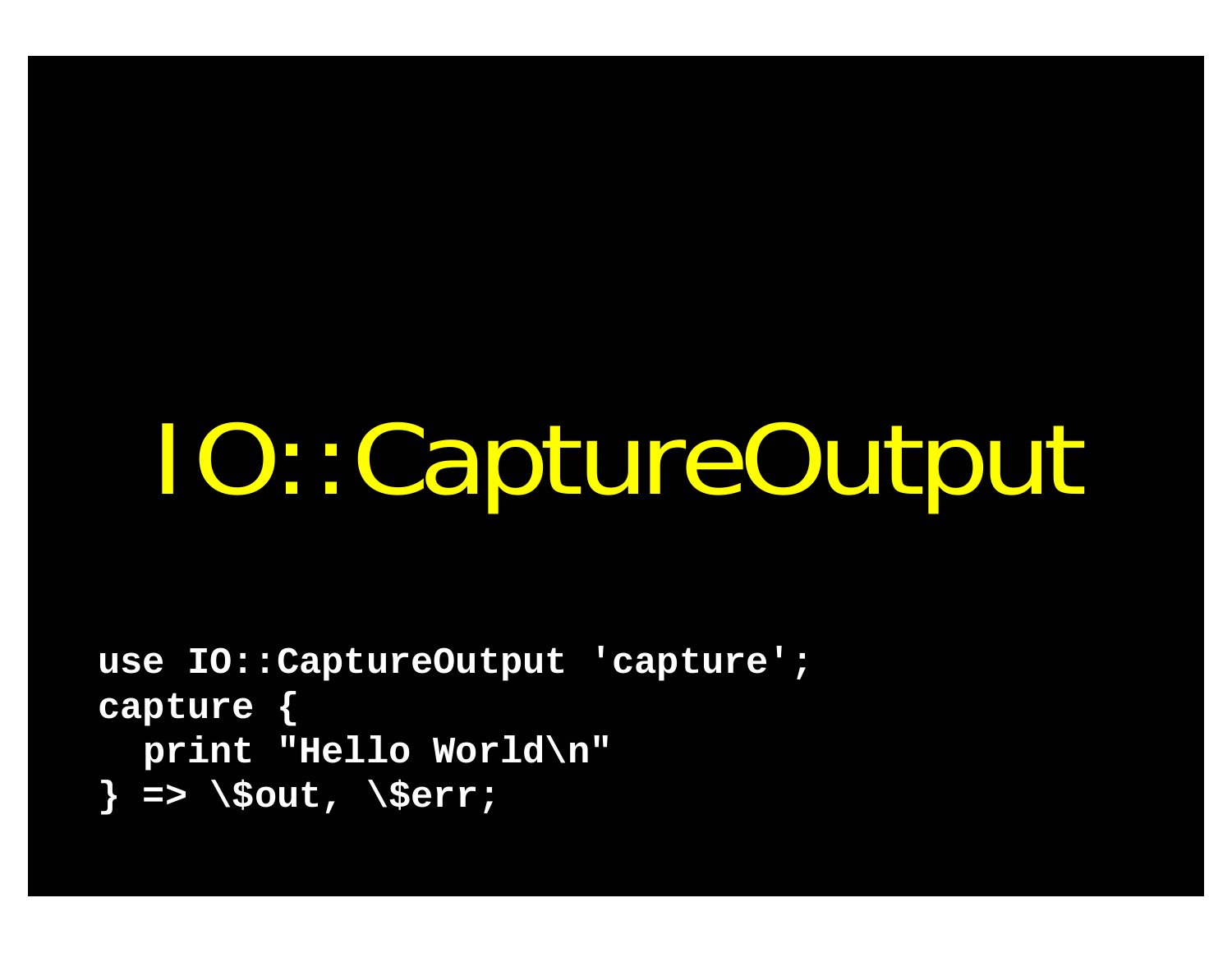# Perl, XS or system()

**use IO::CaptureOutput 'capture'; capture { system "echo 'Hello World'" } => \\$out, \\$err;**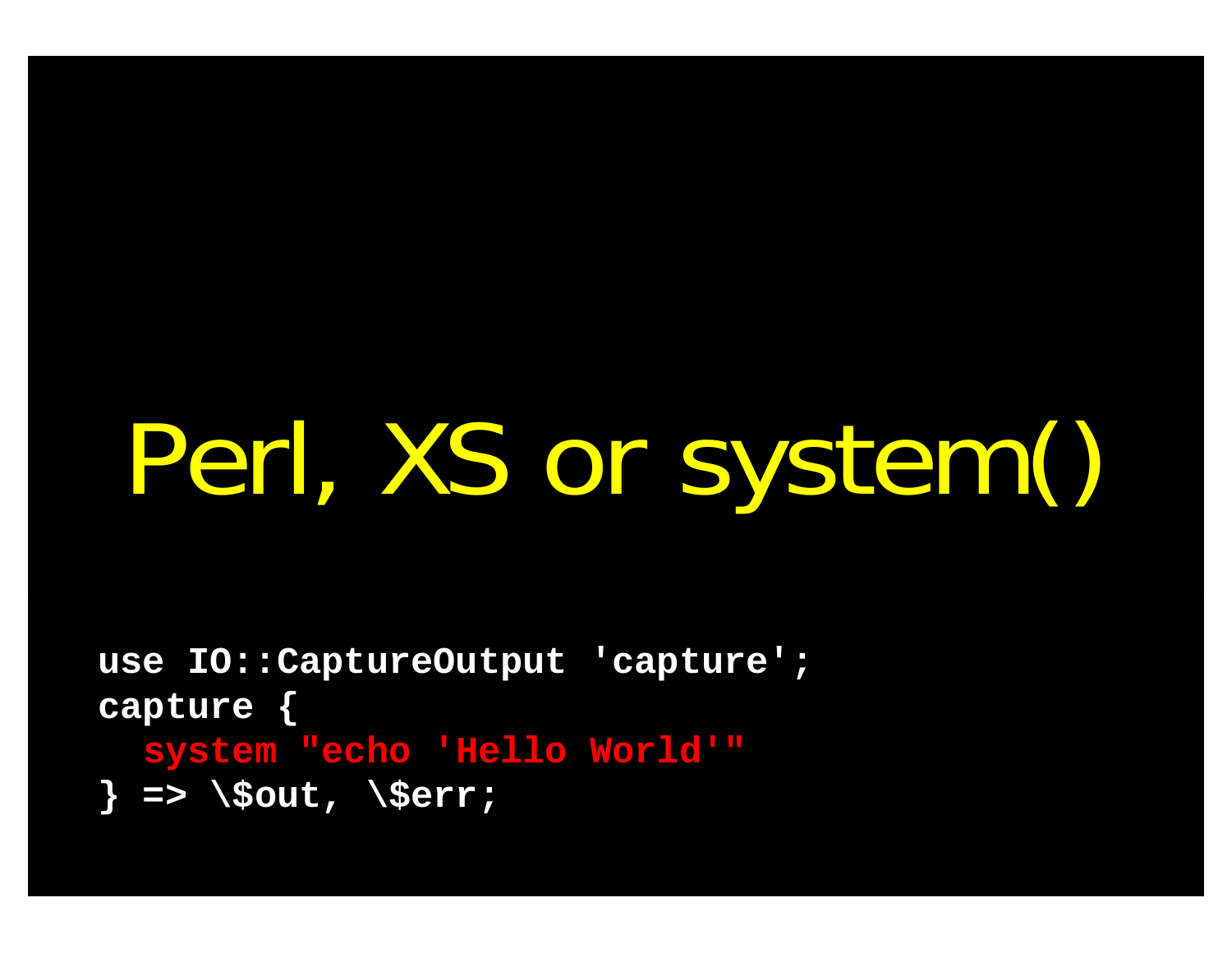### STDOUT & STDERR

**use IO::CaptureOutput 'capture'; capture { system "echo 'Hello World'" } => \\$both, \\$both;**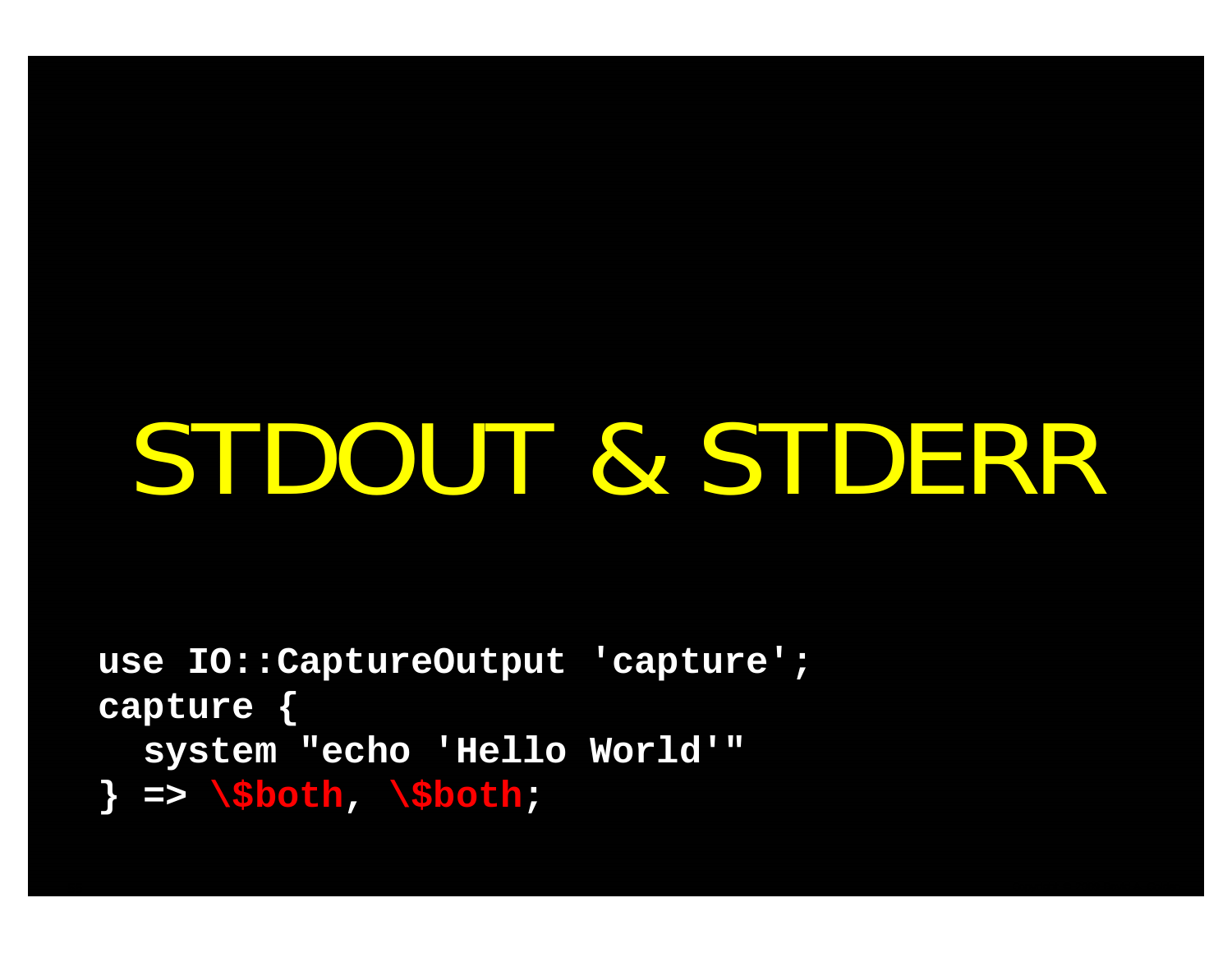Portable, too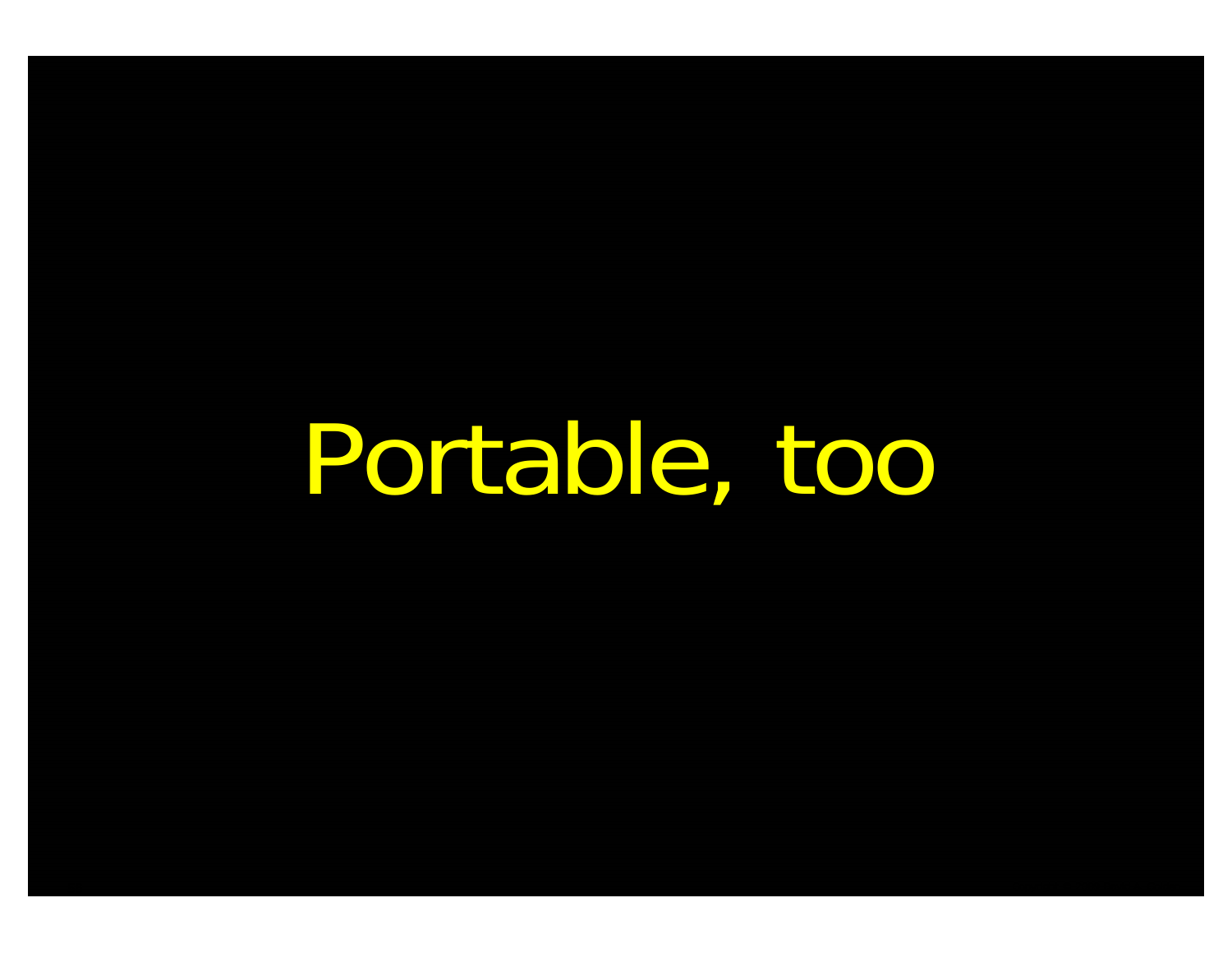Interactive?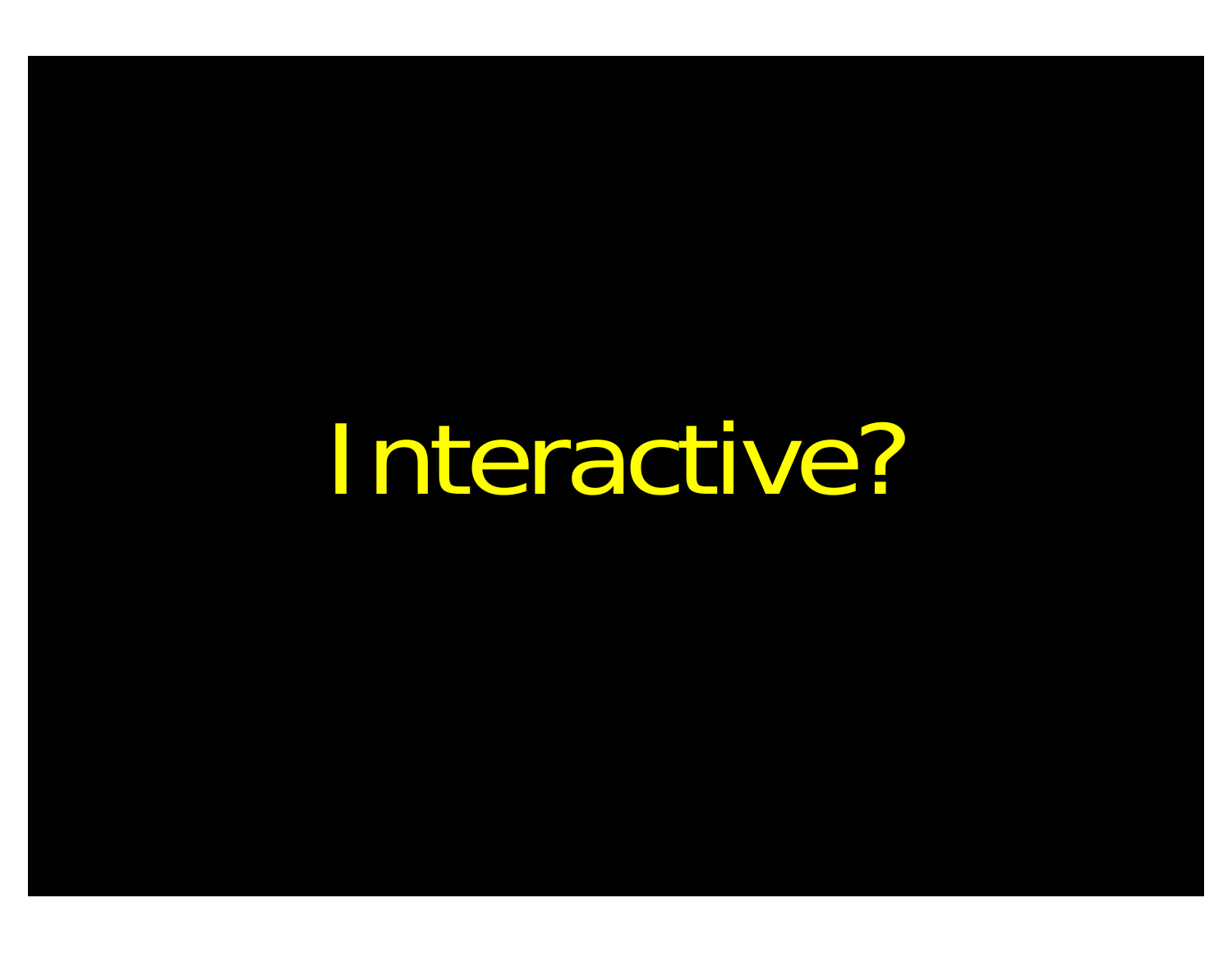### No

```
use IO::CaptureOutput 'capture';
capture { 
 system "perl prompt.pl" # hangs
} => \$both, \$both;
```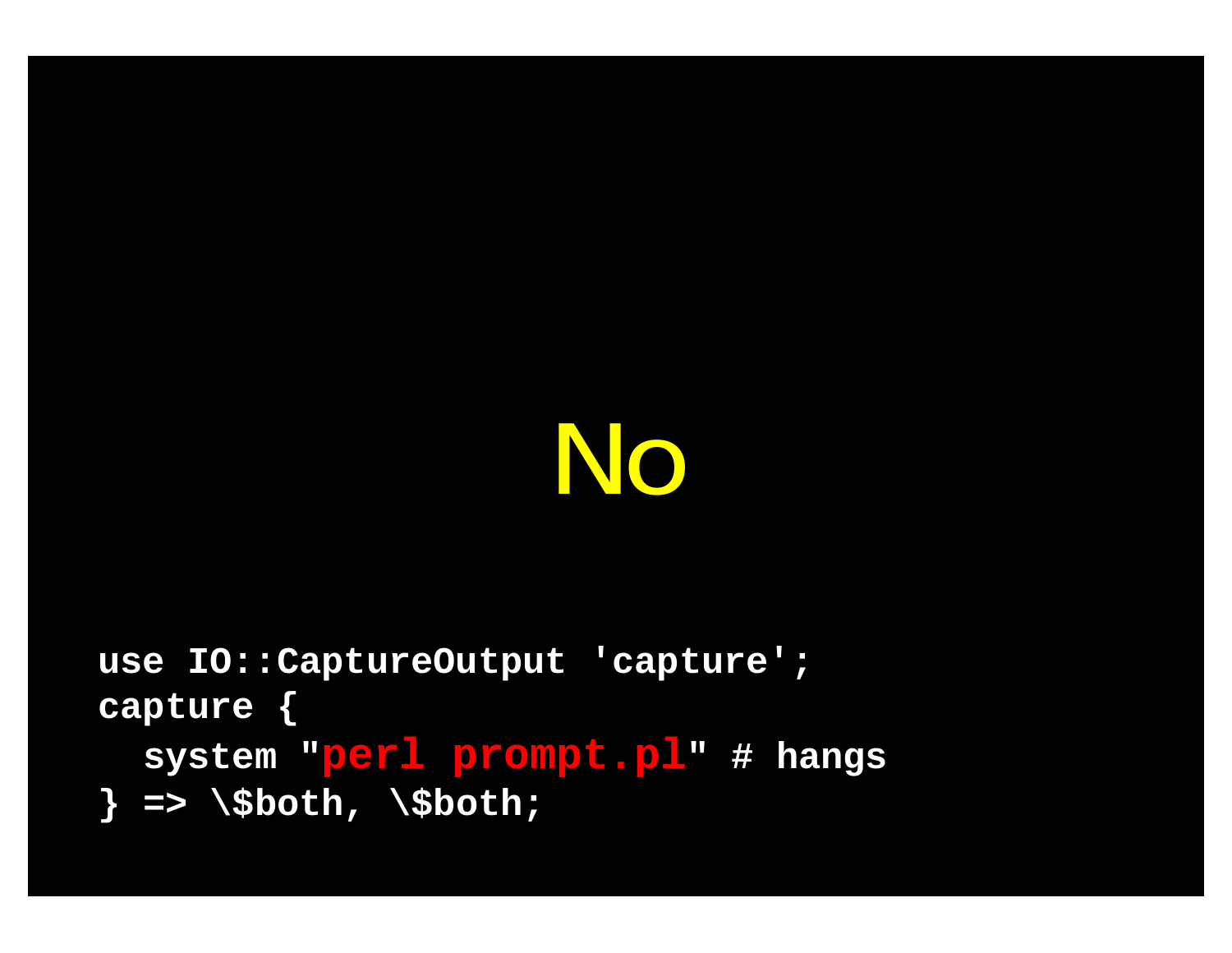#### File::Tee

**use File::Tee 'tee);' tee(STDOUT, '>', 'stdout.txt'); print "Hello World\n"; system "perl prompt.pl"; # read back stdout.txt on your own**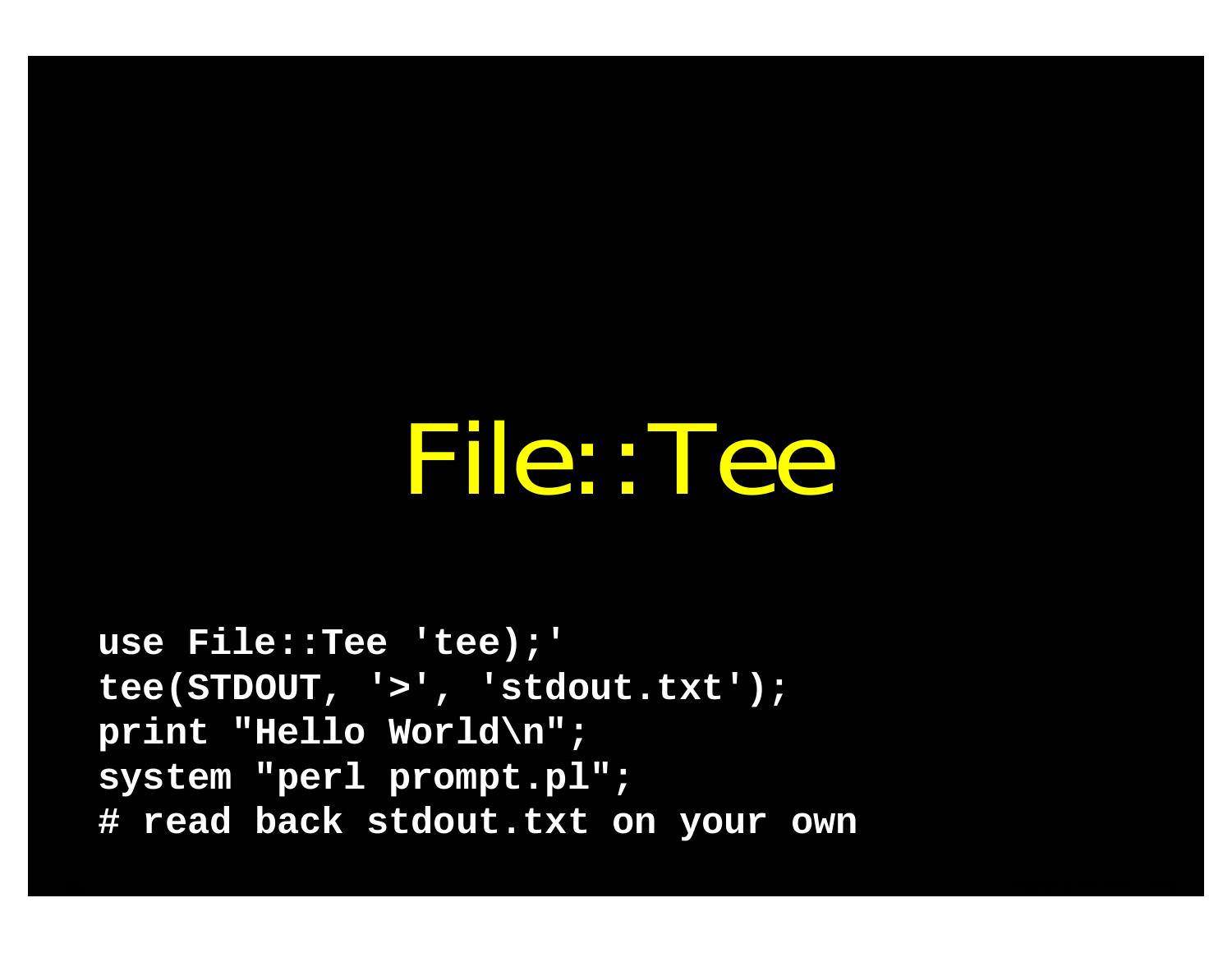But uses piped open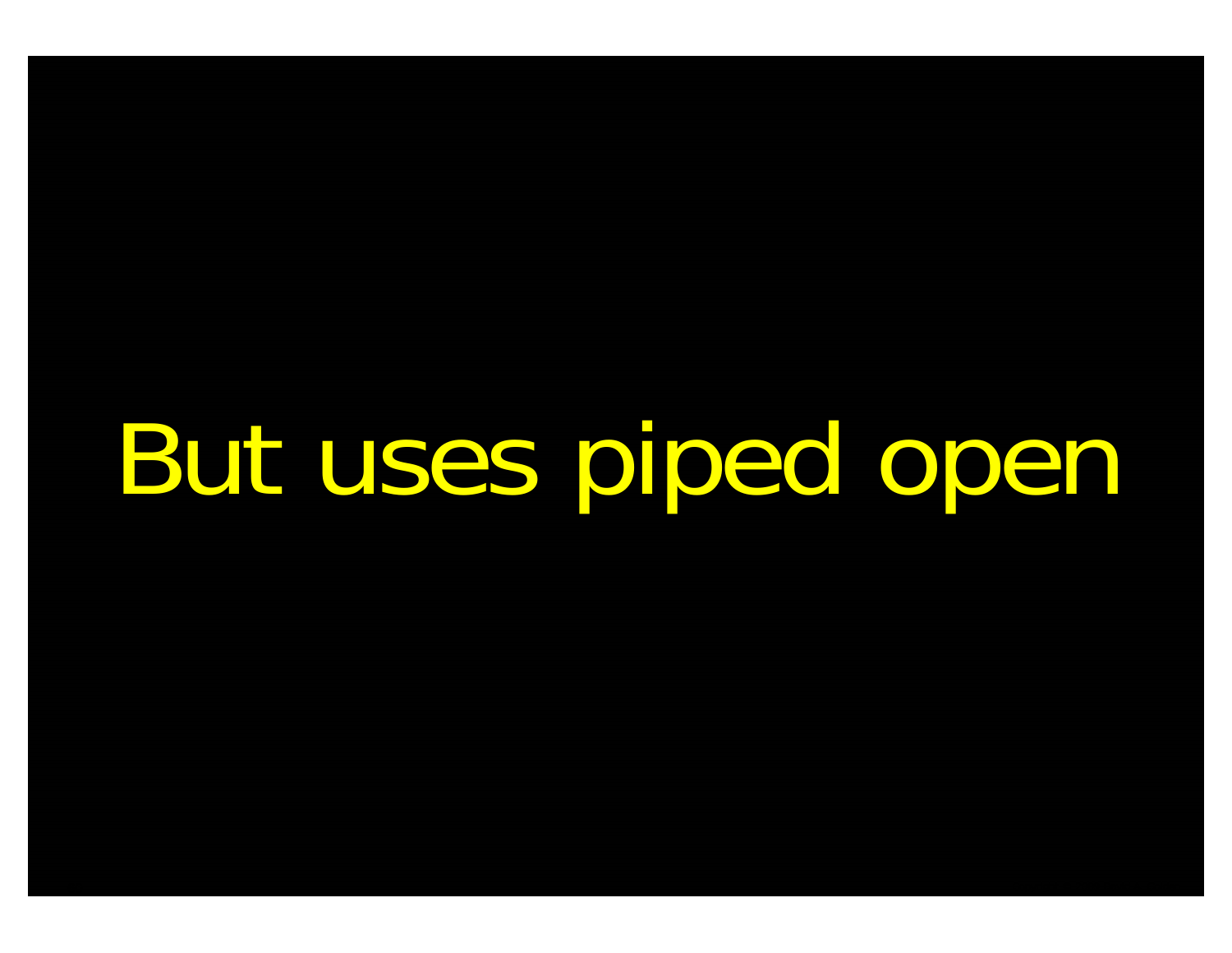## Not portable

**Excerpt from 'perldoc perlport':**

**open to "|-" and "-|" are unsupported. (Mac OS, Win32, RISC OS)**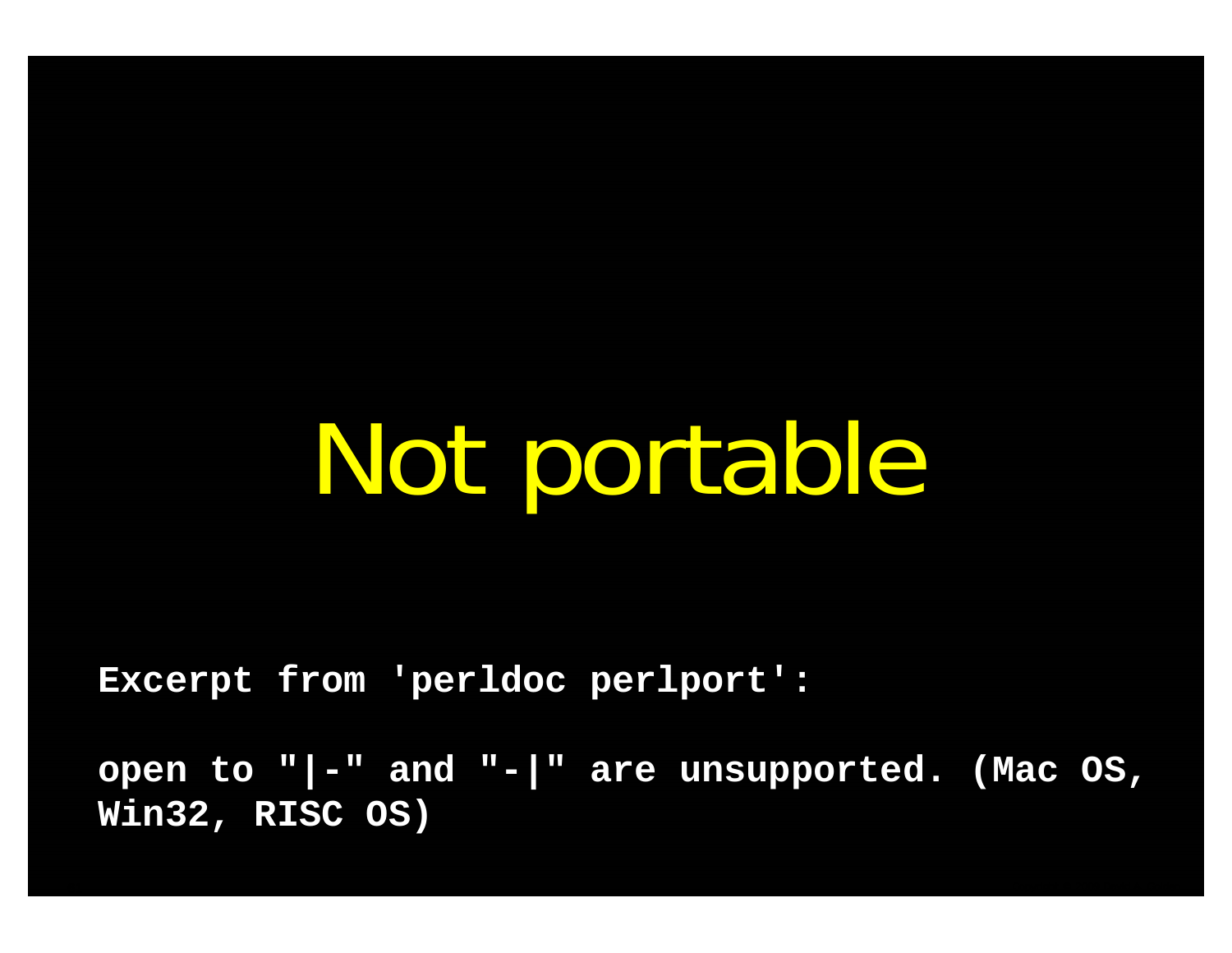Now what?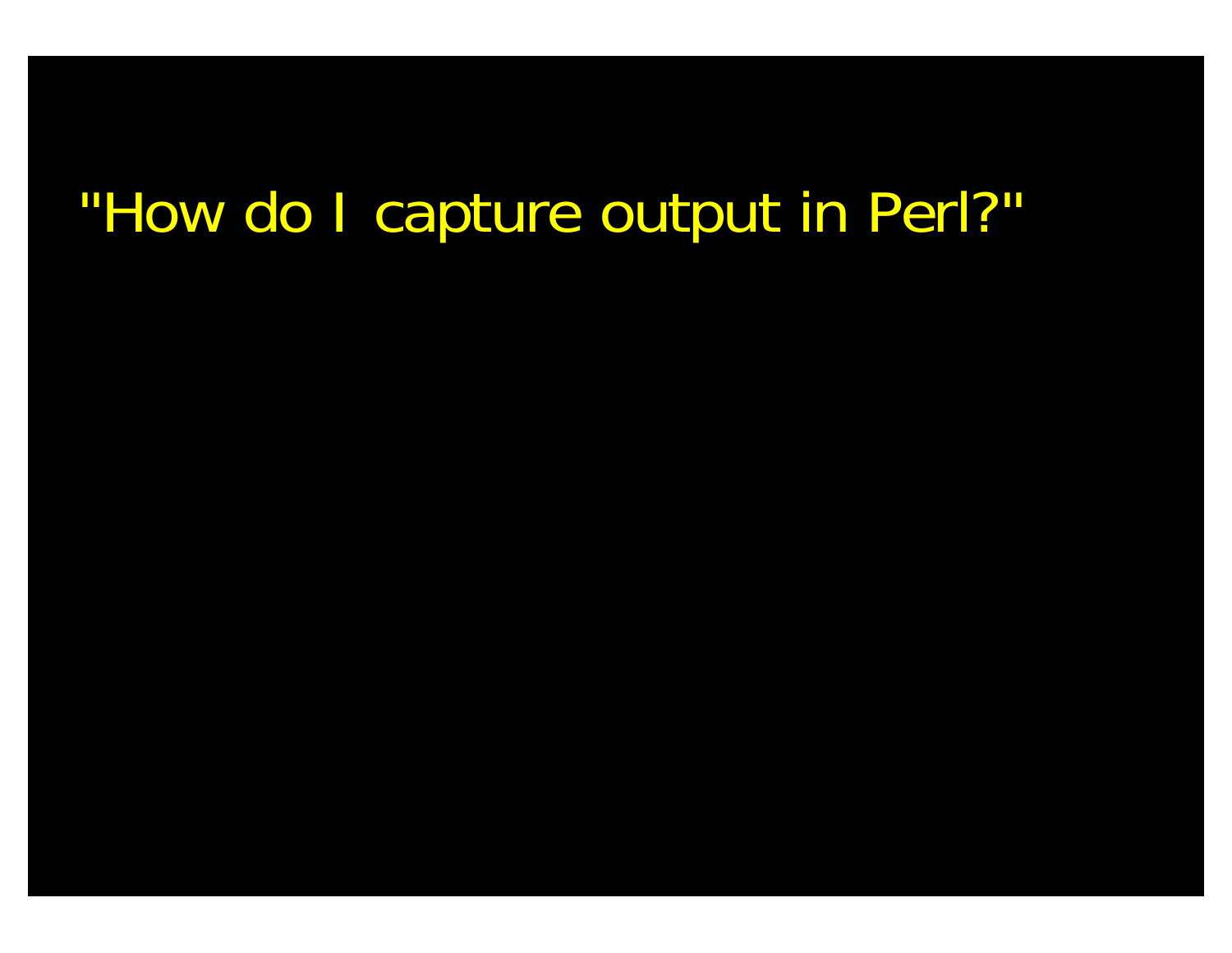### "How do I capture output in Perl?" … from STDOUT, STDERR or both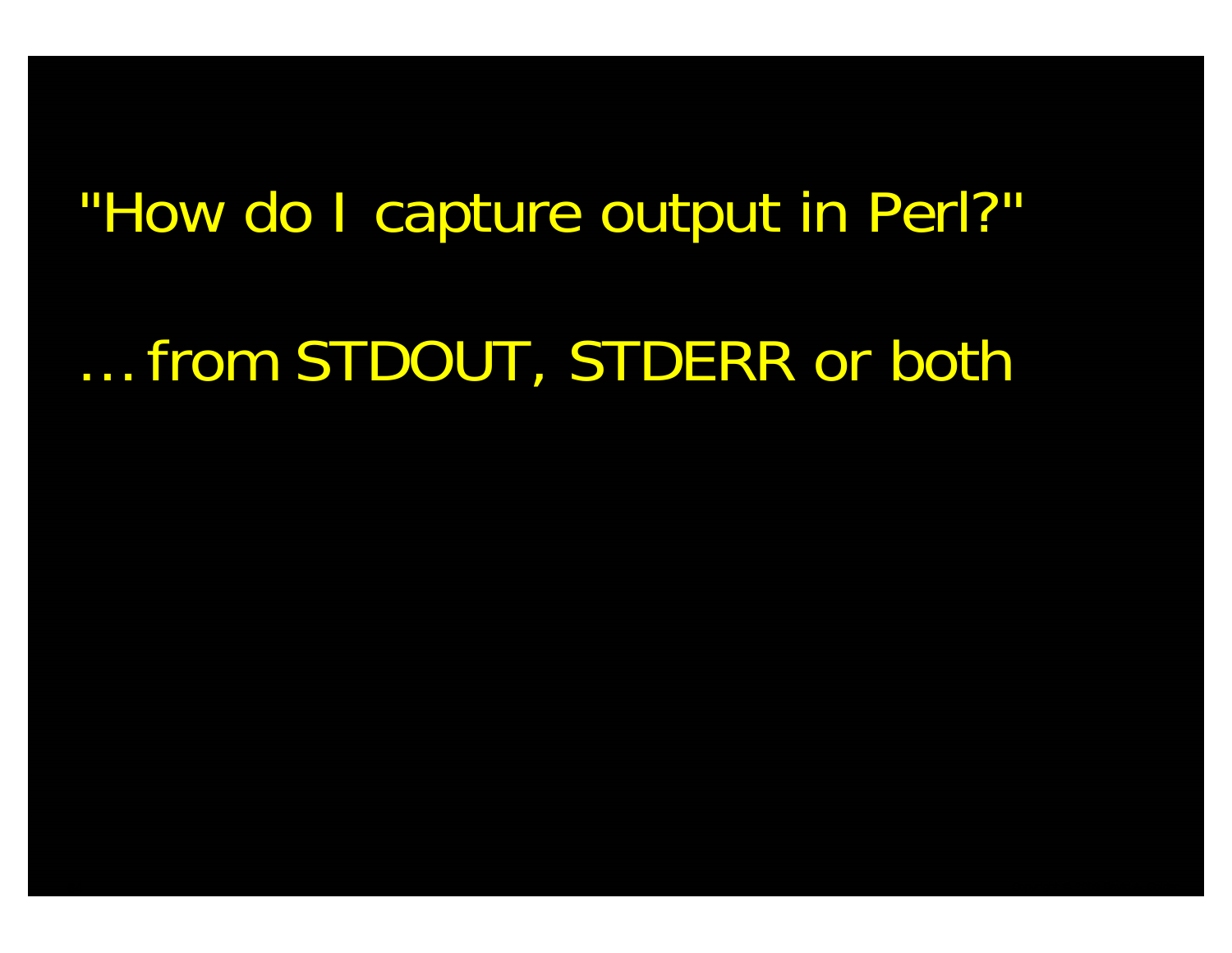… from STDOUT, STDERR or both … from Perl, XS or a command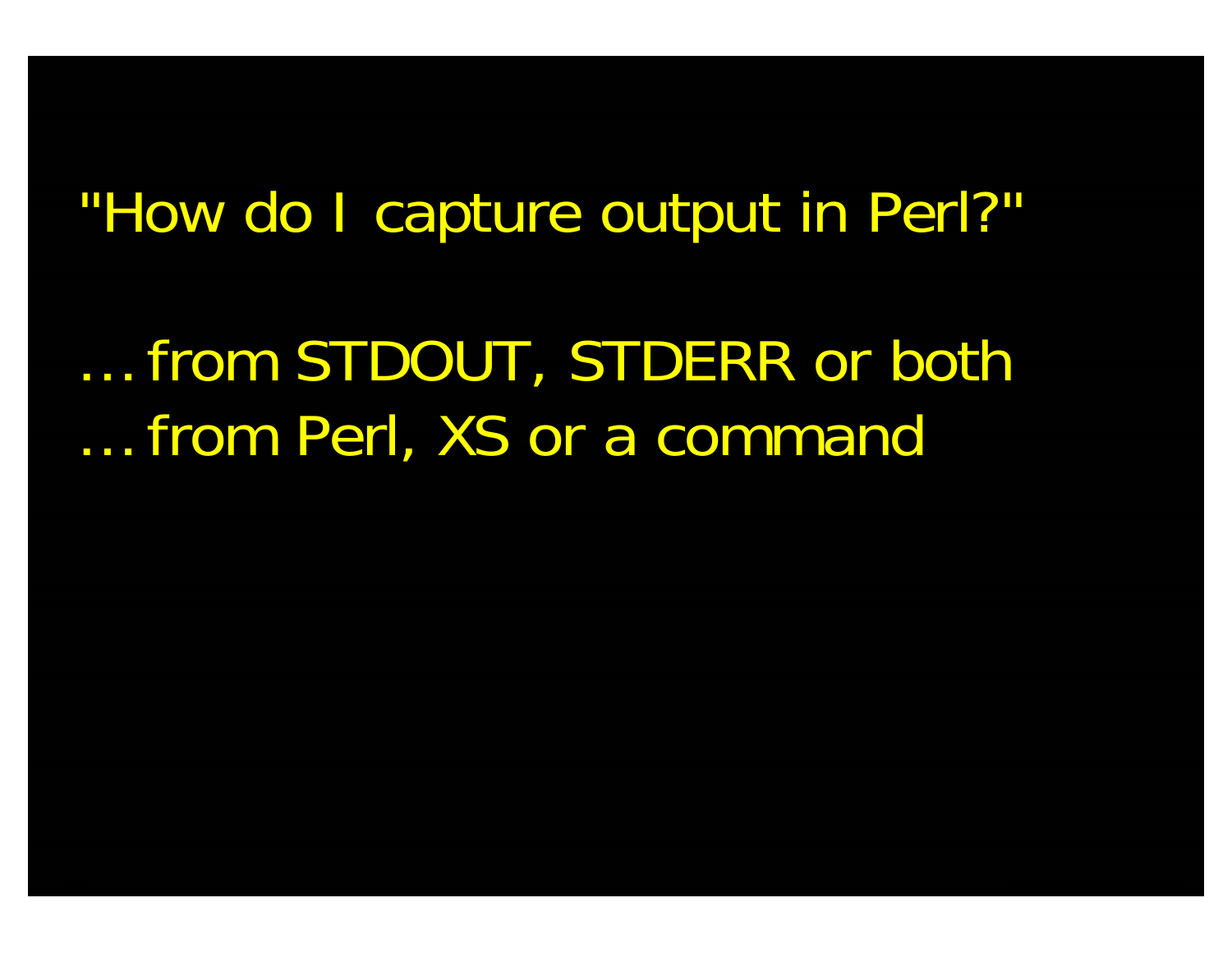… from STDOUT, STDERR or both … from Perl, XS or a command … interactive with the terminal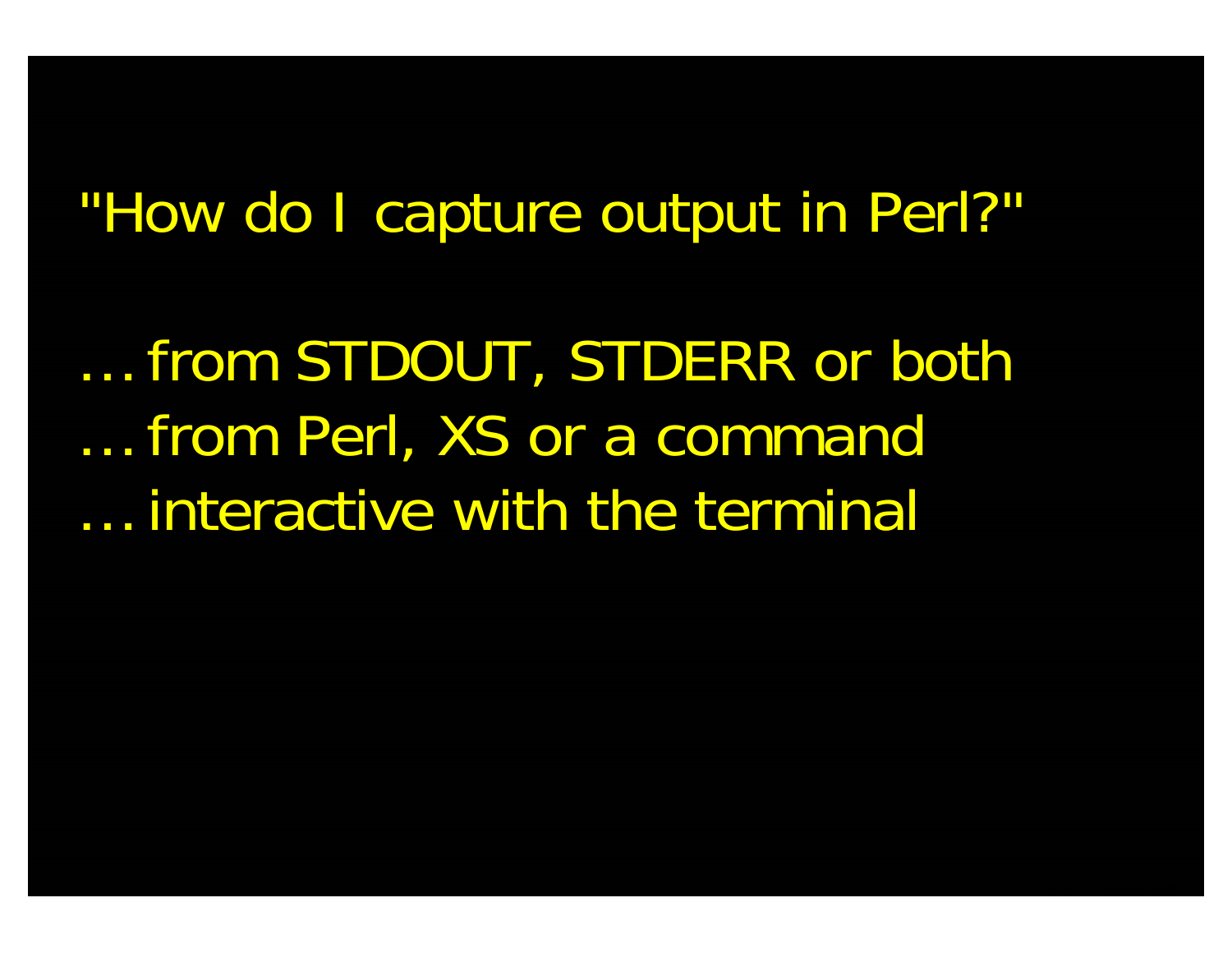… from STDOUT, STDERR or both … from Perl, XS or a command … interactive with the terminal … that is reasonably portable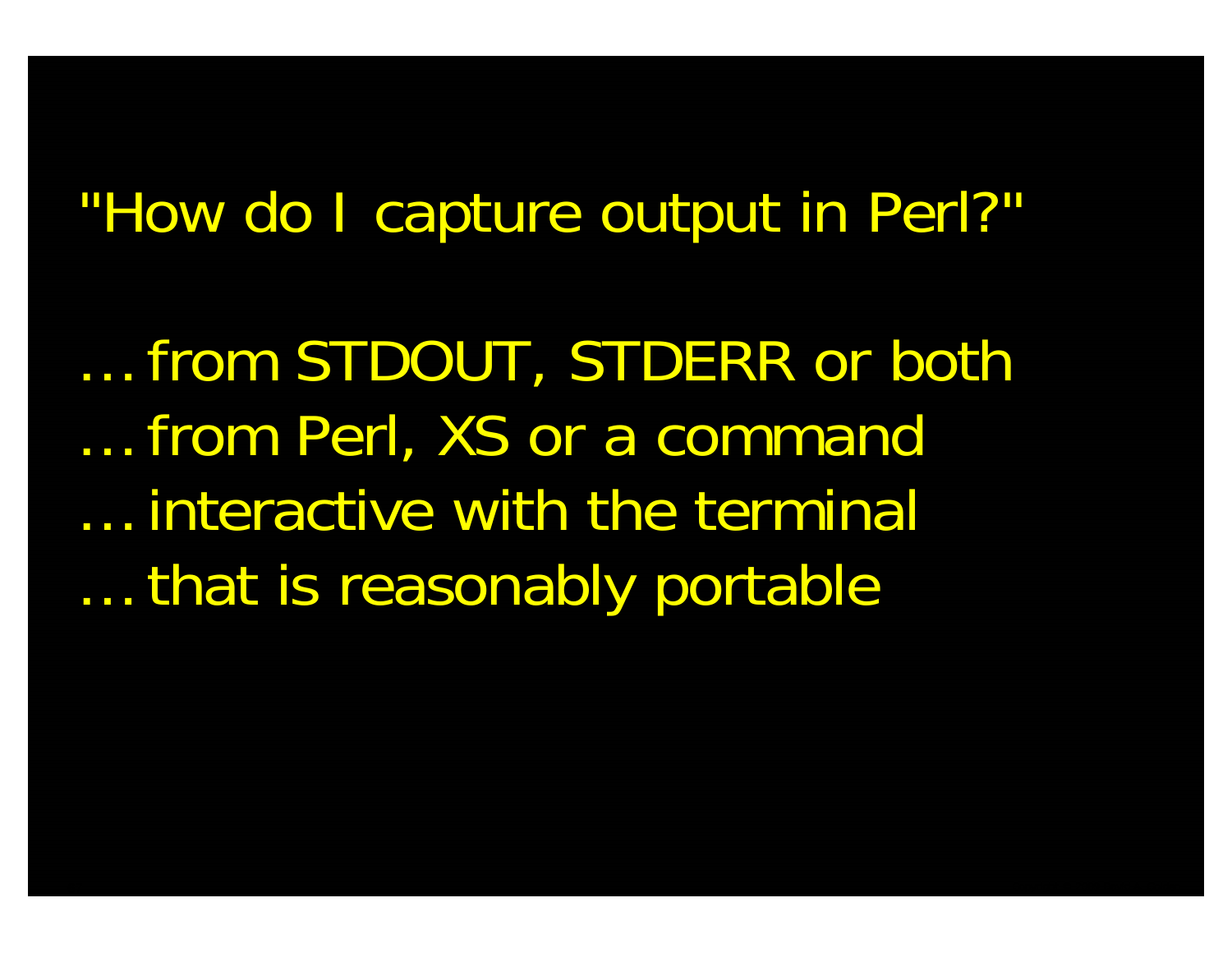… from STDOUT, STDERR or both … from Perl, XS or a command … interactive with the terminal … that is reasonably portable … with a single module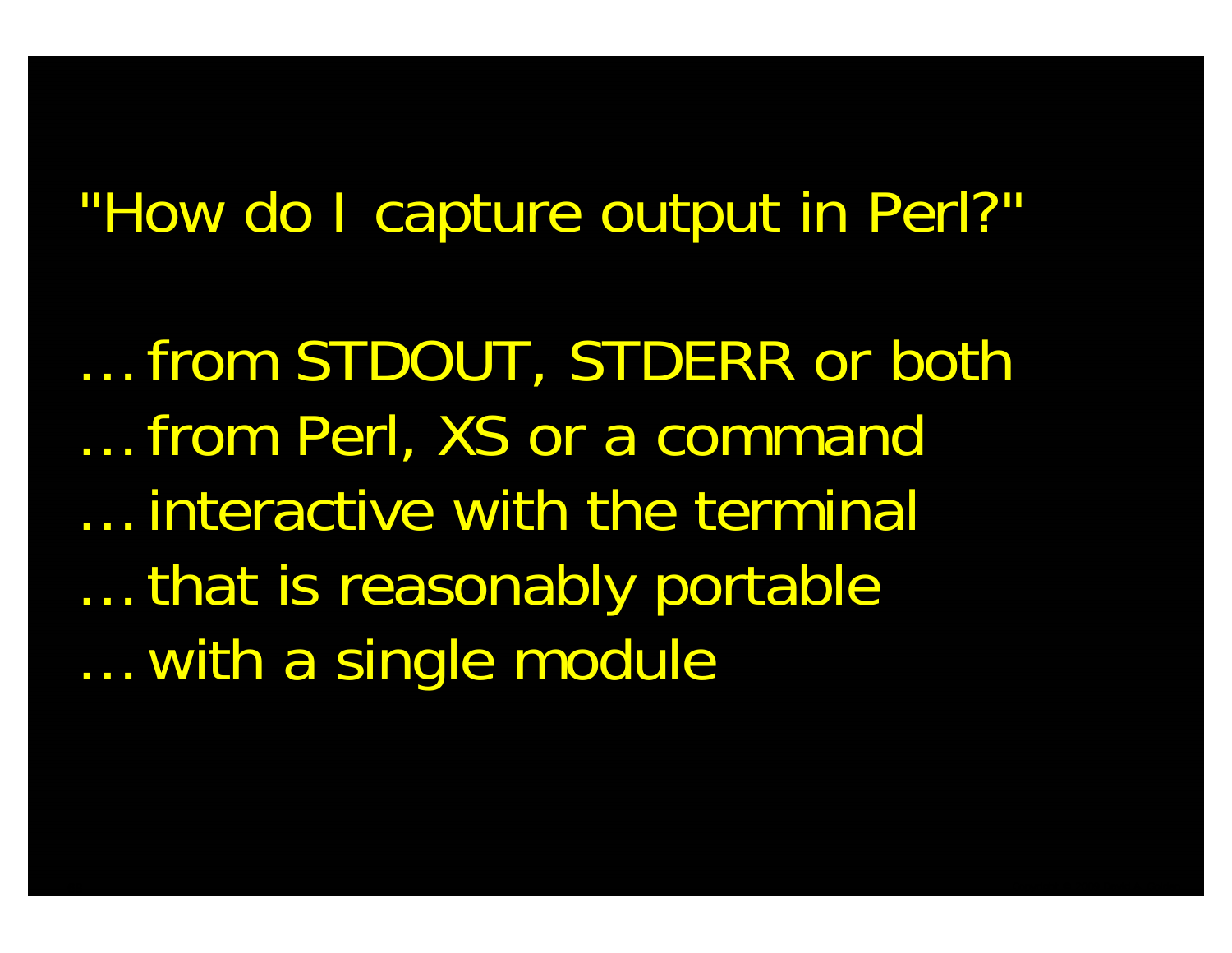Didn't exist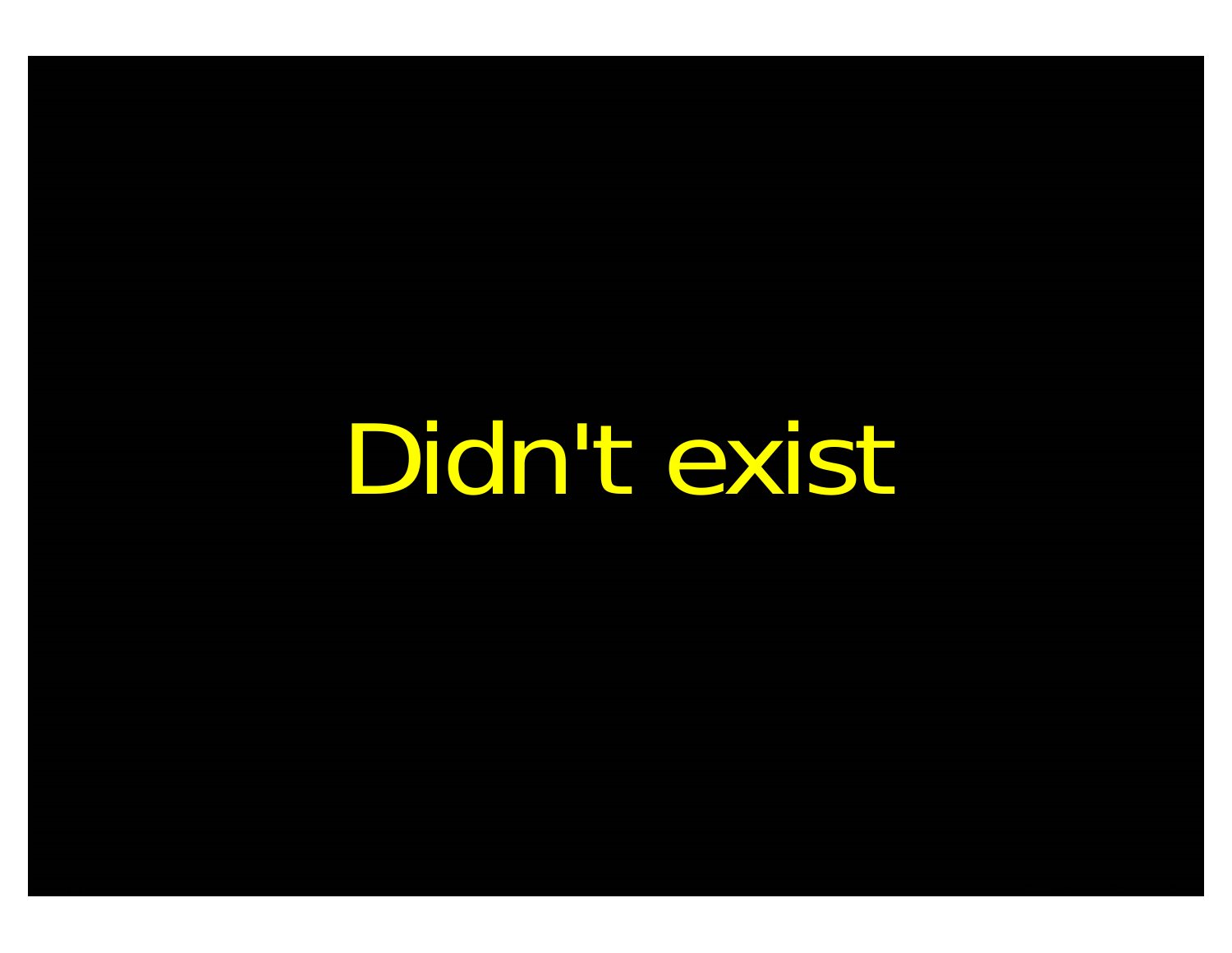So I wrote it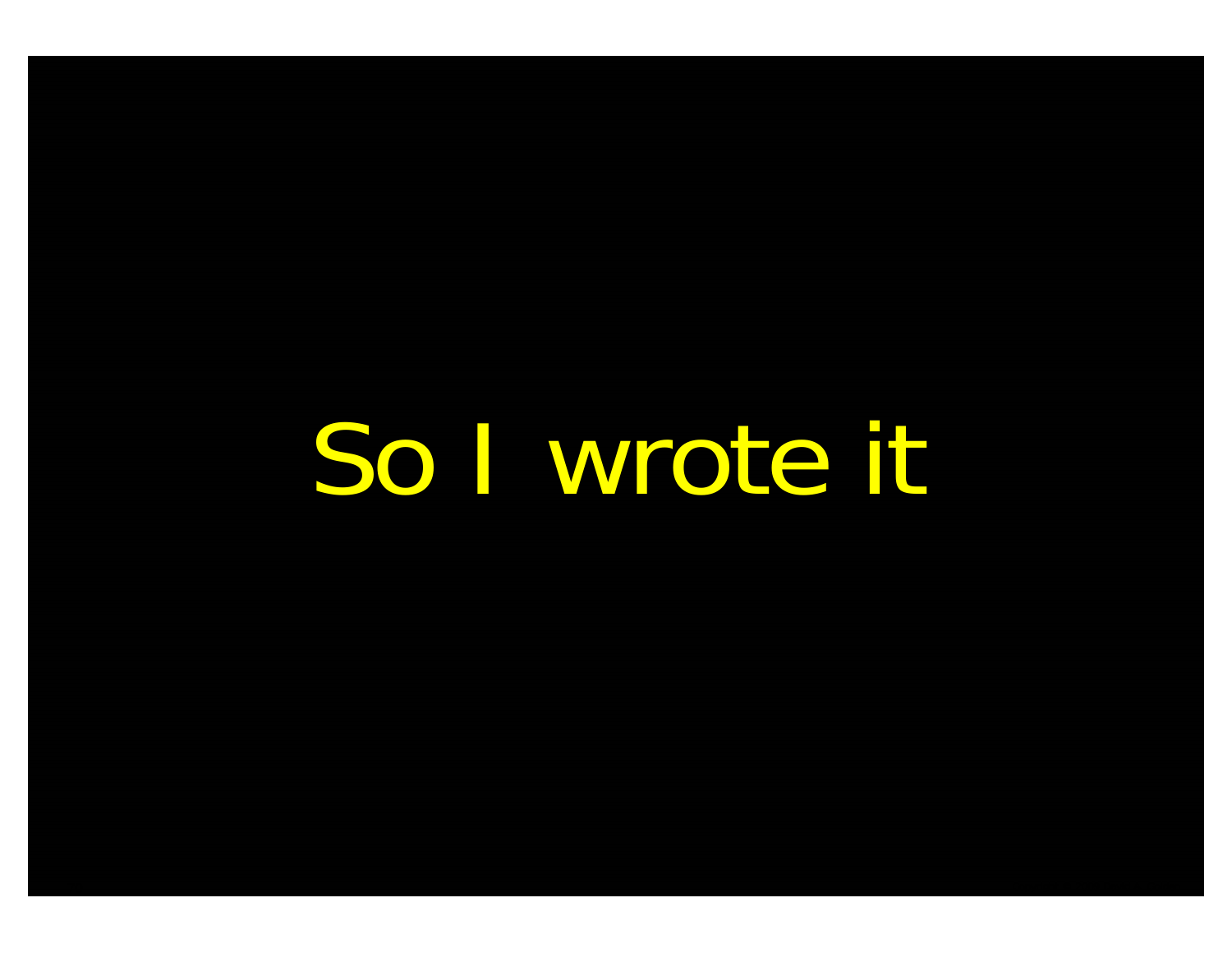# Capture::Tiny

**use Capture::Tiny 'capture'; \$out = capture { print "Hello World\n"; };**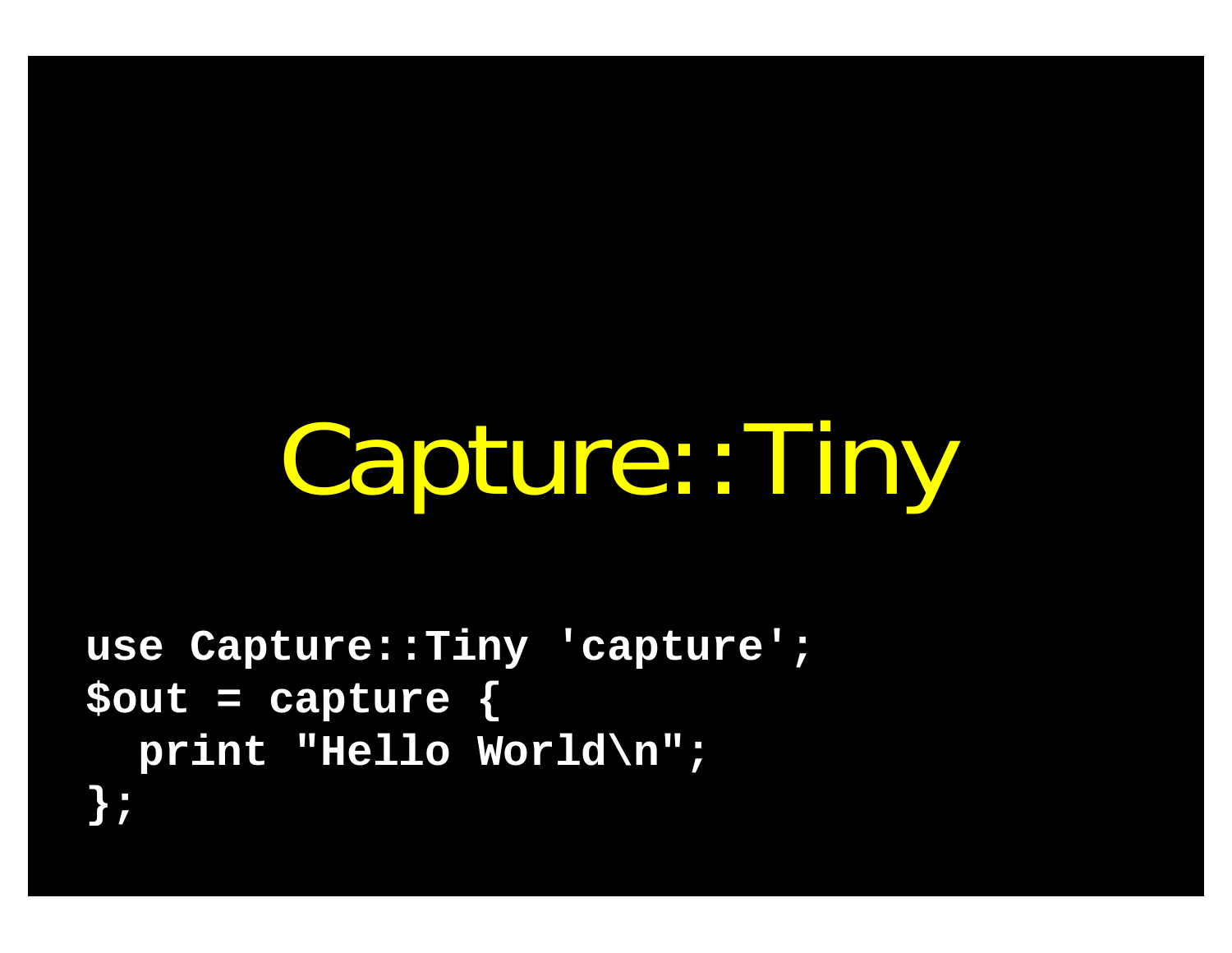## STDOUT & STDERR

**use Capture::Tiny 'capture'; (\$out, \$err) = capture { print "Hello World\n"; print STDERR "Goodbye World\n";**

**};**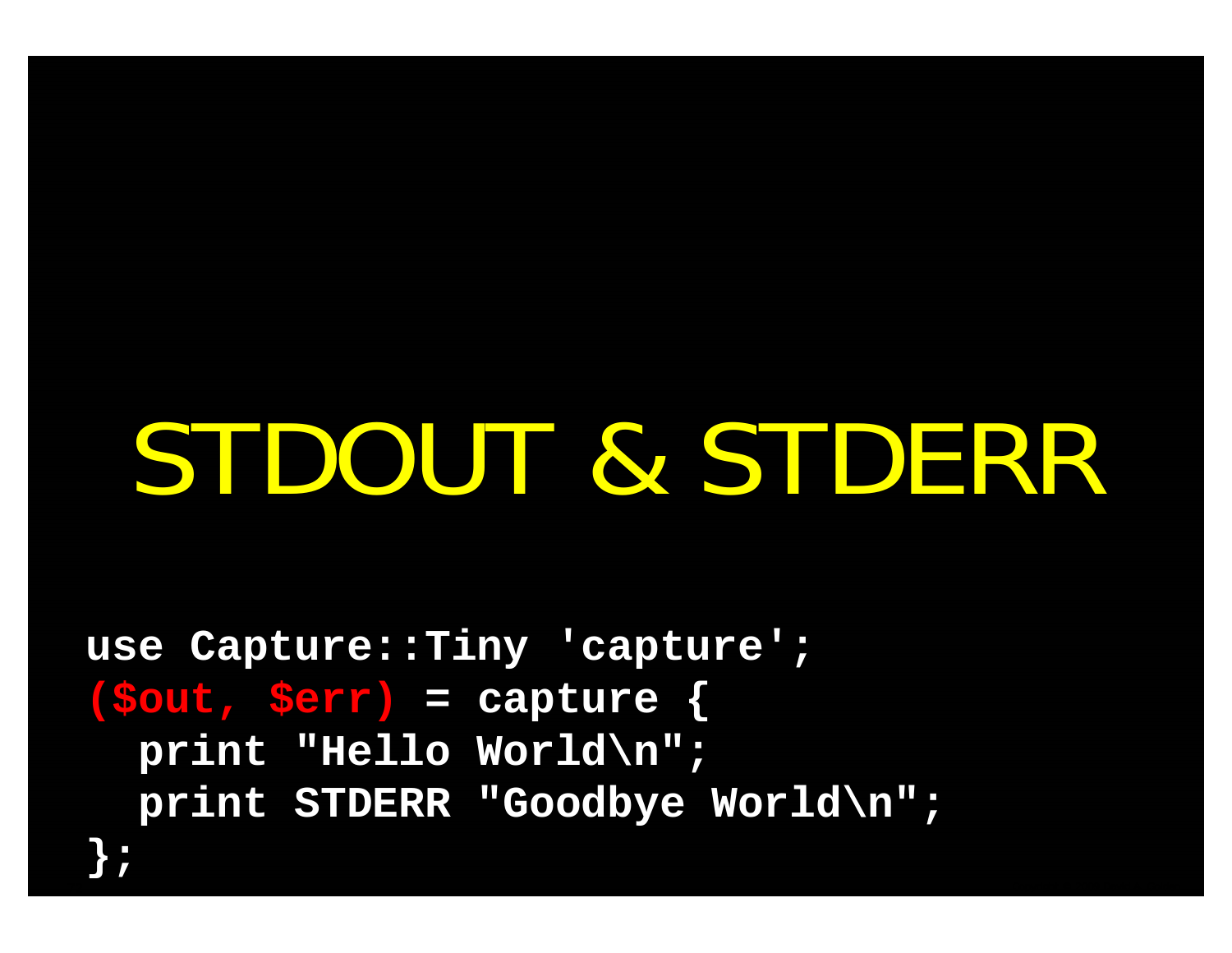### Both

**use Capture::Tiny 'capture\_merged'; \$both = capture\_merged { print "Hello World\n"; print STDERR "Goodbye World\n";**

**};**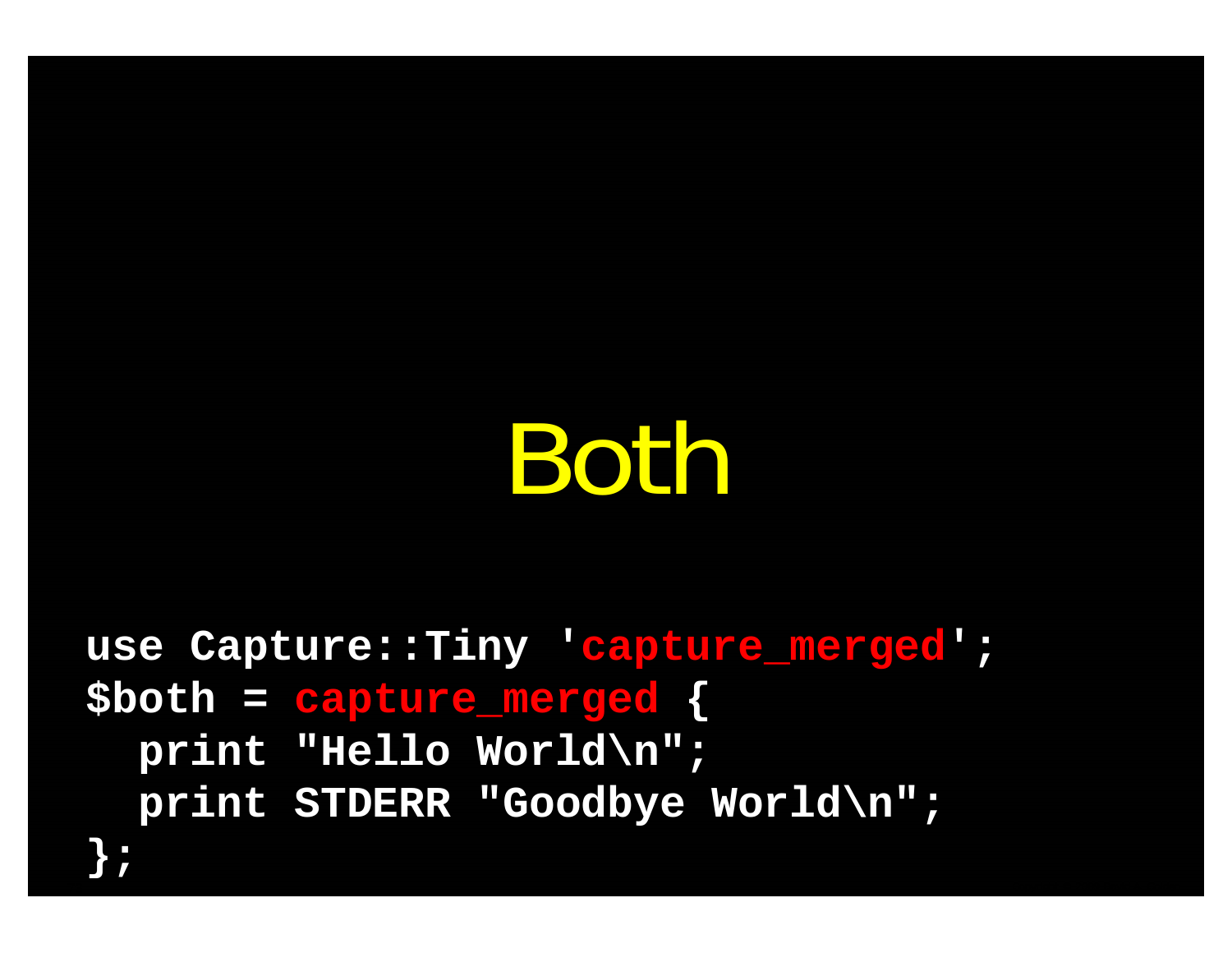## XS or command

use Capture::Tiny 'capture';  $(sout, serr) = capture$ system "echo 'Hello World'";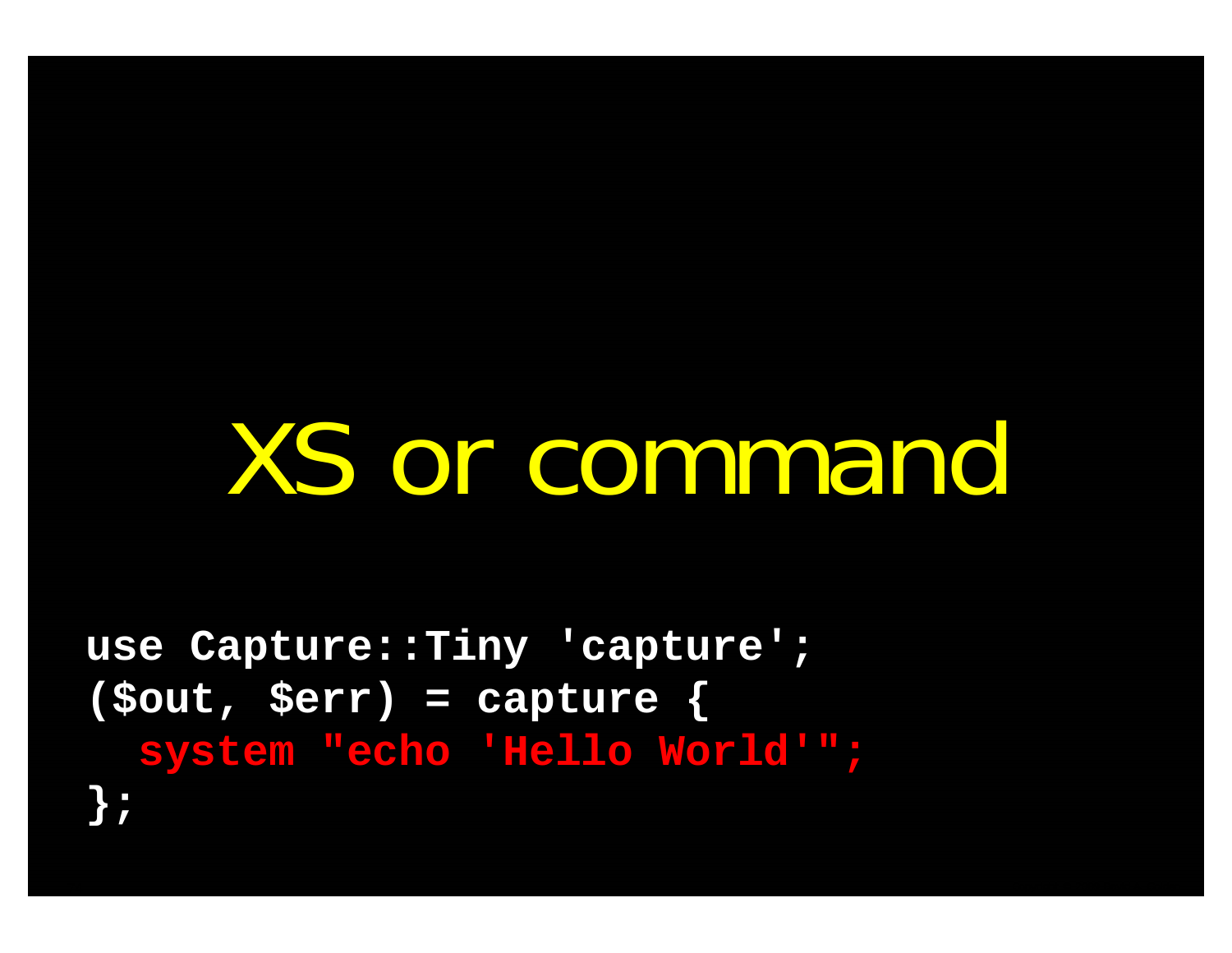### Interactive

```
use Capture::Tiny 'tee';
(sout, serr) = teesystem "perl prompt.pl";
```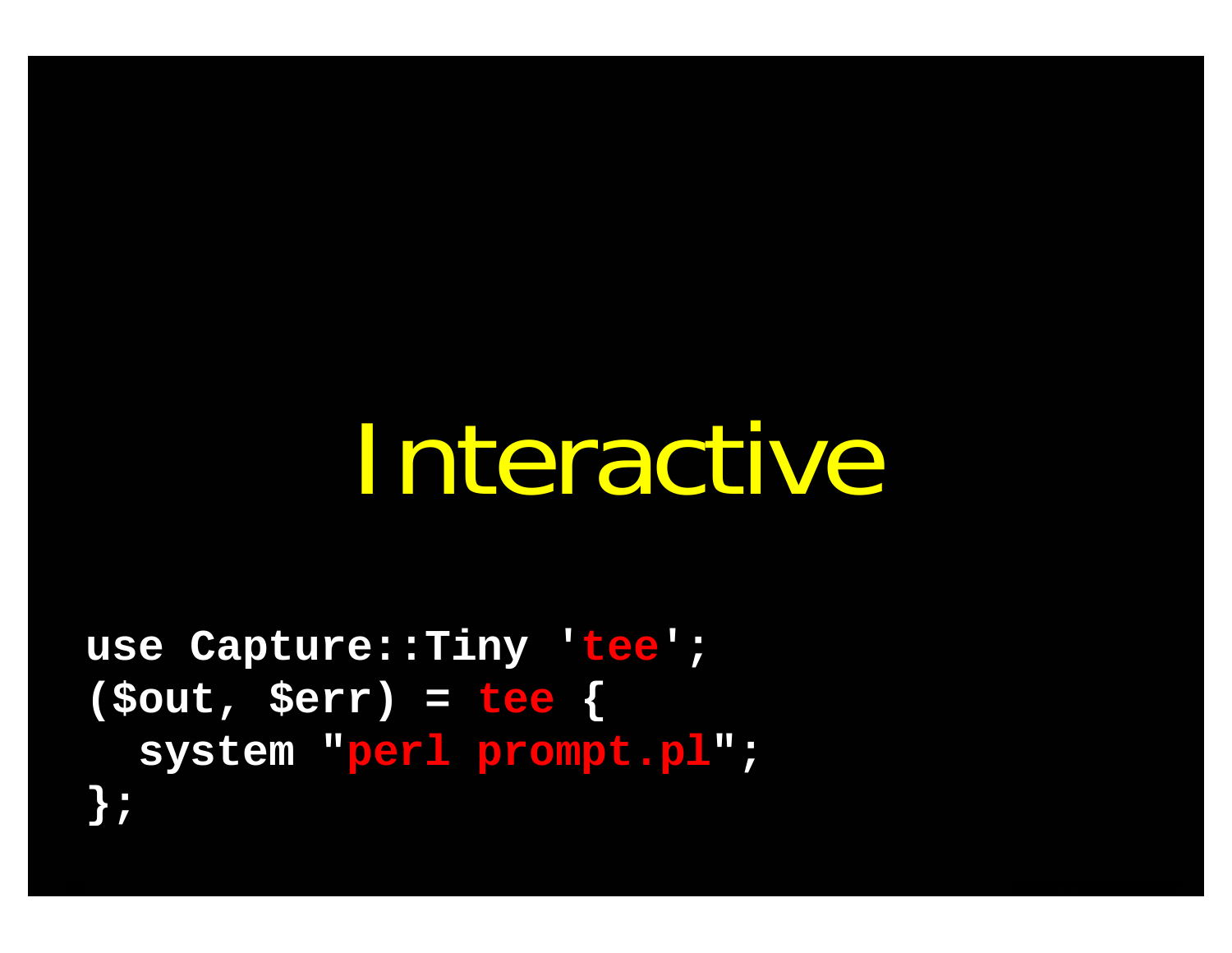# Fairly portable

### **CPAN Testers Matrix: Capture-Tiny 0.05 (latest**

Distribution (e.g. DBI, CPAN-Reporter, YAML-Syck): ||

Submit Query

CPAN User ID:

Submit Query

You can click on the matrix cells or row/column headers to get the list of corresponding reports. Alternative color schemes are available: try View > Page Style or View > Use Style in your browser.

| <u>ALL</u>   | MSWin32 darwin freebsd |  | irix | linux | netbsd openbsd | solaris |
|--------------|------------------------|--|------|-------|----------------|---------|
| 5.10.0       |                        |  |      |       |                |         |
| 6.8.9        |                        |  |      |       |                |         |
| <u>5.8.8</u> |                        |  |      |       |                |         |
| 6.86         |                        |  |      |       |                |         |
| 5.6.2        |                        |  |      |       |                |         |

#### **Does need 'fork' except on Win32/OS2**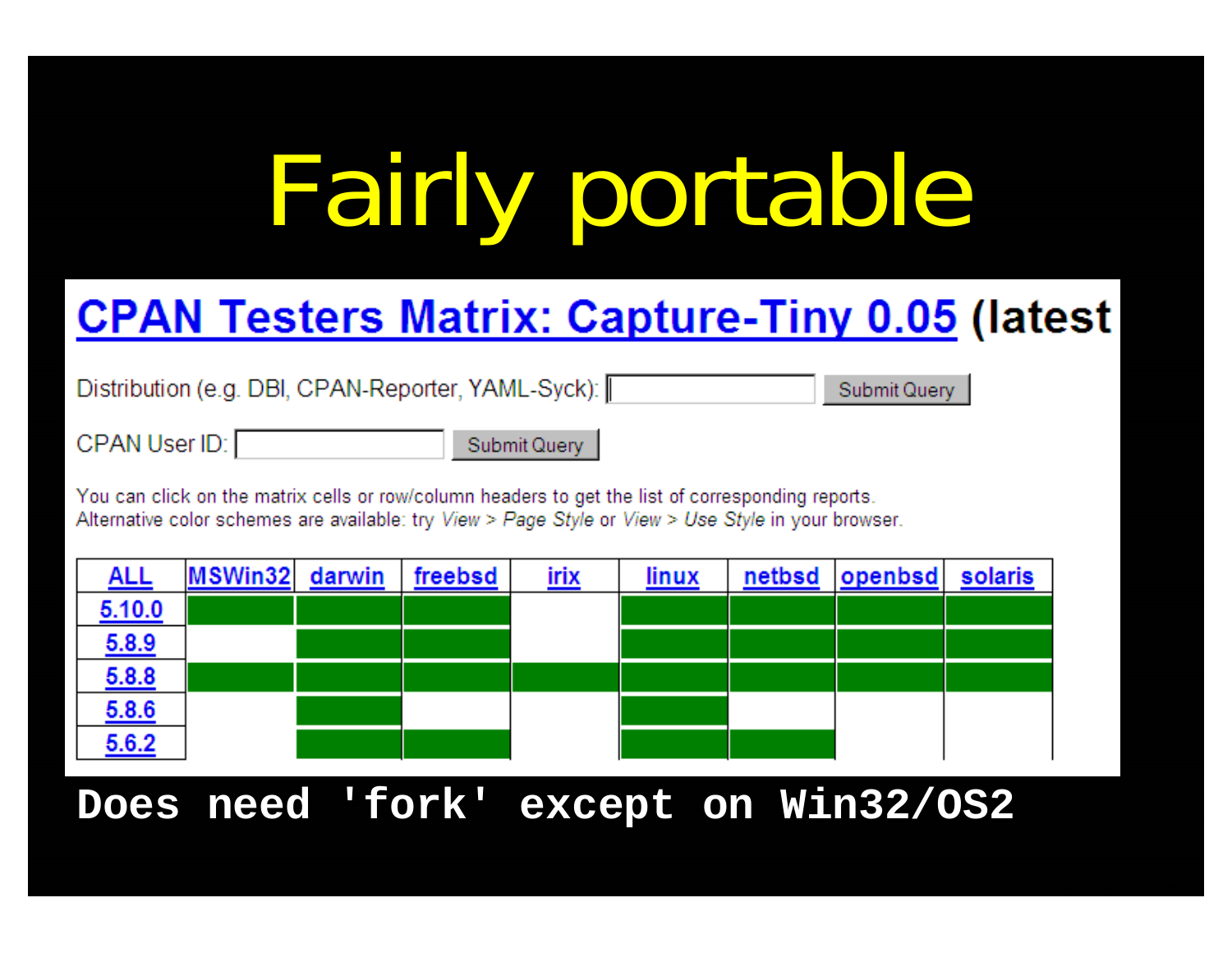## Functional, not OO or start/stop/gather

**@results = map { scalar capture { system "\$cmd \$\_" } } @args;**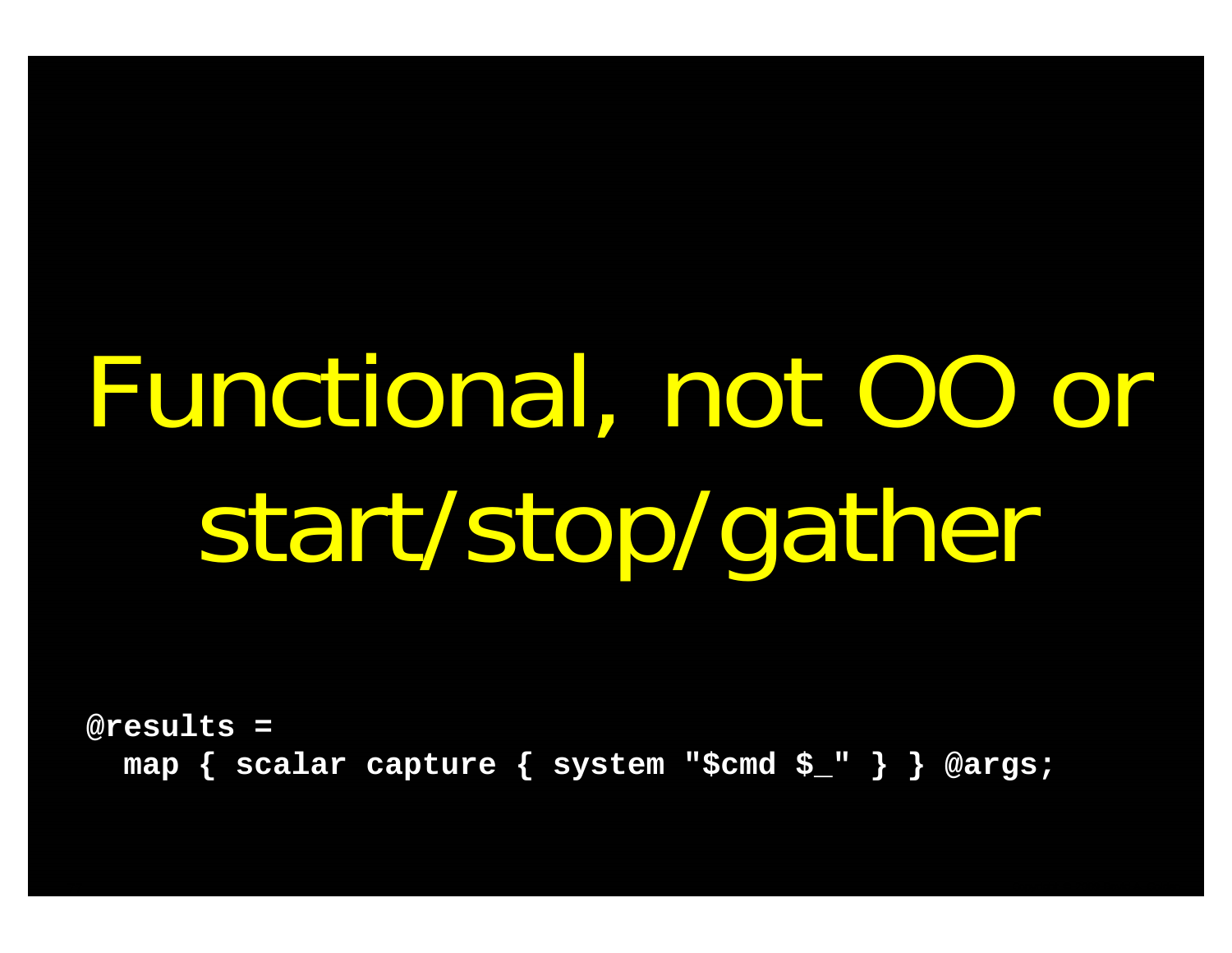## Small

|                    | <b>SLOC</b> |
|--------------------|-------------|
| <b>IPC::Run</b>    | 3,522       |
| IPC::Run3          | 654         |
| IPC: Cmd           | 421         |
| IPC:: Open3        | 187         |
| <b>File::Tee</b>   | 215         |
| IO:: CaptureOutput | 181         |
| Capture: : Tiny    | 163         |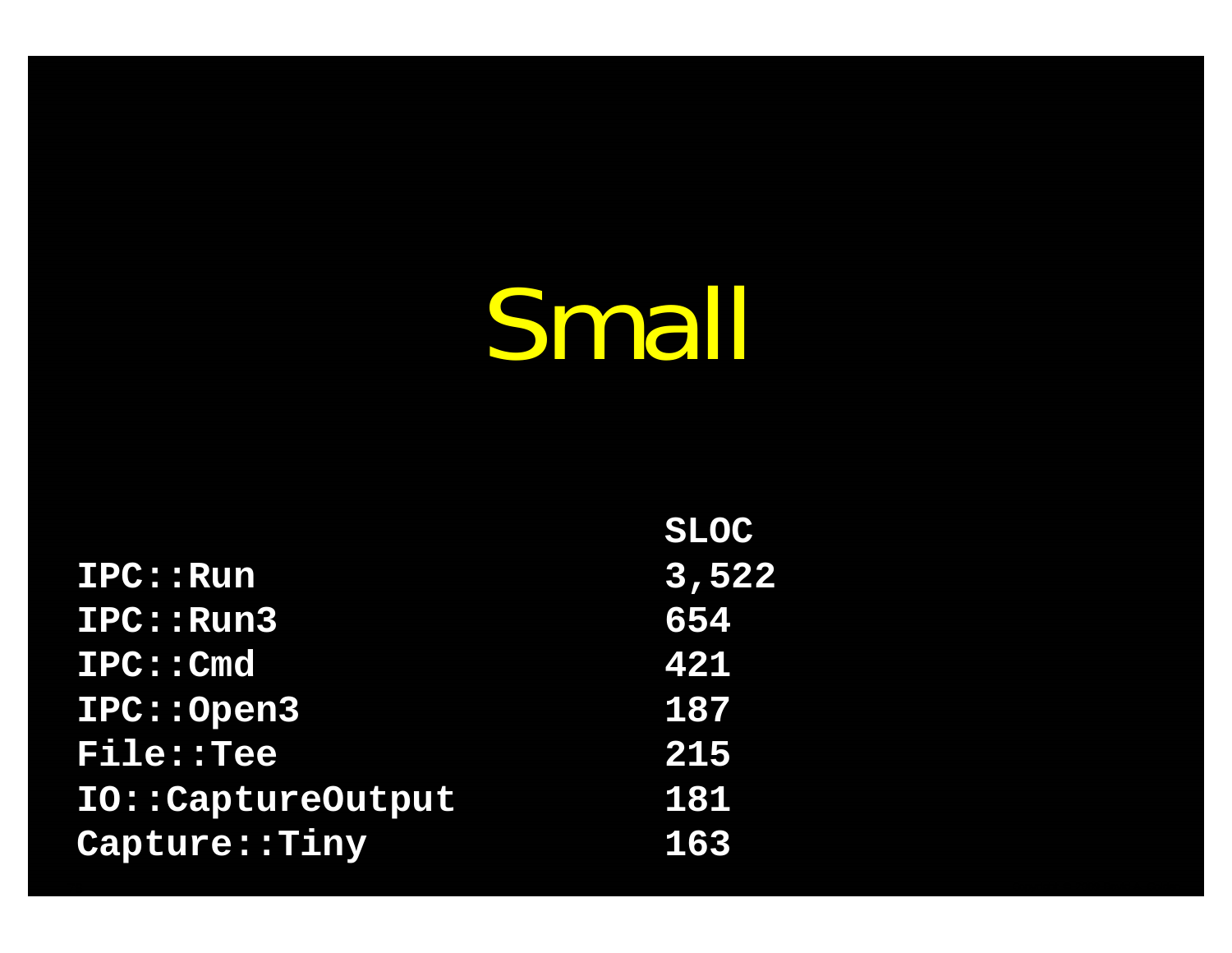A single tool that works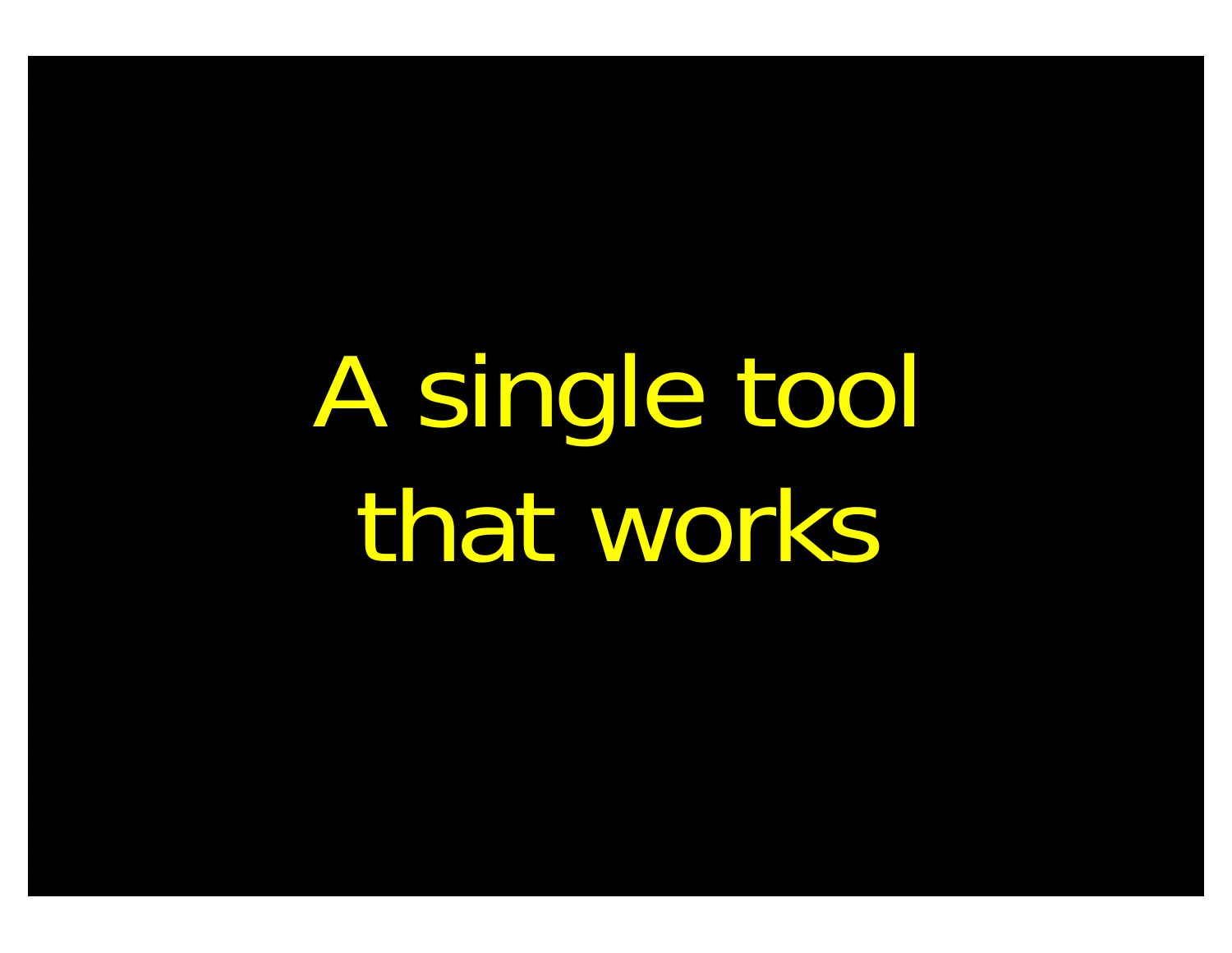## "How do I capture output in Perl?"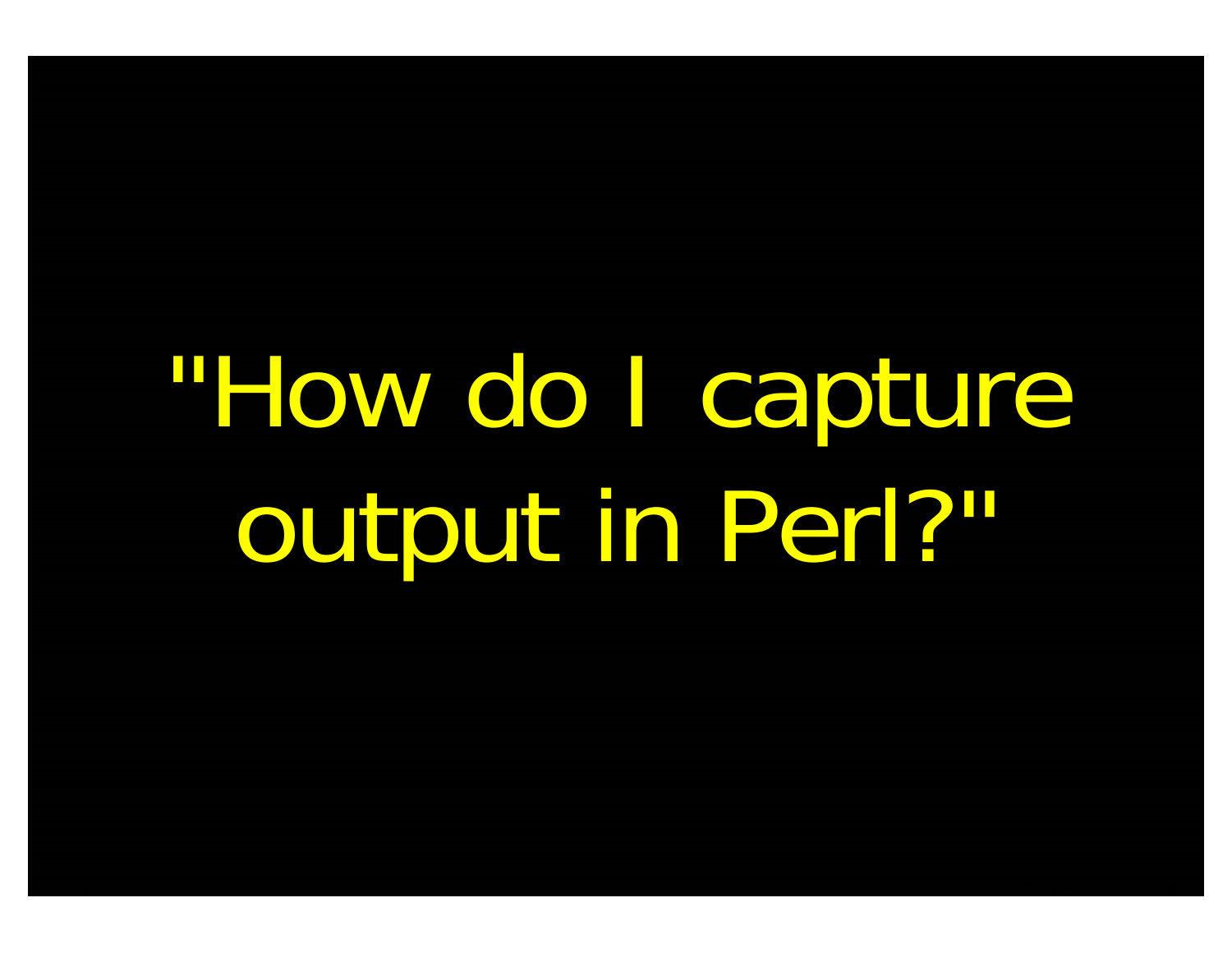use Capture::Tiny